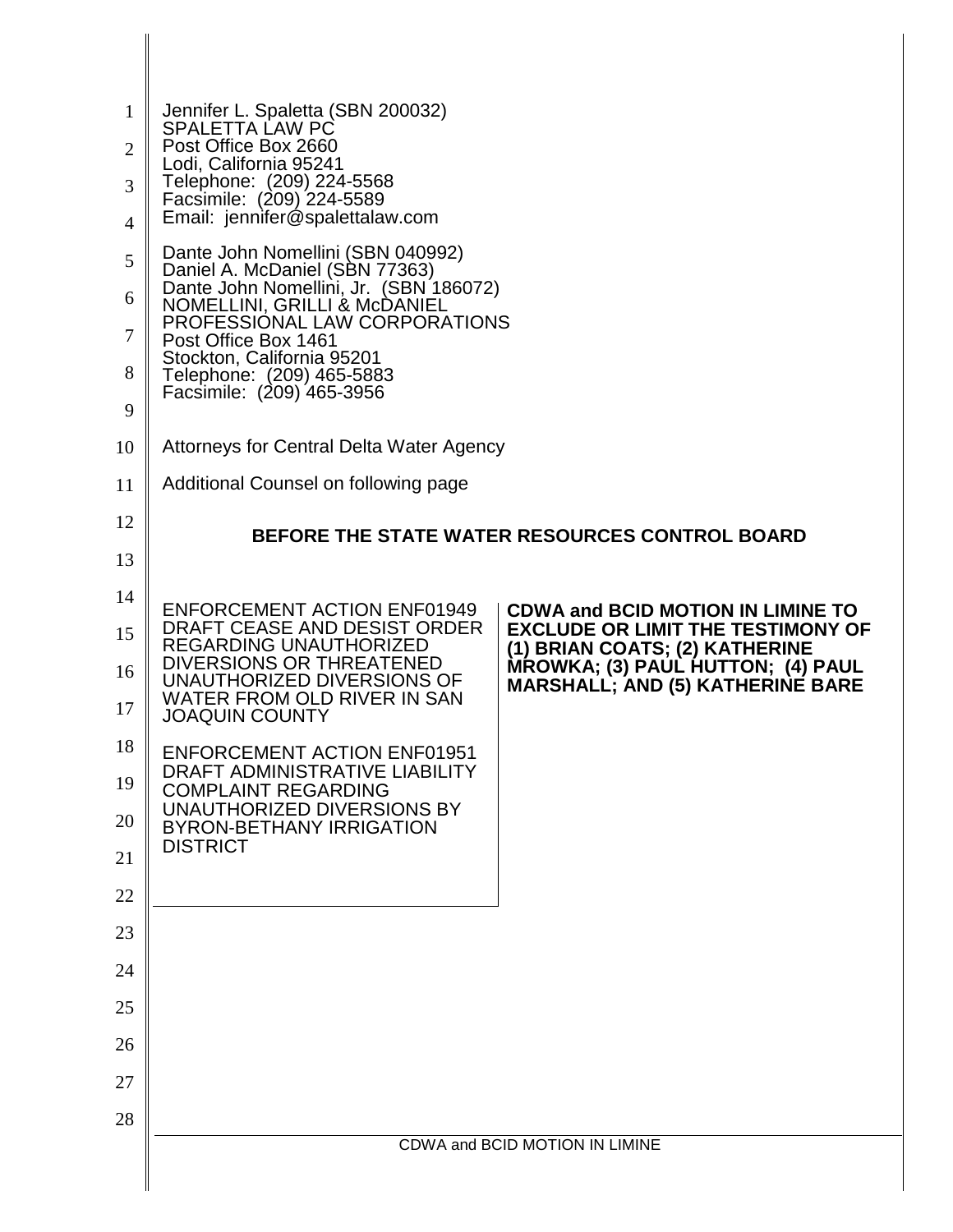| $\mathbf{1}$   | <b>Additional Counsel:</b>                                                                                                                                                                                                  |
|----------------|-----------------------------------------------------------------------------------------------------------------------------------------------------------------------------------------------------------------------------|
| $\sqrt{2}$     |                                                                                                                                                                                                                             |
| $\mathfrak{Z}$ |                                                                                                                                                                                                                             |
| $\overline{4}$ |                                                                                                                                                                                                                             |
| 5              | JEANNE M. ZOLEZZI – SBN: 121282<br>KARNA E. HARRIGFELD – SBN: 162824<br>HERUM\CRABTREE\SUNTAG<br>A California Professional Corporation<br>5757 Pacific Avenue, Suite 222<br>Stockton, CA 95207<br>Telephone: (209) 472-7700 |
| 6              |                                                                                                                                                                                                                             |
| 7              | Attorneys for<br>BANTA-CARBONA IRRIGATION<br>DISTRICT                                                                                                                                                                       |
| $8\,$          |                                                                                                                                                                                                                             |
| 9              |                                                                                                                                                                                                                             |
| 10             |                                                                                                                                                                                                                             |
| 11<br>12       |                                                                                                                                                                                                                             |
| 13             |                                                                                                                                                                                                                             |
| 14             |                                                                                                                                                                                                                             |
| 15             |                                                                                                                                                                                                                             |
| 16             |                                                                                                                                                                                                                             |
| 17             |                                                                                                                                                                                                                             |
| 18             |                                                                                                                                                                                                                             |
| 19             |                                                                                                                                                                                                                             |
| 20             |                                                                                                                                                                                                                             |
| 21             |                                                                                                                                                                                                                             |
| 22             |                                                                                                                                                                                                                             |
| $23\,$         |                                                                                                                                                                                                                             |
| 24             |                                                                                                                                                                                                                             |
| $25\,$         |                                                                                                                                                                                                                             |
| 26             |                                                                                                                                                                                                                             |
| 27             |                                                                                                                                                                                                                             |
| 28             |                                                                                                                                                                                                                             |
|                | <b>CDWA and BCID MOTION IN LIMINE</b>                                                                                                                                                                                       |
|                | 937501-2                                                                                                                                                                                                                    |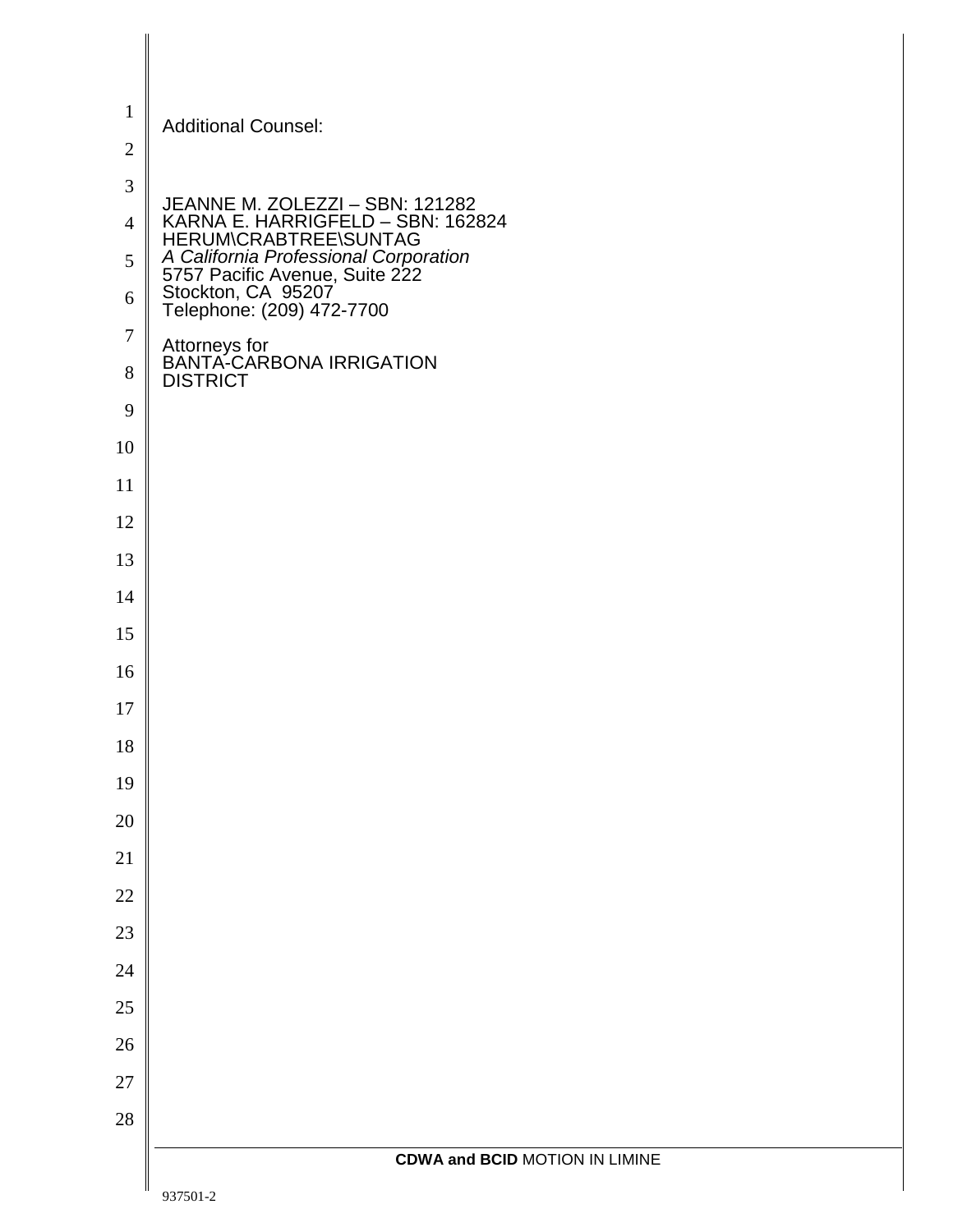| $\mathbf{1}$   | <b>INTRODUCTION</b><br>ı.                                                               |  |  |  |
|----------------|-----------------------------------------------------------------------------------------|--|--|--|
| $\overline{2}$ | Central Delta Water Agency ("CDWA") and Banta-Carbona Irrigation District               |  |  |  |
| 3              | ("BCID") respectfully move the State Water Resources Control Board ("Board") for an     |  |  |  |
| $\overline{4}$ | order:                                                                                  |  |  |  |
| 5              | 1. Excluding any portion of the testimony of Brian Coats or Katherine Mrowka as         |  |  |  |
| 6              | "expert" testimony regarding water availability determinations.                         |  |  |  |
| $\overline{7}$ | 2. Excluding portions of the testimony of Brian Coats and Katherine Mrowka as           |  |  |  |
| 8              | improper legal conclusions, conclusory, speculative and lacking foundation.             |  |  |  |
| 9              | 3. Excluding the rebuttal testimony of Paul Hutton and Paul Marshall as improper        |  |  |  |
| 10             | and untimely expert opinion testimony that should have been provided as part            |  |  |  |
| 11             | of DWR and SWC's cases in chief.                                                        |  |  |  |
| 12             | 4. Excluding the testimony of Katherine Bare as improper hearsay, speculative,          |  |  |  |
| 13             | conclusory and lacking proper foundation.                                               |  |  |  |
| 14             | This order is sought (1) to ensure the testimony that is admitted in this proceeding    |  |  |  |
| 15             | is proper fact testimony such that the record underlying the hearing officers' ultimate |  |  |  |
| 16             | decision is sound; and (2) to prevent undue prejudice to BBID, WSID, CDWA, SDWA,        |  |  |  |
| 17             | WSID, BCID and PID which would result if the substantial new expert opinions of Hutton  |  |  |  |
| 18             | and Marshall are admitted as rebuttal when they should have been submitted as case in   |  |  |  |
| 19             | chief testimony. In short - if we are going to do this, let's do it right.              |  |  |  |
| 20             | CDWA and BCID have attached to this motion annotated versions of the Coats              |  |  |  |
| 21             | and Mrowka testimony that highlight the most egregious portions of the testimony that   |  |  |  |
| 22             | should be excluded, with noted objections for the convenience of the hearing officers   |  |  |  |
| 23             | (Exhibits A and B). CDWA and BCID also join in and support the Motions in Limine of     |  |  |  |
| 24             | BBID/SDWA and WSID/PID. Due to the page limits set by the hearing team, it was          |  |  |  |
| 25             | impossible for each party to fully brief each motion in limine for each witness.        |  |  |  |
| 26             |                                                                                         |  |  |  |
| 27             |                                                                                         |  |  |  |
| 28             |                                                                                         |  |  |  |
|                | <b>CDWA and BCID MOTION IN LIMINE</b>                                                   |  |  |  |
|                |                                                                                         |  |  |  |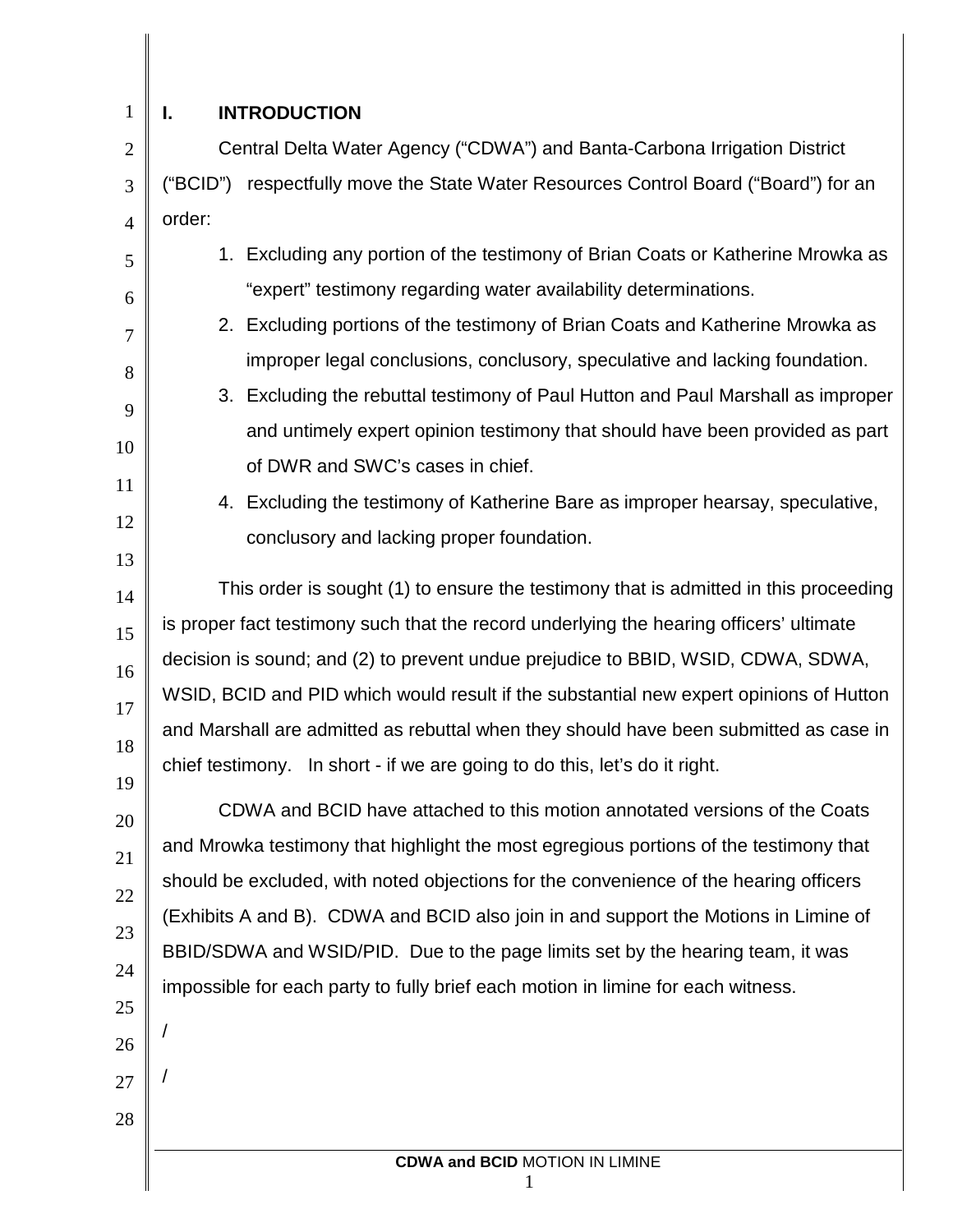1

# **II. LEGAL STANDARDS FOR ADMISSIBLE TESTIMONY**

2

3

4

5

# **A. Expert Testimony and Lay Witness Testimony**

Two types of testimony may be offered in an adjudicatory hearing: lay witness testimony and expert witness testimony. (See Evid. Code, §§ 702, 801; Gov. Code, § 11513.) But there are significant differences between the two.

6 7 8 9 10 11 12 Lay witness testimony is based on the witness's personal knowledge of the matters to which he testifies—for example, an event the witness personally saw or heard. (Evid. Code, § 702.) A lay witness cannot testify in the form of an opinion unless the opinion is rationally based on the perception of the witness, and helpful to a clear understanding of his testimony ("i.e., where the concrete observations on which the opinion is based cannot otherwise be conveyed") (Evid. Code, § 800; *People v. Hinton* (2006) 37 Cal.4th 839, 889, *as modified (Apr. 12, 2006)*.)

13 14 15 16 17 18 19 20 21 22 23 An expert witness, on the other hand, can testify on matters that he has not personally perceived. A witness qualifies as an "expert" if he has "special knowledge, skill, experience, training, or education sufficient to qualify him as an expert on the subject to which his testimony relates." (Evid. Code, § 720.) An expert witness can testify in the form of an opinion if the opinion is "[r]elated to a subject that is sufficiently beyond common experience that the opinion of an expert would assist the trier of fact," and "[b]ased on matter (including his special knowledge, skill, experience, training, and education) perceived by or personally known to the witness or made known to him at or before the hearing, whether or not admissible, that is of a type that reasonably may be relied upon by an expert in forming an opinion upon the subject to which his testimony relates, unless an expert is precluded by law from using such matter as a basis for his opinion." (Evid. Code, § 801.)

24 25 26 27 Expert testimony based on the application of a "new" scientific technique must further satisfy what has been referred to as the *Kelly* standard. Under this standard, a technique is reliable and thus admissible if "the proponent can show: '(1) the technique has gained general acceptance in the particular field to which it belongs, (2) any witness

28

2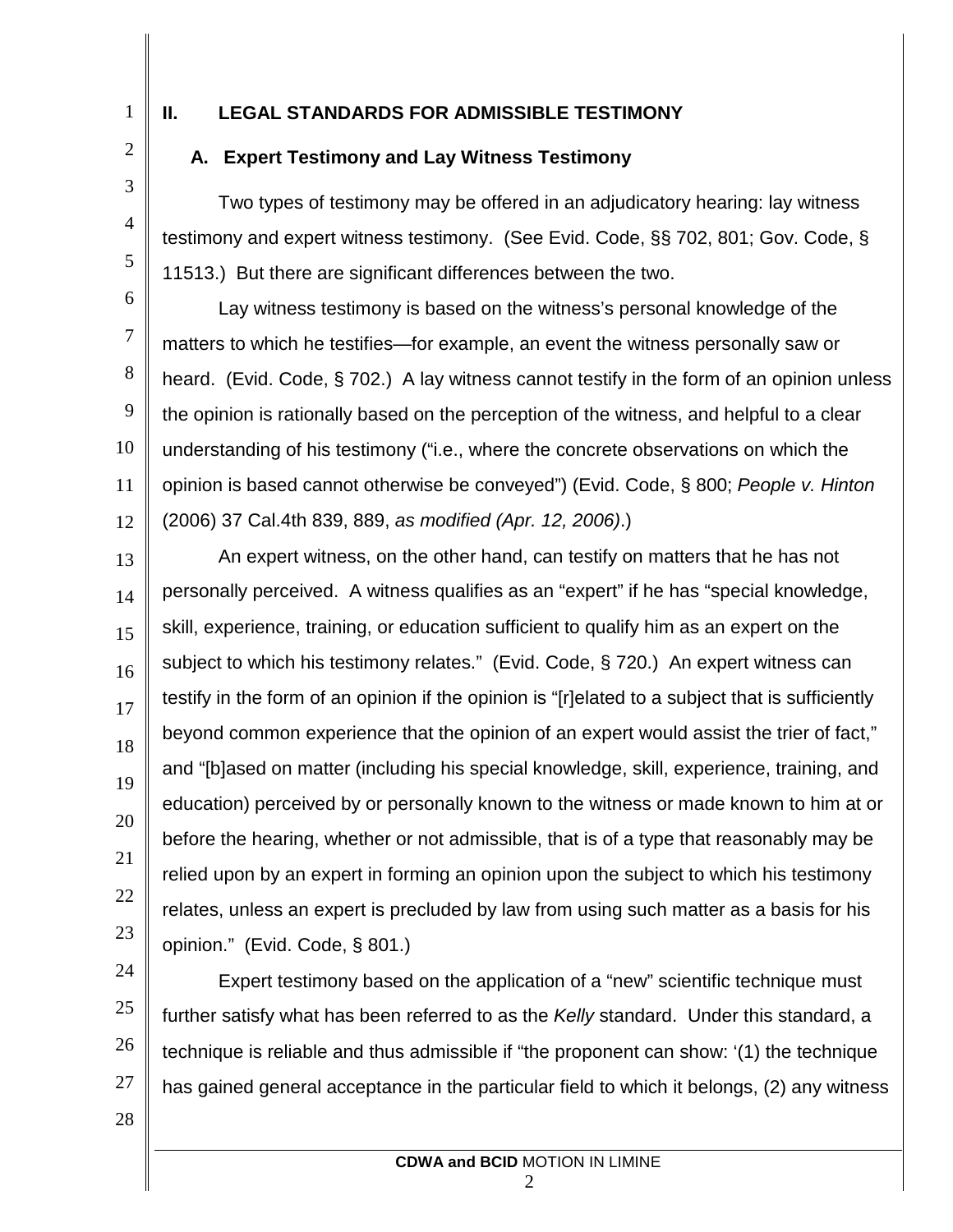1 2 3 4 5 testifying on general acceptance is properly qualified as an expert on the subject, and (3) correct scientific procedures were used in the particular case." (*People v. Therrian* (2003) 113 Cal.App.4th 609, 614; *Harris Transportation Co. v. Air Resources Board* (1995) 32 Cal.App.4th 1472, 1478, *as modified (Mar. 2, 1995)* ["as a general matter the *Kelly* standard is applicable to administrative proceedings"].)

Expert testimony must also adhere to strict disclosure requirements to avoid undue prejudice to other parties. Specifically, a previously undisclosed expert may only testify to impeach the testimony of another witness as to a foundational fact, and for no other purpose. (CCP §2034.310.) A previously undisclosed expert may not testify to provide a different opinion. (*Id.*)

10 11

12

13

14

15

6

7

8

9

### **B. All Testimony Must Have an Adequate Foundation and not be Speculative**

The admissibility or inadmissibility of proffered evidence depends on whether the evidence is supported by a proper foundation - i.e., proof of the supporting preliminary facts. (Evid. C. §§400-401.) This rule is necessary to ensure a tribunal does not admit into evidence conclusory or speculative witness statements for which there is no underlying factual support.

16

17

21

22

# **C. Legal Conclusions and Argument are Not Proper Testimony**

18 19 20 It is never proper for a lay witness or even an expert witness to provide legal conclusion testimony. (*See*, *e.g.*, *Summers v. A.L. Glbert Co.* (1999) 69 Cal.App.4th 1155 [discussing prohibition on expert opinions on questions of law]; Evid. C. §702.)

# **D. Hearsay is not Proper Testimony Unless it Falls within an Approved Exception**

23 24 25 26 27 28 Hearsay evidence is a statement made outside of the current proceeding offered to prove the truth of the matter asserted in that statement. (Evid. C. §1200.) Hearsay evidence is inadmissible unless there is a legal exception. (Evid. C. §1201.) The reason for this rule is that the trier of fact cannot discern the declarant's accuracy of perception and veracity from a prior out of court statement. (*People v. Garcia* (2005) 134 Cal.App. $4^{th}$  521, 537.)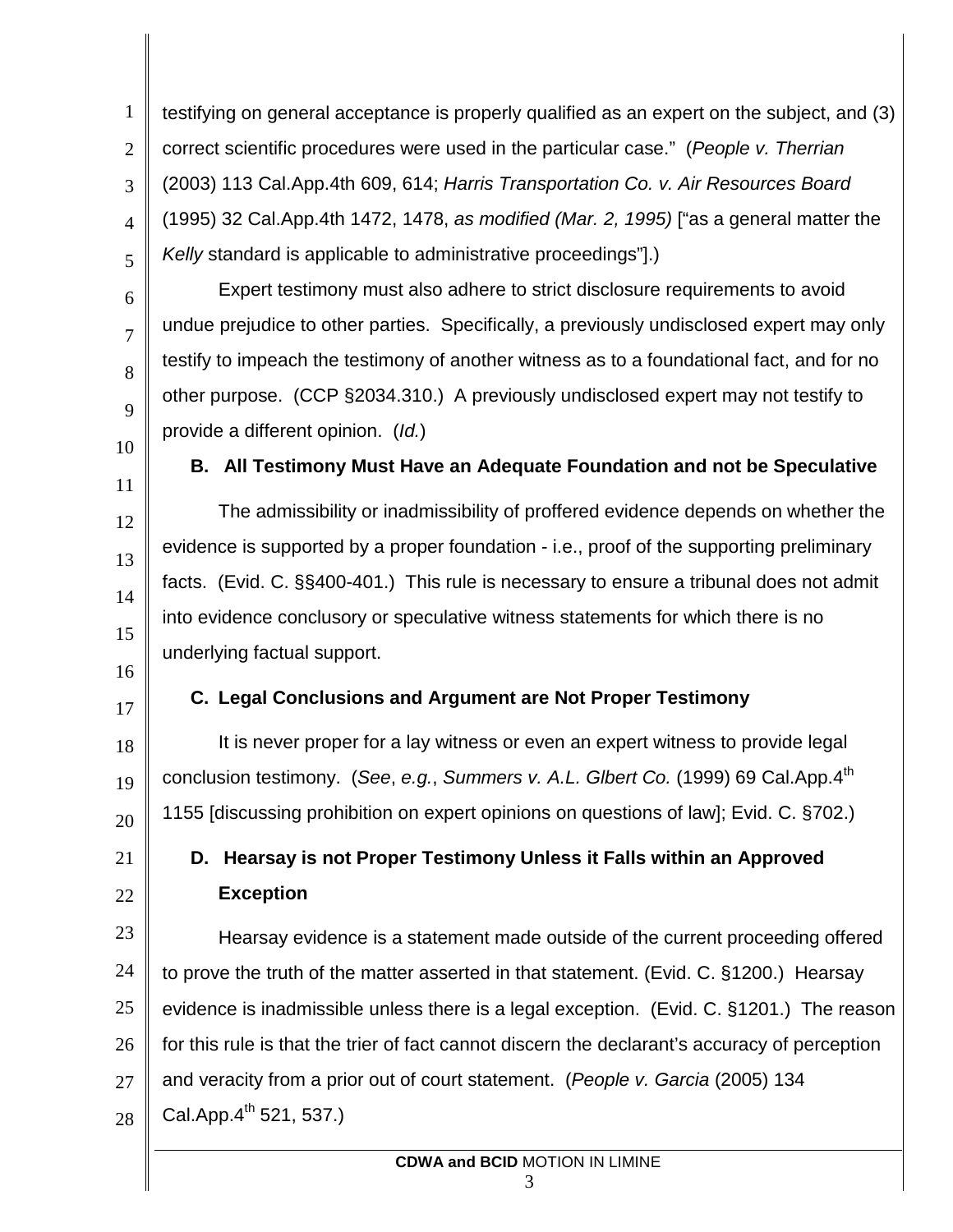While the Hearing Officers may rely on hearsay evidence to a limited extent to "supplement or explain" other evidence, it shall not be sufficient in and of itself to support a finding of fact. (Govt. C. 11513(d).)

4

5

6

7

8

9

10

11

1

2

3

## **E. "Me Too" Testimony is Useless, Duplicative and Prejudicial**

Testimony that purports to "incorporate" and "agree with" the testimony of other affiliated witnesses has absolutely no evidentiary value or relevance because it lacks adequate foundation (Evid. C. §§ 400-401), and is not based on the personal knowledge of the witness (Evid. Code, § 702.) No evidence is admissible except relevant evidence. (Evid. C. § 350.) The hearing officers can and should exclude "me too" testimony that merely incorporates or agrees with other affiliated testimony as lacking probative value, wasting time and creating undue prejudice. (Evid. C. § 352; Govt. C. § 11513(f).)

12

13

# **F. The Hearing Officers Serve a Mandatory Gate Keeping Function to Exclude Improper Evidence**

14 15 16 17 18 19 Staff conclusions unsupported by facts are not substantial evidence and may not be relied upon by decision makers. (*Walnut Acres Neighborhood v. City of Los Angeles*   $(2015)$  235 Cal.App. $4<sup>th</sup>$  1303, 1315-1316.) Thus, the Hearing Officers must exclude testimony that offers nothing more than a conclusion that the State Board Division staff did something appropriately - these are decisions for the Hearing Officers to make independently.

20 21 22 23 24 25 The Hearing Officers also have a substantial gatekeeping responsibility when it comes to expert testimony. (*Sargon Enters., Inc. v Univ. of S. Cal.* (2012) 55 Cal.4<sup>th</sup> 747, 769.) If the officers determine an "expert" witness is basing opinion on an improper matter or on insufficient or unidentified preliminary facts, the officers can exclude it, and more importantly, upon objection from a party, the officer *must* exclude it. (Evid. C. § 803.)

26

/

/

- 27
- 28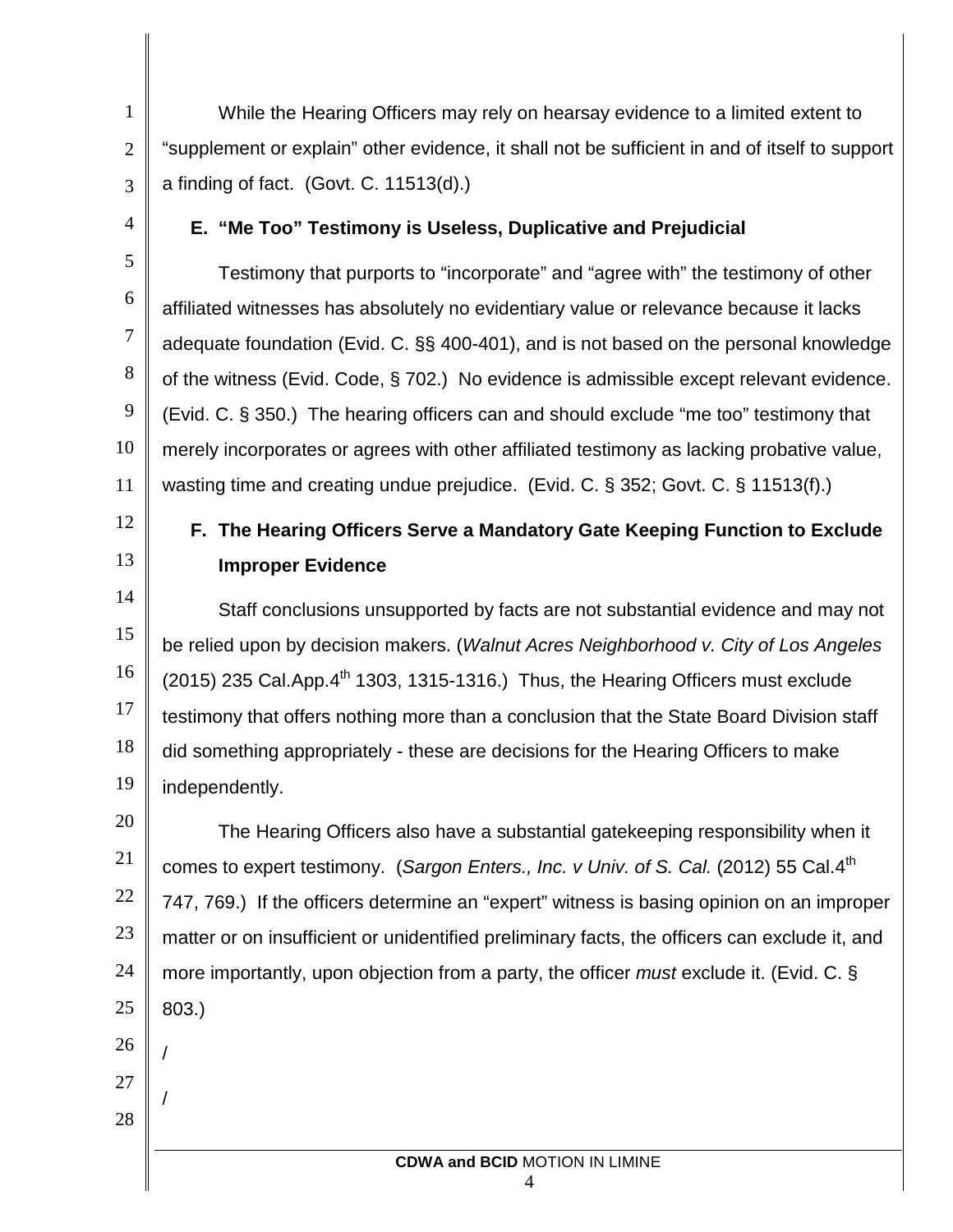1

2

4

5

6

7

# **III. BRIAN COATS and KATHERINE MROWKA ARE NOT EXPERTS ON HOW TO DETERMINE WATER AVAILABILITY IN THE DELTA.**

3 Coats and Mrowka may testify as to what they did or what they personally observed. They may not testify regarding what others decided or thought, or why others did what they did or did not do. Coats and Mrowka also may not provide unqualified expert opinion testimony. Yet, the proffered Mrowka and Coats testimony is replete with violations of these basic rules.

8 9 10 11 12 13 14 15 16 Coats testified clearly in his deposition that his personal involvement in the 2015 water availability determination process was limited to a pass through role - with no decision making authority as to how to conduct the analysis and no actual work on the analysis. Upper management directed Coats to determine water availability in the San Joaquin and Sacramento Watersheds and instructed Coats on the sources of supply and demand to consider when determining water availability. Coats then merely relayed upper management's position on what to consider for supply and demand to Jeff Yeazell. (See Coats Depo at 60, marked as WSID Exhibit 150.) Jeff Yeazell prepared Excel spreadsheets that compared full natural flow with estimated water demand and Coats reviewed the formulas Yeazell used in his spreadsheets. (See Coats Depo at 61.)

17 18 19 20 21 22 23 24 As Coats explained in his deposition, he considered only full natural flow for supply because "[t]hat's what we were instructed to do by management"—namely John O'Hagan—and did not have any input on supply sources considered. (See Coats Depo at 49, 62, 67-68, 83, 85, 86.) And as to demand, Coats relied on 2010 to 2014 selfreporting by water users, and where available, water users' responses to the Board's 2015 informational order, as "instructed by upper management, John O'Hagan." (Coats Depo at 126, 131 [adding that O'Hagan determined the scope of the geographical area to consider for demand].)

25 26 27 28 Mrowka similarly made no individual decisions regarding how to conduct the water availability analysis in 2015 and performed no actual work on the compilation of supply and demand data for the global spreadsheet. Rather, she had "discussions" with staff that she supervised (Coats and Yeazell) about what to do, and with John O'Hagan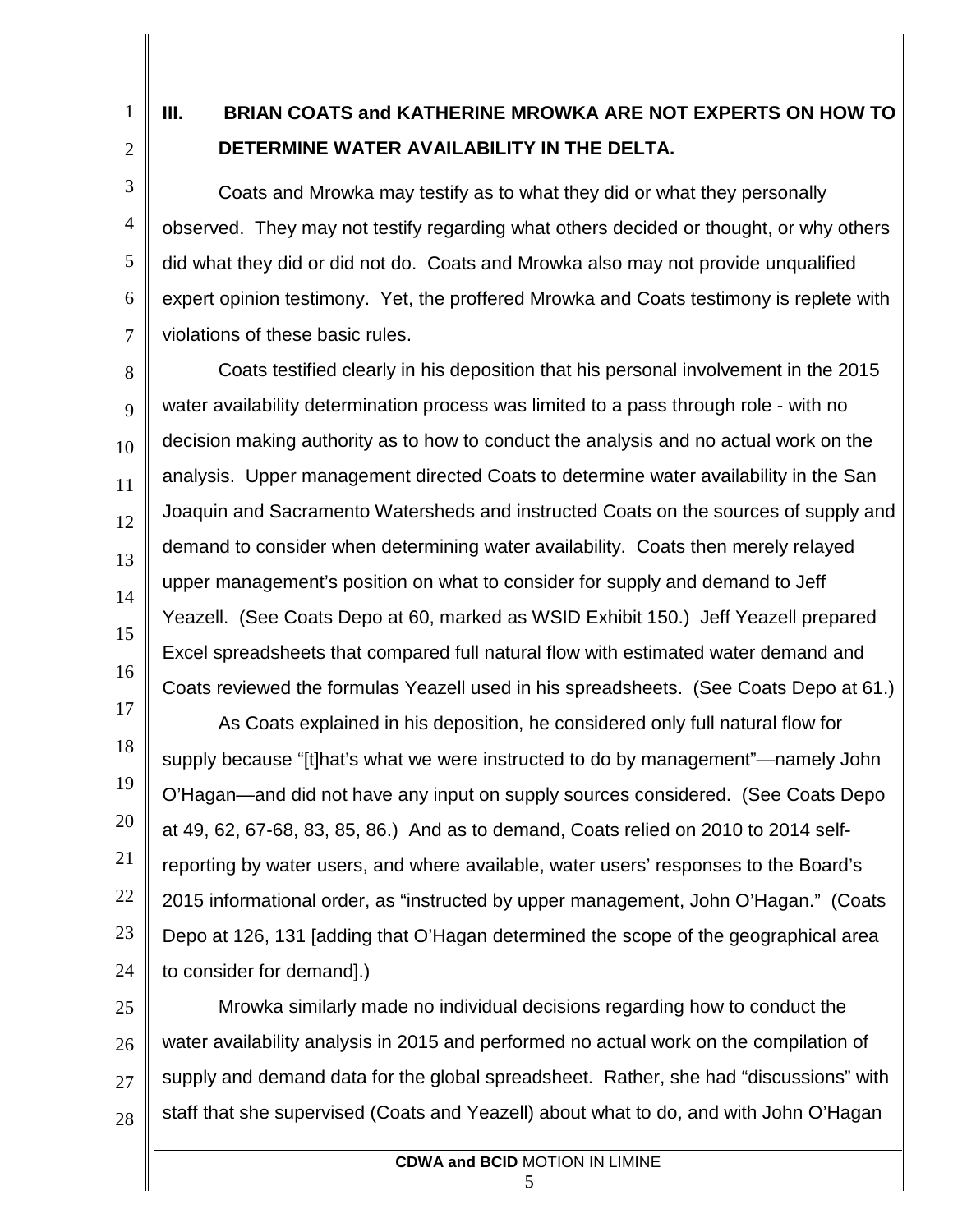1 2 and Tom Howard, who ultimately made the decisions. (Mrowka Depo at pp. 24-26, marked as WSID Exhibit 152.)

3 4 5 6 7 8 9 10 11 12 13 14 15 Neither Coats nor Mrowka qualify as experts on how to determine water availability in the Delta because neither possess the "special knowledge, skill, experience, training, or education sufficient to qualify him as an expert on the subject." (Evid. Code, § 720.) Coats is a chemical engineer by training, not a hydrologist or even a civil engineer. He obtained a degree in chemical engineering and holds a professional license only as a chemical engineer. (Coats Depo at 15.) Coats's experience, moreover, has not equipped him with the knowledge his training failed to provide. Before the 2014 and 2015 curtailments, Coats's background was generally limited to certifying consumer products (Coats Depo at 16), performing administrative work for the Board's Petitions Unit (Coats Depo at 16-17), ensuring that permitees and licensees complied with their water rights' terms and conditions (e.g., by conducting site visits of permitees and licensees' diversion facilities) (Coats Depo at 17-18), and supervising engineers who ensure that permitees and licensees are complying with their water rights (Coats Depo at 19.) None of this work concerned water availability.

16 17 18 19 20 Coats confirmed in his deposition that aside from his recent curtailment experience, he has no professional experience regarding hydrology or even water quality. (Coats Depo at 23.) Similarly, Mrowka's testimony confirms she has no prior experience with determining water availability for purposes of ceasing diversions other than working as part of the Division staff group in 2014 and 2015.

21 22 23 24 25 26 27 28 Neither Coats nor Mrowka could become an expert on water availability through involvement with a group of Division staff who performed a water-availability analysis that neither witness was individually qualified to perform. Case law is extensive on this point. In *People v. Coleman* (1988) 46 Cal.3d 749, as modified (Nov. 2, 1988), for example, the California Supreme Court found a crime laboratory inspector who had performed blood testing for years using a tool called a "hemostick" was not qualified to testify regarding the hemostick. The inspector "had used the test in crime laboratory work for three years and found it reliable after performing the test on substances with an

> **CDWA and BCID** MOTION IN LIMINE 6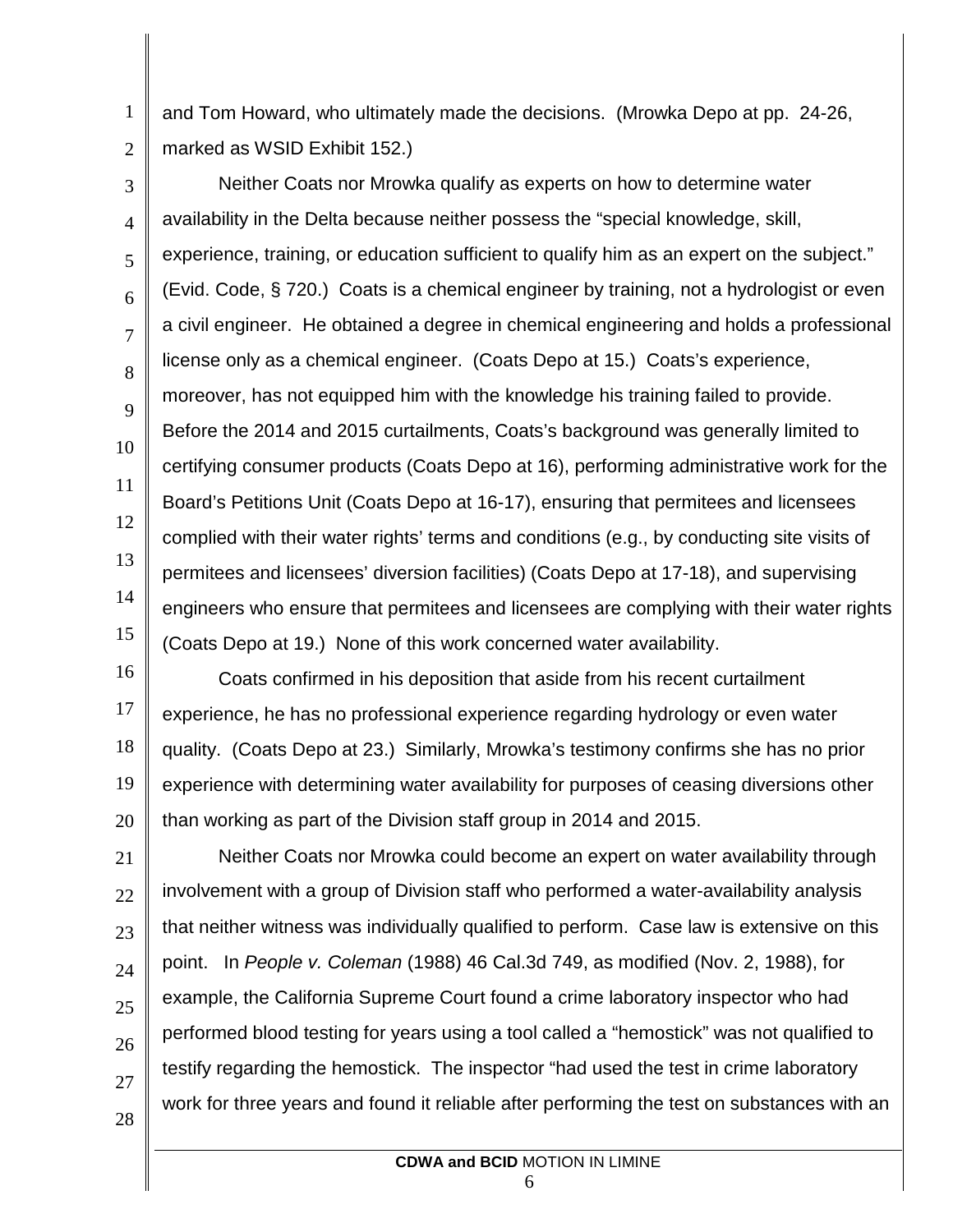1 2 3 4 5 6 7 8 9 10 11 12 13 14 15 16 17 appearance similar to blood," but despite these years of experience, the Court found he "was not an expert on blood or blood tests, nor did he otherwise have a scientific basis on which to testify as to the reliability of the test." (*Id.* at 775.) Similarly, in *People v. Pearson* (2013) 56 Cal.4th 393, the Court found a distinguished radiologist, who was admittedly an expert in diagnostic medical imaging and could testify as to the presence of a brain abnormality, could not testify as to the effect of the brain abnormality on human behavior. (*Id.* at 445-446.) The radiologist was doubtless qualified in his area of expertise, as someone who practiced as a radiologist for decades, served as a medical director at a medical facility, was a faculty member at the University of California of San Francisco, and received national prizes and published widely in the area of radiology. (*Id.* at 445.) And he also surely had familiarity with the consequences of diseases and abnormalities he diagnosed—but that was not established as his expertise, and as the Court found, a radiologist is not someone who ordinarily testifies on the effect of a brain abnormality on behavior; rather, "[e]vidence of this nature is ordinarily admitted through the testimony of a qualified psychiatrist or neuropsychiatrist." (*Id.* at 446.) The Court's logic is instructive here: a chemical engineer, like Coats, is not ordinarily one to testify on matters fit for a hydrologist, and nothing in Coats' background warrants a different conclusion.

18 19 20 21 22 23 24 25 Nor does the fact that Mrowka has worked on post-1914 appropriative water right permitting and licensing make her an expert on water availability in the Delta. Water availability in the Delta requires at least a basic understanding of how much water is in the Delta and where it came from, which Mrowka admits she does not have - testifying that she was unaware of the storage capacity of the watercourses within the Legal Delta and did not find it necessary, for purposes of her water availability determinations, to understand the source contributions of water to the Delta. (Mrowka Depo pp. 149:3- 150:14).

26 27 28 Courts have time and again recognized that "[t]he fact that the purported expert may be qualified in one field vaguely related to another does not mean that he is qualified in that other field." (*California Shoppers, Inc. v. Royal Globe Ins. Co.* (1985)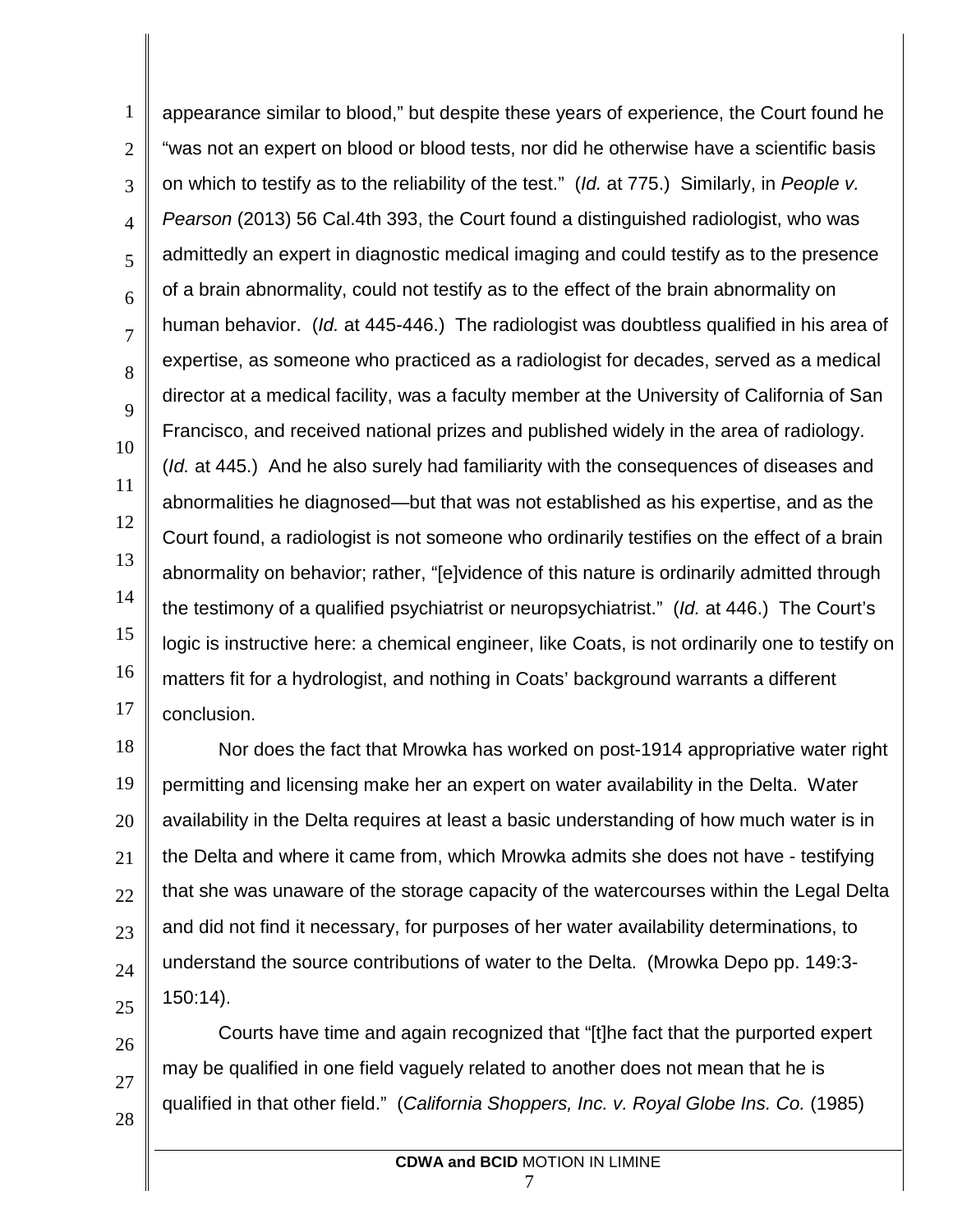1 2 3 4 5 6 7 175 Cal.App.3d 1, 66- 67; see also *People v. Kelly* (1976) 17 Cal.3d 24, 39 ["In considering whether a person qualifies as an expert, the field of expertise must be carefully distinguished and limited."].) "[T]he qualifications of an expert must be related to the particular subject upon which he is giving expert testimony. Consequently, the field of expertise must be carefully distinguished and limited', and [q]ualifications on related subject matter are insufficient." (*Howard Entertainment, Inc. v. Kudrow* (2012) 208 Cal.App.4th 1102, 1115.)

8 9 10 11 12 13 14 15 16 17 18 19 20 21 22 23 24 25 26 27 Determining water availability in the Delta for the purpose of impacting century old water rights should not be placed on the shoulders of non-experts. The fact that the Division did not have any such experts available on its staff does not mean that the Board should ignore its gatekeeping function and allow unqualified expert testimony to fill the void, essentially giving the Prosecution Team a "pass" on its burden of proof. The law is clear that an expert must be an expert in the specific field which they provide opinion testimony on - a similar field is not enough. (See *People v. Coleman*, *supra*, 46 Cal.3d at 775; *People v. Pearson*, *supra*, 56 Cal.4th at 445-446; *California Shoppers, Inc. v. Royal Globe Ins. Co.* (1985) 175 Cal.App.3d 1 [experienced attorney who often handled cases against insurance companies found not qualified to testify as expert on subject of insurance company practices]; *Miller v. Los Angeles County Flood Control Dist.* (1973) 8 Cal.3d 689 [a mechanical engineer with training in hydraulics and hydrology could not testify as an expert on proper building construction in a flood area]; *People v. Davenport* (1995) 11 Cal.4th 1171, 1207, *as modified on denial of reh'g (Feb. 21, 1996)* abrogated on other grounds by *People v. Griffin* (2004) 33 Cal.4th 536 [homicide investigator who had previously reviewed eight corpses was not qualified to give expert opinion on whether victim was impaled before or after her death, in light of witness's lack of medical, serology, or pathology training].) / / /

28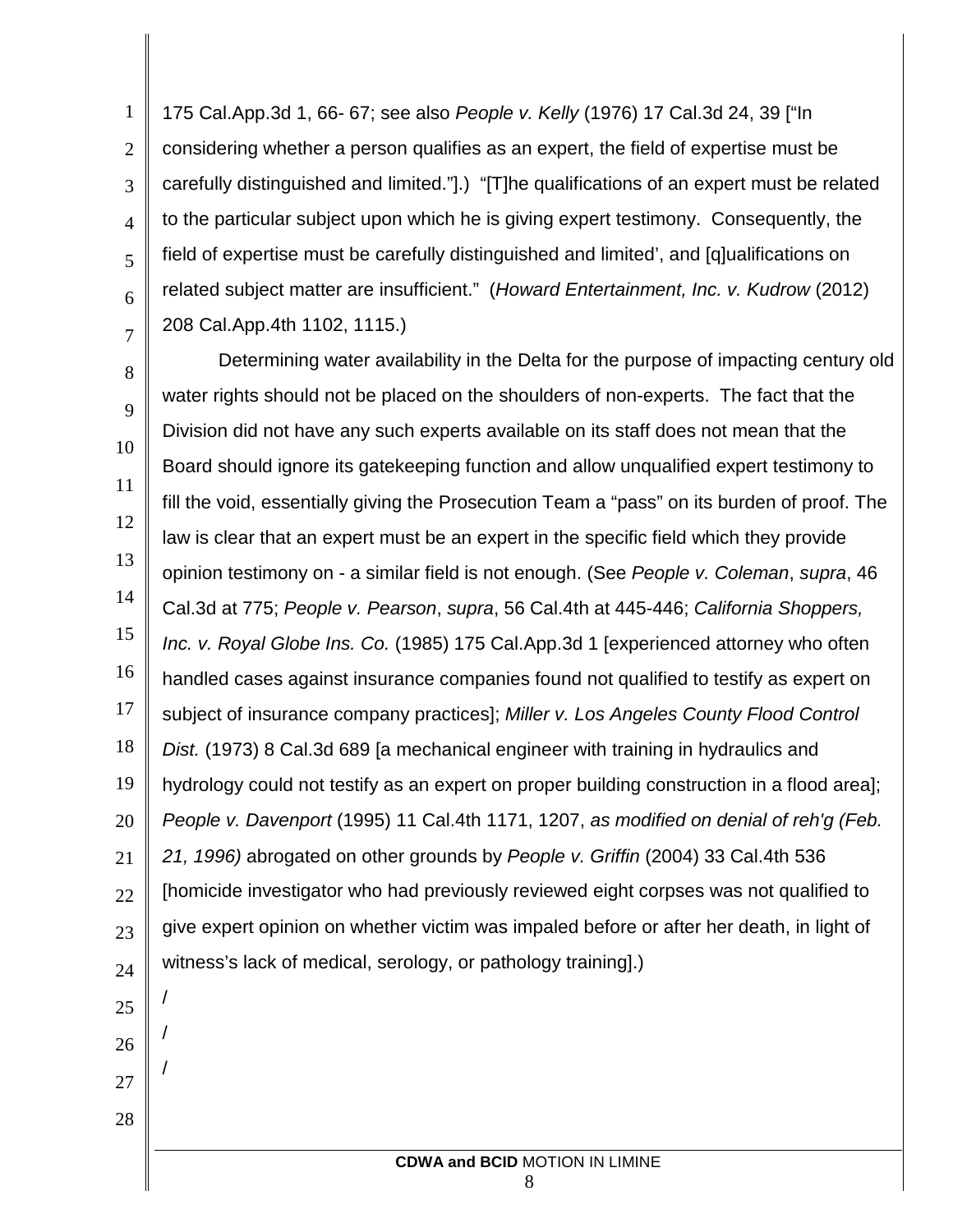1

2

4

5

6

7

8

# **IV. THE DIVISION'S 2015 WATER AVAILABILITY DETERMINATION METHOD DOES NOT MEET THE** *KELLY* **STANDARD FOR ADMISSIBILITY**

3 Expert testimony based on the application of a "new" scientific technique must satisfy what has been referred to as the *Kelly* standard. This standard requires the proponent to show "(1) the technique has gained general acceptance in the particular field to which it belongs, (2) any witness testifying on general acceptance is properly qualified as an expert on the subject, and (3) correct scientific procedures were used in the particular case." (*People v. Therrian*, *supra*, 113 Cal.App.4th at 614.)

9 10 11 12 13 14 15 The method Coats describes for determining water availability in the Delta, the 2015 Global Spreadsheet, is a new scientific technique. In determining whether a scientific technique is "new" for *Kelly* purposes, courts consider whether a technique has seen "repeated use, study, testing and confirmation by scientists or trained technicians." (*People v. Leahy* (1994) 8 Cal.4th 587, 605 [a type of field sobriety test found to be a "new" scientific technique despite police officer's long-standing use of the test; "longstanding use by police officers seems less significant a factor than repeated use, study, testing and confirmation by scientists or trained technicians"].)

16 17 18 19 20 The 2015 Global Spreadsheet was first used by the Board in 2015 with a modified version used in 2014, but not for the purpose of enforcement. The method is inconsistent with the one other curtailment model Coats's reviewed (Coats Depo at 21- 22), and was reviewed, if at all, by only one other person outside of the Board (Coats Depo at 105).

21 22 23 24 25 26 27 28 Because the 2015 Global Spreadsheet is a new scientific technique, the Prosecution Team cannot introduce testimony regarding the method unless it can prove the technique has gained general acceptance in the scientific community. To meet this burden, the Prosecution Team was required to present a disinterested expert (i.e., one not personally invested in establishing the technique's acceptance) who is qualified to testify to the technique's general acceptance in the relevant scientific community. (*In re Jordan R.* (2012) 205 Cal.App.4th 111, 130.) The Prosecution Team has failed to do so and thus any testimony regarding this new technique is inadmissible.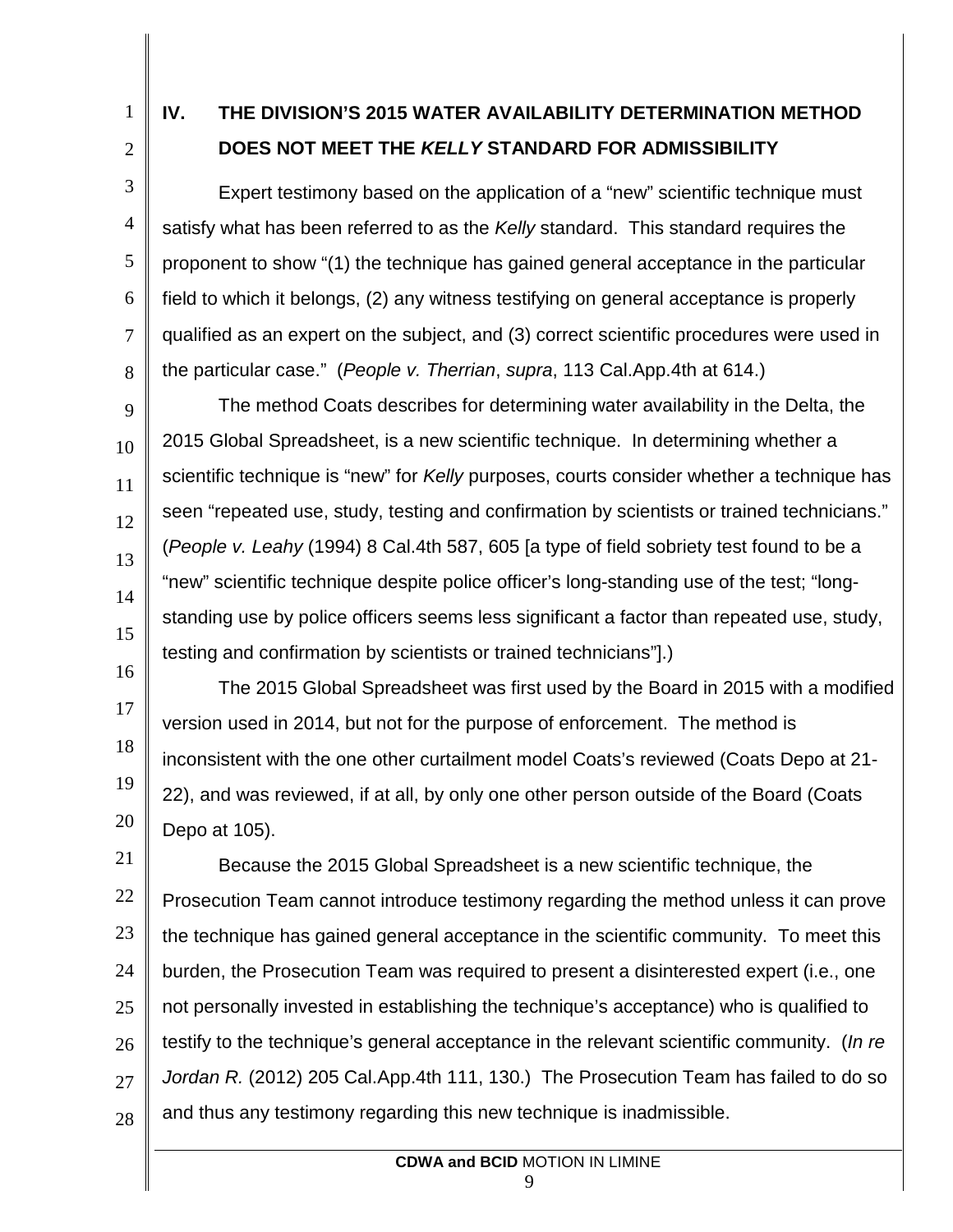1 2

3

4

5

6

## **V. SPECIFIC OBJECTIONS TO THE COATS TESTIMONY**

Exhibit A is an annotated version of the Coats testimony with numbered paragraphs and redlines of objectionable testimony with notes regarding the specific objections. These specific objections do not mean that the balance of the testimony is appropriate - but merely mark the most egregious evidentiary problems which must be removed if the testimony is admitted at all.

7 8 9 Paragraphs 4-10 and 80 of the Coats Testimony are nothing more than legal arguments (many of which are flat wrong) regarding various aspects of California water law which are improper.

10 11 12 13 14 15 16 17 Paragraphs 31-36 of the Coats Testimony attempt to describe the methodology behind DWR's Full Natural Flow calculations. Coats has no specialized experience or education that could qualify him to explain DWR's FNF calculations. Coats also has no personal experience making these FNF calculations. Finally, the proper witness to describe these calculations is the DWR staff person who performs them and has provided separate testimony. The Coats testimony on this subject is duplicative and an example of trying to improperly "pile on" concurrence testimony from multiple witnesses even though the witnesses are not qualified on the subject matter.

18 19 20 21 22 23 24 25 26 27 Paragraphs 11-13, 15, 17, 20, 23, 24, 27-28, 45-46, 48, 52, 58, 62-65 and 68-75, 76, 81-82 of the Coats Testimony contain conclusory or speculative statements that lack foundational preliminary facts that would make the testimony admissible, paraphrase documents that speak for themselves, or provide Coats' unqualified "opinion" that something done by Division staff was proper. Testimony that is "largely based upon speculation or conjecture" or "otherwise fails to meet a threshold requirement of reliability" is inadmissible. (*Long v. Cal.-Western States Life Ins. Co.* (1955) 43 Cal. 2d 871, 882; *People v. Dodd* (2005) 133 Cal.App.4th 1564, 1569.) "As our Supreme Court has stated, any material that forms the basis of an expert's opinion testimony must be reliable. . . . . Like a house built on sand, the expert's opinion is no better than the facts on which it is based." (*People v. Dodd*, *supra*, 133 Cal.App.4th at 1569.)

28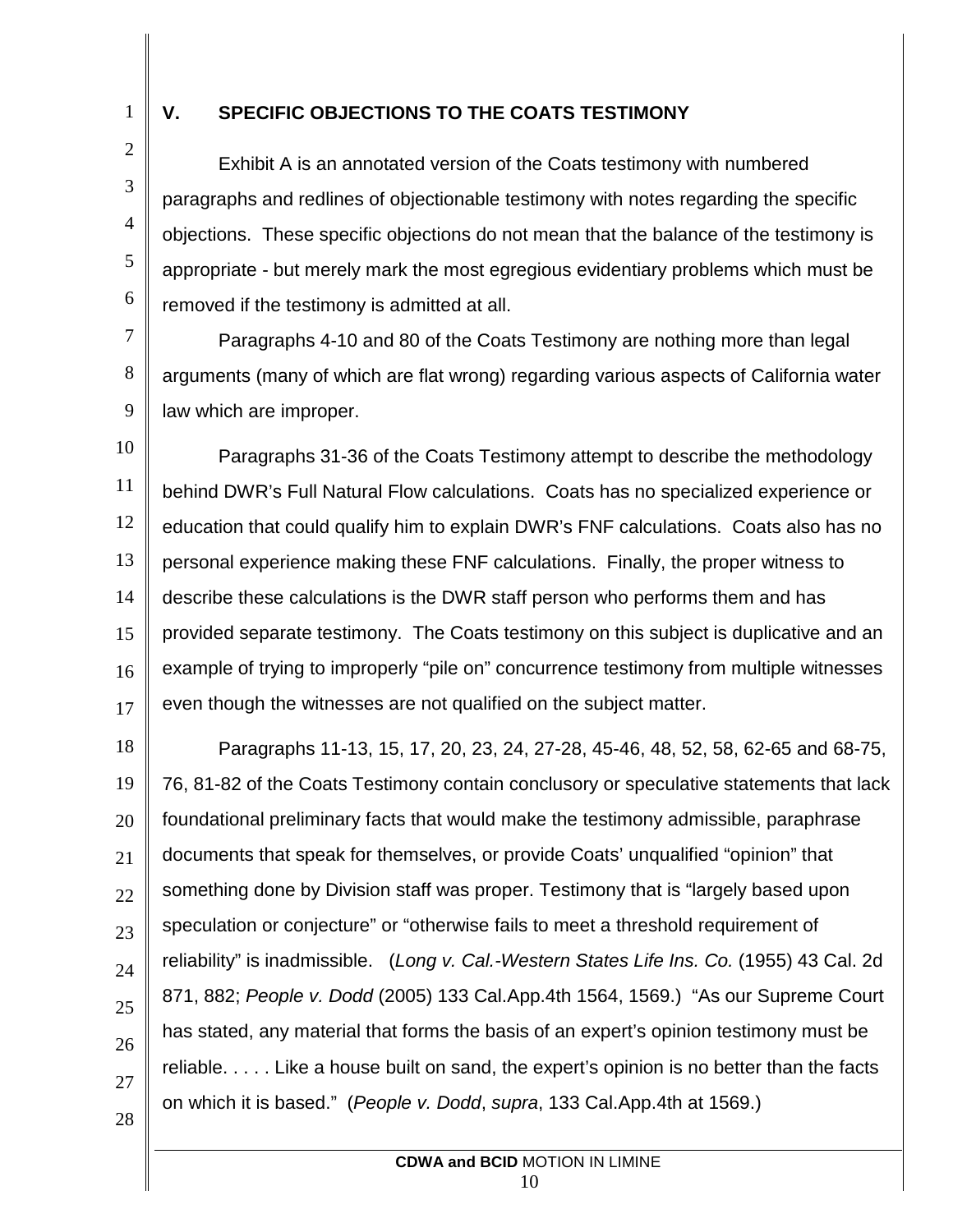Paragraphs 76 and 80 of the Coats Testimony improperly restate inadmissible hearsay to establish facts.

3

4

5

6

7

8

20

21

22

23

24

25

1

2

# **VI. SPECIFIC OBJECTIONS THE MROWKA TESTIMONY**

Exhibit B is an annotated version of the Mrowka testimony with numbered paragraphs and redlines of the objectionable testimony with notes regarding the specific objections. These specific objections do not mean that the balance of the testimony is appropriate - but merely mark the most egregious evidentiary problems that must be removed if the testimony is admitted at all.

9 10 11 12 Paragraphs 4-5, 11, 17, 41-42, 45, 48-49 and 51 of the Mrowka Testimony contain blatant legal conclusions that should be stricken. Mrowka is not a lawyer and cannot provide expert testimony regarding how the law should be applied for the same reasons discussed above.

13 14 15 16 Paragraphs 28-29 of the Mrowka Testimony recite hearsay statements from the Division's own letters, delivered almost 20 years ago, as purported evidence of WSID's sources of water in 2015. This hearsay evidence cannot be relied on to make factual findings regarding what is actually happening in WSID in 2015.

17 18 19 Paragraphs 6-8, 12, 14-16, 18-19, 32, and 35-38, 52-53 of the Mrowka Testimony contain conclusory or speculative statements that lack foundational facts or contain unqualified opinion testimony.

**VII. THE PREVIOUSLY UNDISCLOSED HUTTON AND MARSHALL EXPERT OPINIONS MUST BE STRIKEN AS UNTIMELY AND PREJUDICIAL**

CDWA and BCID join in BBID's motion to exclude the testimony of Hutton and Marshall. This testimony is overwhelming new opinion testimony that should have been disclosed in cases in chief and is improper and highly prejudicial at this stage of the proceeding. (CCP § 2034-310.)

26 27 28 Both Hutton and Marshall rely extensively on substantial DSM2 modeling work that is unavailable to and could not be reviewed by the other parties and their experts prior to hearing, creating substantial undue prejudice. In particular, Hutton describes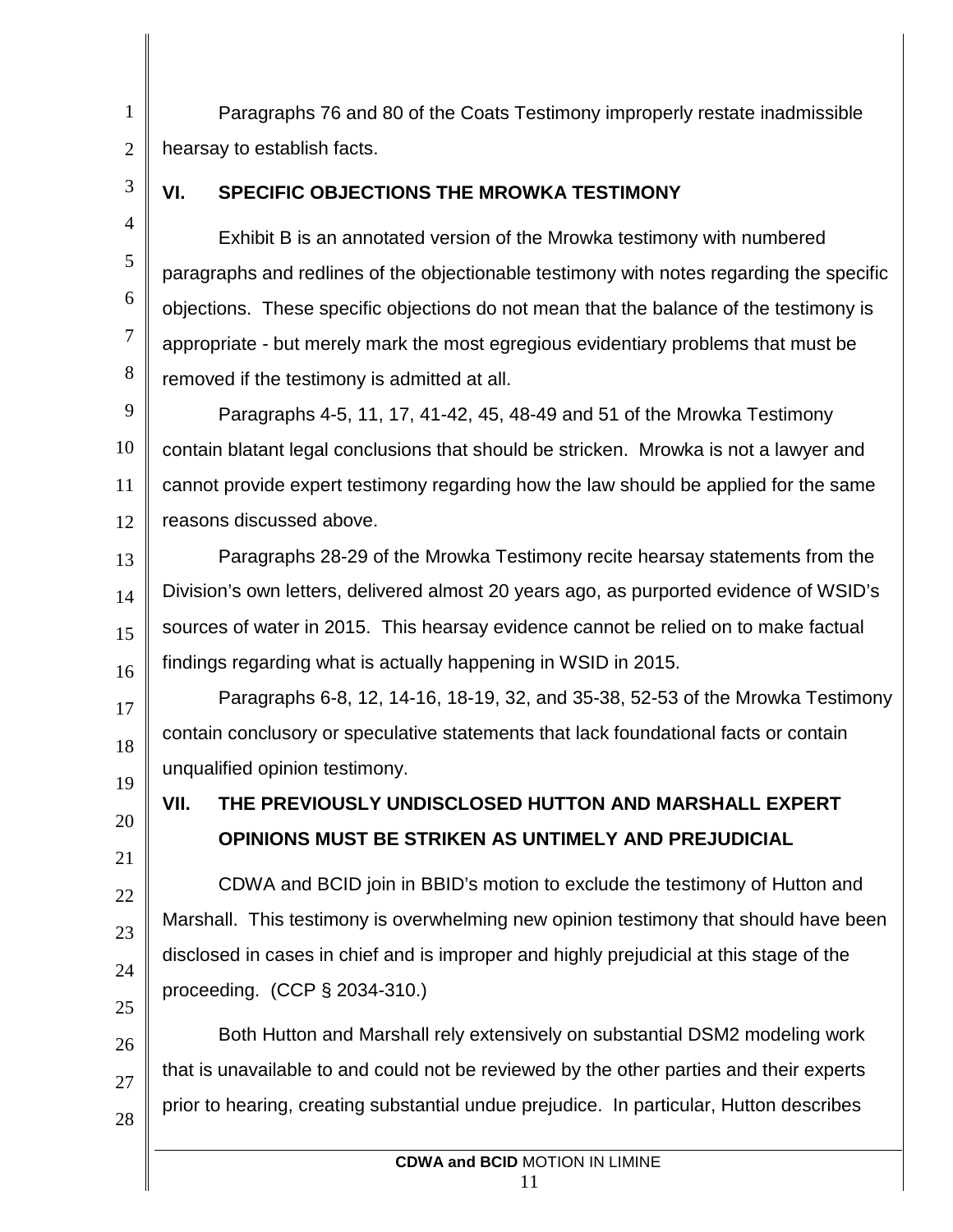1 2 3 4 5 6 7 8 9 DSM2 model runs that purport to modify 2015 Delta inflow data inputs to reflect a "nonproject" operation - but there is absolutely no information provided as to how these inflow numbers were modified to reflect this hypothetical scenario and what assumptions were made as part of this effort. Without a transparent explanation of how the modelers adjusted the foundational inputs to the model, there is no foundation from which the Hearing Officers can be assured the new model run has any merit. "Trust that we did it right even though you can't see what we did" testimony is not only improper - but highly prejudicial to the other parties to the hearing who have no opportunity to understand, let alone rebut, the offered testimony.

10 11 12 13 14 15 16 17 18 19 20 If the testimony is not stricken, the hearing officers must, at a minimum, defer the hearing and require these two new experts to be made available for immediate deposition. (CCP §§ 2034.610-720.) If Hutton and Marshall are allowed to testify, it is insufficient to simply make these experts available for cross-examination at the hearing for several reasons. The time limits at the hearing prevent sufficient examination to both understand and critique the underlying assumptions for technical modeling. Also, the inability to conduct a pre-hearing deposition of an expert means that other parties cannot obtain assistance from their own experts prior to hearing to understand the opposing parties' expert work before the hearing to craft appropriate questions for crossexamination, to their prejudice. Finally, dealing with experts in the first instance at a hearing, rather than in a deposition, unnecessarily wastes time and resources of the hearing team and all parties.

21 22

26

/

/

/

27

28

## **VIII. JOINDER OF MOTION TO EXCLUDE BARE**

23 24 25 CDWA and BCID also join the WSID/PID motion to exclude the testimony of Katherine Bare. The Bare testimony is replete with unsupported conclusory statements that lack proper foundation.

> **CDWA and BCID** MOTION IN LIMINE 12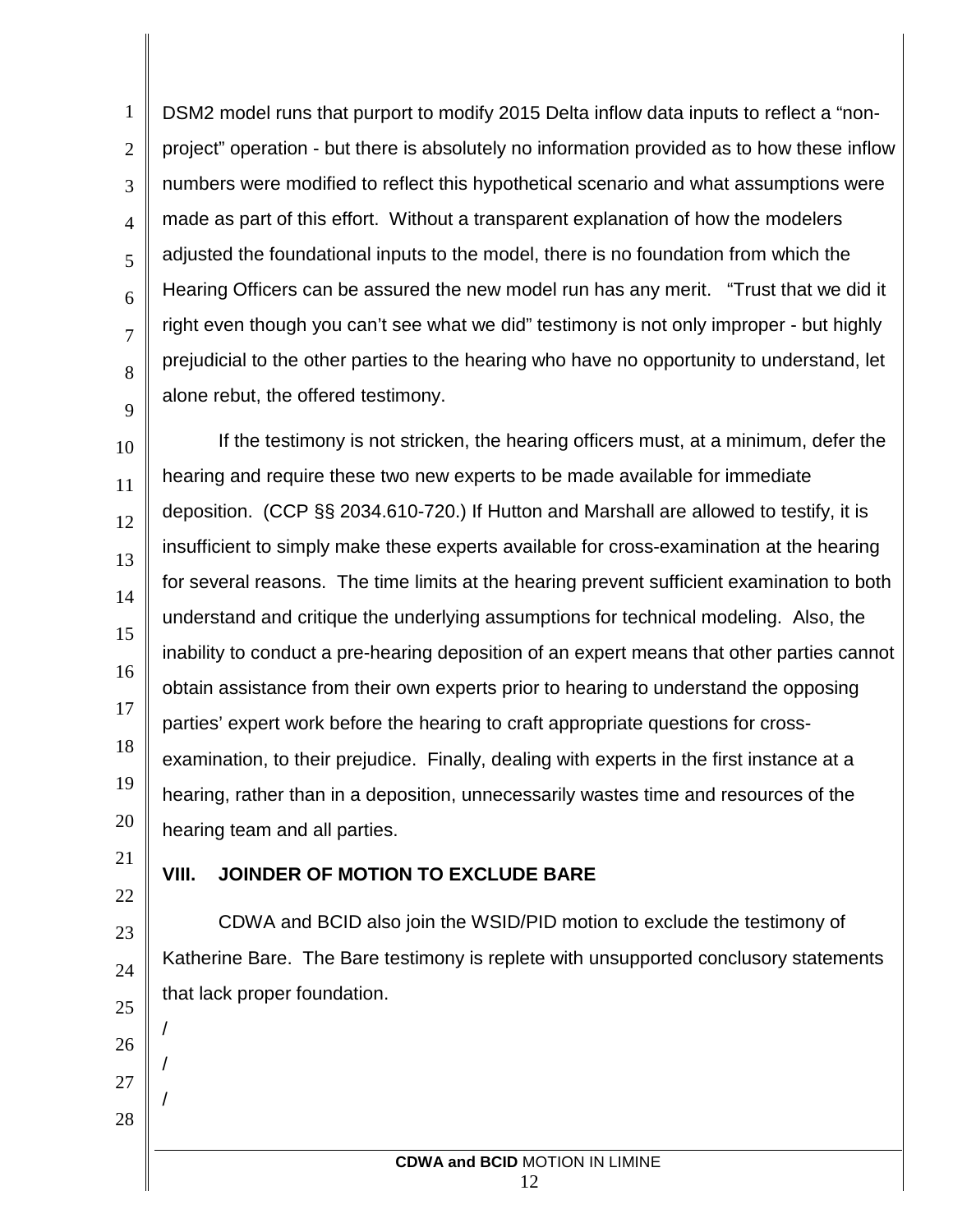| $\mathbf{1}$   |                                                                                |                                                                 |  |  |  |
|----------------|--------------------------------------------------------------------------------|-----------------------------------------------------------------|--|--|--|
| $\mathbf{2}$   | As we stated at the beginning - if we are going to do this, let's do it right. |                                                                 |  |  |  |
| $\mathfrak{Z}$ |                                                                                |                                                                 |  |  |  |
| $\overline{4}$ |                                                                                | Respectfully submitted,                                         |  |  |  |
| $\mathfrak{S}$ | Dated: February 29, 2016                                                       | SPALETTA LAW PC                                                 |  |  |  |
| 6              | By:                                                                            |                                                                 |  |  |  |
| $\tau$         |                                                                                | JENNIFER L. SPALETTA<br>Attorney for Central Delta Water Agency |  |  |  |
| 8              | Dated: February 29, 2016                                                       | HERUM\CRABTREE\SUNTAG                                           |  |  |  |
| 9              |                                                                                |                                                                 |  |  |  |
| 10             |                                                                                |                                                                 |  |  |  |
| 11             |                                                                                | Attorney for Banta-<br>Carbona Irrigation District and          |  |  |  |
| 12             |                                                                                |                                                                 |  |  |  |
| 13             |                                                                                |                                                                 |  |  |  |
| 14<br>15       |                                                                                |                                                                 |  |  |  |
| 16             |                                                                                |                                                                 |  |  |  |
| 17             |                                                                                |                                                                 |  |  |  |
| 18             |                                                                                |                                                                 |  |  |  |
| 19             |                                                                                |                                                                 |  |  |  |
| 20             |                                                                                |                                                                 |  |  |  |
| 21             |                                                                                |                                                                 |  |  |  |
| $22\,$         |                                                                                |                                                                 |  |  |  |
| 23             |                                                                                |                                                                 |  |  |  |
| 24             |                                                                                |                                                                 |  |  |  |
| $25\,$         |                                                                                |                                                                 |  |  |  |
| 26             |                                                                                |                                                                 |  |  |  |
| $27\,$         |                                                                                |                                                                 |  |  |  |
| $28\,$         |                                                                                |                                                                 |  |  |  |
|                | <b>CDWA and BCID MOTION IN LIMINE</b><br>13                                    |                                                                 |  |  |  |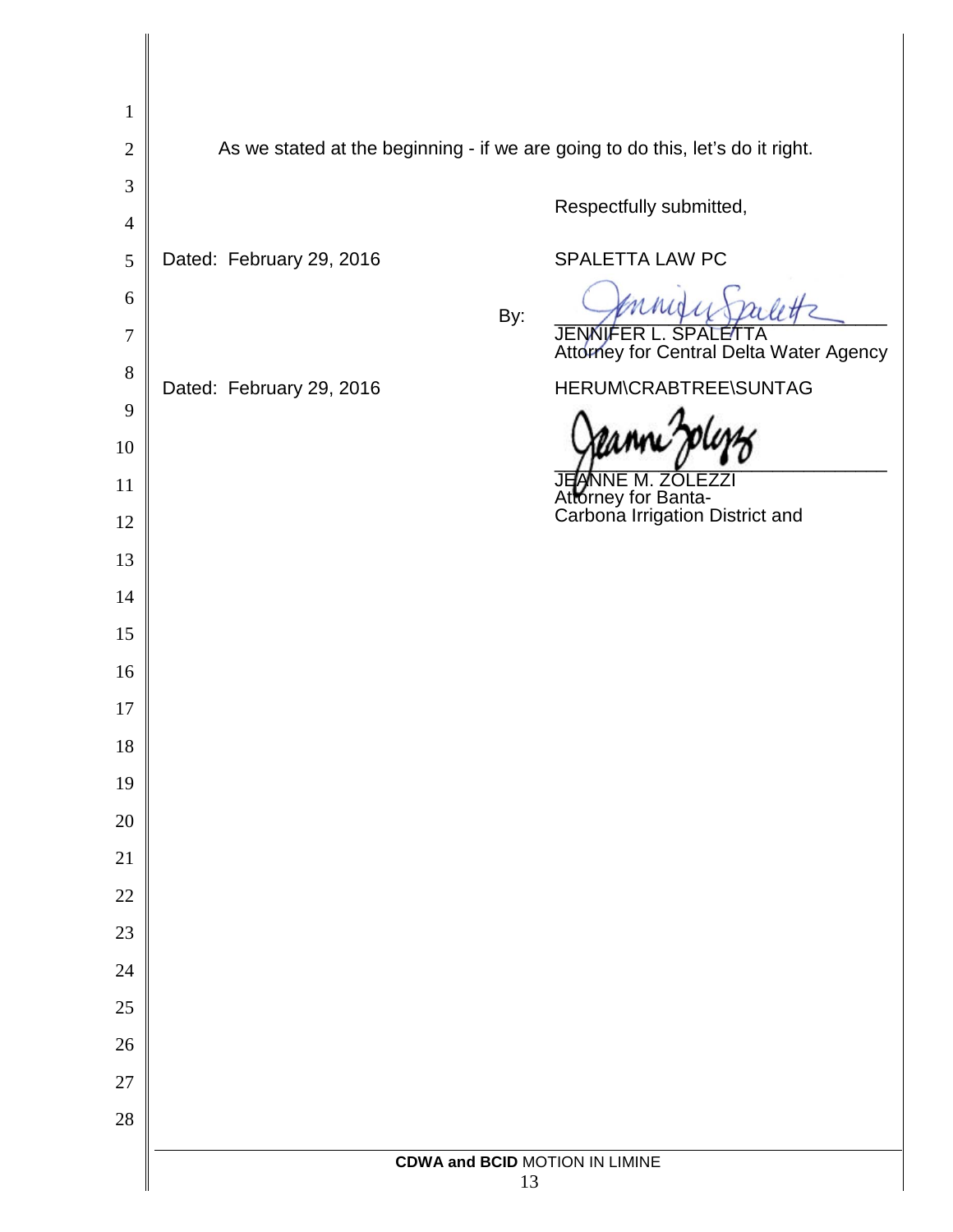*Legal Conclusion*

#### **TESTIMONY OF BRIAN COATS**

I have been an employee of the State Water Resources Control Board (State Water Board) for the past 16 years, and am currently employed by the State Water Board. In 1996 I received a Bachelor of Science Degree in Chemical Engineering from The University of California at Davis, and have been registered as a Professional Chemical Engineer in California since 2011. Since September 2012, I have supervised an enforcement unit in the State Water Board's Division of Water Rights (Division) as a Senior Water Resources Control Engineer. As a Senior Water Resources Control Engineer, I supervise a group of engineers working on water rights compliance and enforcement actions. In my work with the State Water Board, I have become familiar with the California water rights system and with the concepts of water supply and water demand, as well as with the databases used by the State Water Board to collect the information submitted by diverters. A copy of my resume is Prosecution Team Exhibit WR-10.

My testimony, herein provided, identifies my personal knowledge of the evidence, actions, and rationale for the Division's recommendation that an Administrative Civil Liability (ACL) Complaint be issued against Byron-Bethany Irrigation District (BBID), and that a Cease and Desist Order (CDO) be issued against the West Side Irrigation District (WSID). Since January 2014, I have been actively involved with the Division's supply and demand analysis which determines if water supplies are sufficient to meet current water use demands in critical watersheds during the 2014 and 2015 drought.

My written testimony outlines water supply availability analysis the Division undertook in 2015 in order to determine whether there was sufficient supply to satisfy demand in certain watersheds affected by the Drought. I participated in this effort, supervised by Kathy Mrowka and John O'Hagan. I supervised Jeffrey Yeazell, who is an engineer in my enforcement unit. Mr. Yeazell and I conducted the water availability analyses described here and in Mr. Yeazell's testimony (WR-11) at the direction of Ms. Mrowka and Mr. O'Hagan.

#### **Water Rights**

#### **Background**

The State Water Board has been vested by the Legislature with the authority to prevent unauthorized diversions of water and to supervise the water rights priority system. (See, e.g., Wat. Code §§ 174, 186, 1050, 1051, 1051.5, 1052, 1825.) Drought management of water rights is necessary to insure that water to which senior right holders are entitled is actually available to them, which requires that some water remain in most streams to satisfy senior demands at the furthest downstream point of diversion of these senior water rights.

Par. 2

Par. 1

Par. 3

Par. 4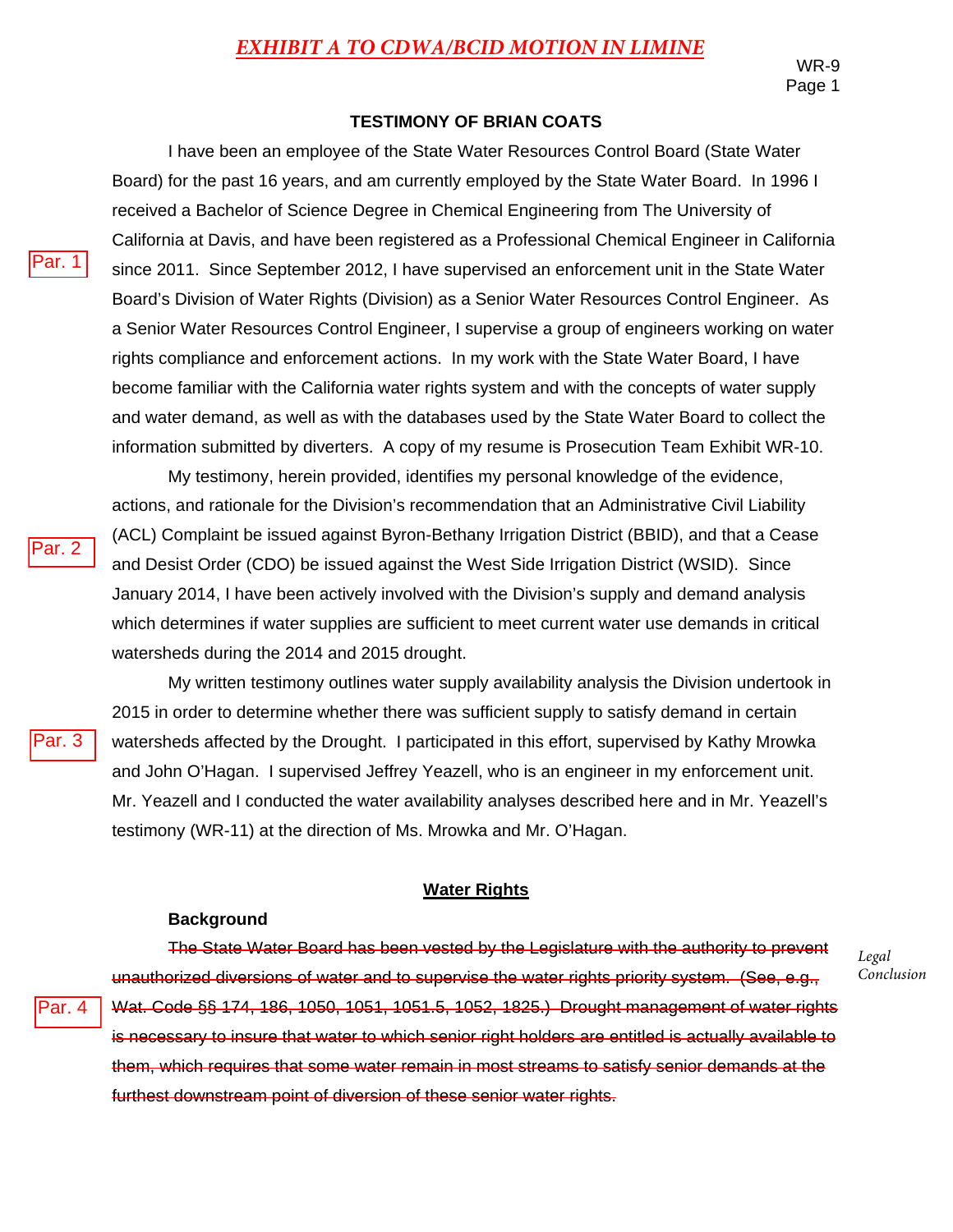*Legal Conclusion*

The water rights priority system provides the primary basis for determining which users may divert water, and how much, when there is insufficient water in the system for all users. If water supplies are insufficient to meet all demands in a given area, due to low rainfall and/or snowpack levels, the water rights priority system is used to allocate limited supplies based on relative priority of rights. With respect to water rights priority, the overriding governing principle is "First in Time, First in Right" which assigns the most protected and senior water right to whoever has documented and preserved their use based on: the date of filing (post-1914), posting (pre-1914) or assignment to private ownership (riparian). While there are many types of specialized water rights, there are three main classes (riparian, pre-1914 and post-1914) which consume the bulk of the State's supplies in any given year.

**Classes of Rights – Riparian, Pre-1914 and Post-1914** 

Riparian right holders generally have the most senior priority due to their parcel's date of transfer to private ownership. Transfer of the majority of parcels to private ownership in California occurred in the late 1800s which, following the "First in Time, First in Right" principle, results in riparian claims of right having priority over most water rights in California. One limiting constraint to riparian claims of right is they are not allowed to store water; they can only divert natural flows in an adjacent stream or water course. In addition, in the event of a water shortage notice issued to riparian water rights holders, all the riparian right holders in the impacted area must absorb a correlative reduction, or equally share in the reduction, since all riparian rights have an equal priority to the water.

> *Legal Conclusions*

*Legal Conclusions*

Pre-1914 claims of right are claims made prior to the Water Commission Act of 1914. Most pre-1914 claims of rights are junior in priority to riparian right holders but can divert nonnatural or abandoned sources of water unlike riparian holders. The pre-1914 claims of right can be senior to the above riparian class of right if their posting date occurred prior to the competing riparian parcel's date of transfer to private ownership, again, "First in Time, First in Right."

The third priority class of rights which are junior to the above two classes are post-1914 Par. 8 water rights which accrued after the Water Commission Act of 1914.

#### **Types of Water - Natural, Stored & Abandoned**

The above three classes are prioritized in order to allocate the limited amount of "natural" water supply. The key word here is "natural," as "stored" or "imported" water is not subject to priority allocation. When water is stored or imported from another watershed, the entity that stored or imported the water has the paramount right to that water. Therefore, while a water shortage notice may have been issued, an entity with stored or imported water may use Par. 9

that water since it is not considered "natural" flow. As mentioned earlier, holders of riparian

*Legal Conclusions*

Par. 6

Par. 7

Par. 5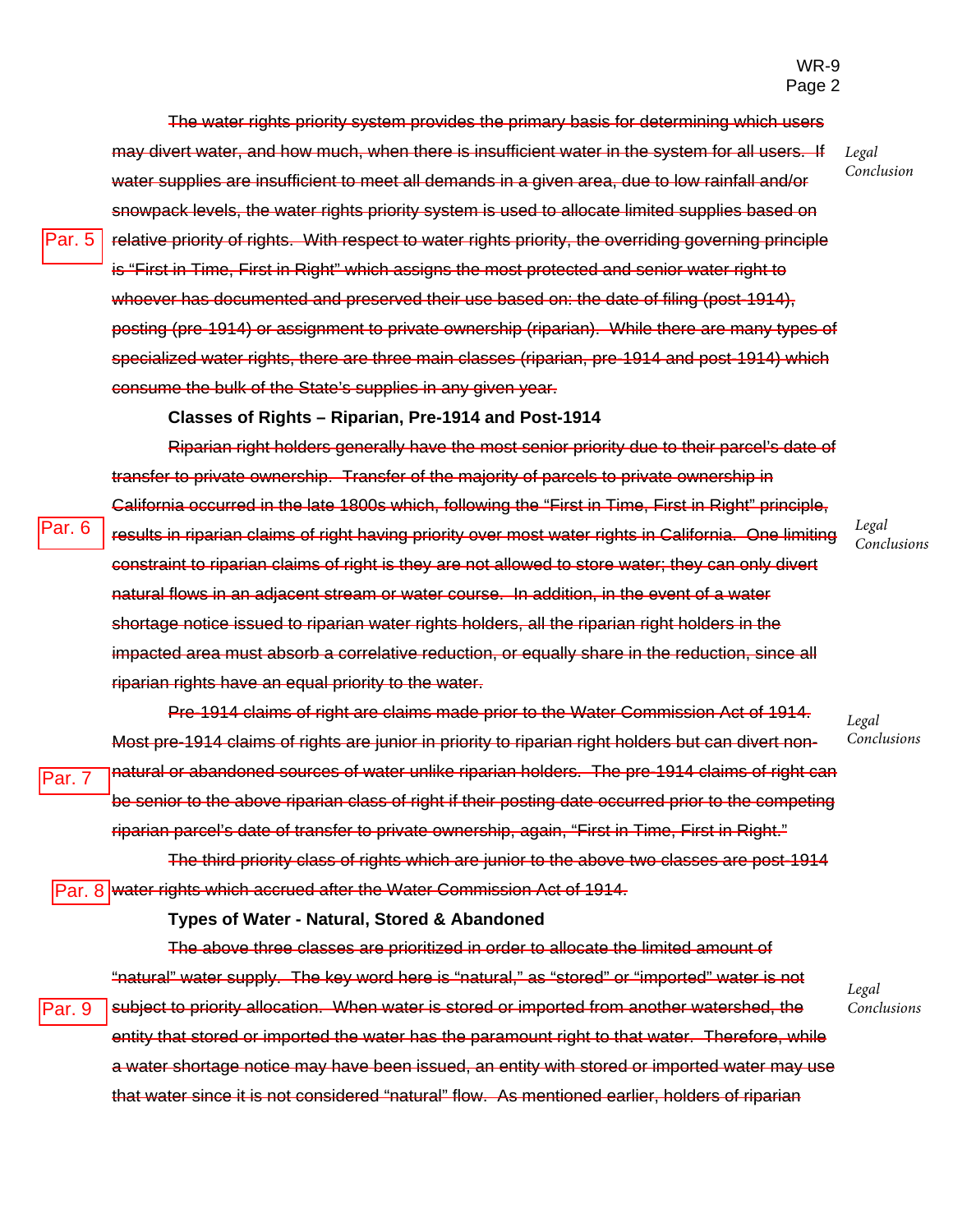*Legal Declaration*

Par. 9 cont.

Par. 13

water rights may not use stored water since they only have the right to divert the natural flow of water abutting their parcel without any provision for storage.

- Water can also be classified as "abandoned" and/or "return flow". Abandoned water is water that has been used for a purpose with the excess or unneeded amount released with no claim of ownership. Since the abandoned water has been used and no longer considered "natural," it is only currently available for diversion by appropriative diverters which include the pre-1914 and post-1914 classes of water rights. Abandoned water may also be a wastewater discharge from a water treatment plant where the discharger has abandoned its claim to the water. A similar class of abandoned water is called return flow which is excess flow that leaves the field following the application of irrigation water. While return flows can be sourced from riparian or appropriative (pre-1914 and post-1914 water rights) diversions, they are only available for "recapture" by appropriative water rights (pre-1914 and post-1914) since the "nonnatural" or "abandoned" designation prevents riparians from diverting. Par. 10
- Why is this important? When Division staff perform a water supply and demand analysis for purposes of determining water availability during drought, we only consider the natural sources of water for the supply with an adjustment for return flows, if applicable. While abandoned flows may be present, the Division would be double-counting those flows if the original source of water, prior to being classified as abandoned, was sourced from natural flow. Par. 11
- These distinctions between classes of water rights mean that it may not always be clear to a junior diverter whether there is sufficient flow in the system to support their diversion. For example, an appropriative diverter may see water near their point of diversion (i.e. pump) and not be sure if that water is available to them or needed to support senior water uses downstream. Similarly, it can be difficult for a riparian to know if water is natural flow, or stored or imported water, and whether, when, and to what extent correlative reductions in water use are needed due to the need to share limited supplies amongst riparians. Par. 12

This is where the Division's supply and demand analysis becomes necessary. In accordance with the State's water right priority system, the State Water Board staff notifies diverters of a water shortage when sufficient natural flows in a watershed are not available for a *testimony* water user's needs, based on their priority of right.

*Lack of foundation, unqualified opinion* 

#### **Drought Notices & Notices of Water Unavailability**

On January 17, 2014, Governor Brown issued a state of emergency via Proclamation 1- Par. 14  $\vert$ 17-2014, due to drought conditions (WR-23 is a true and correct copy). In response to the governor's proclamation, the State Water Board staff issued a notice of surface water shortage

*Lack of foundation, unqualified opinion testimony*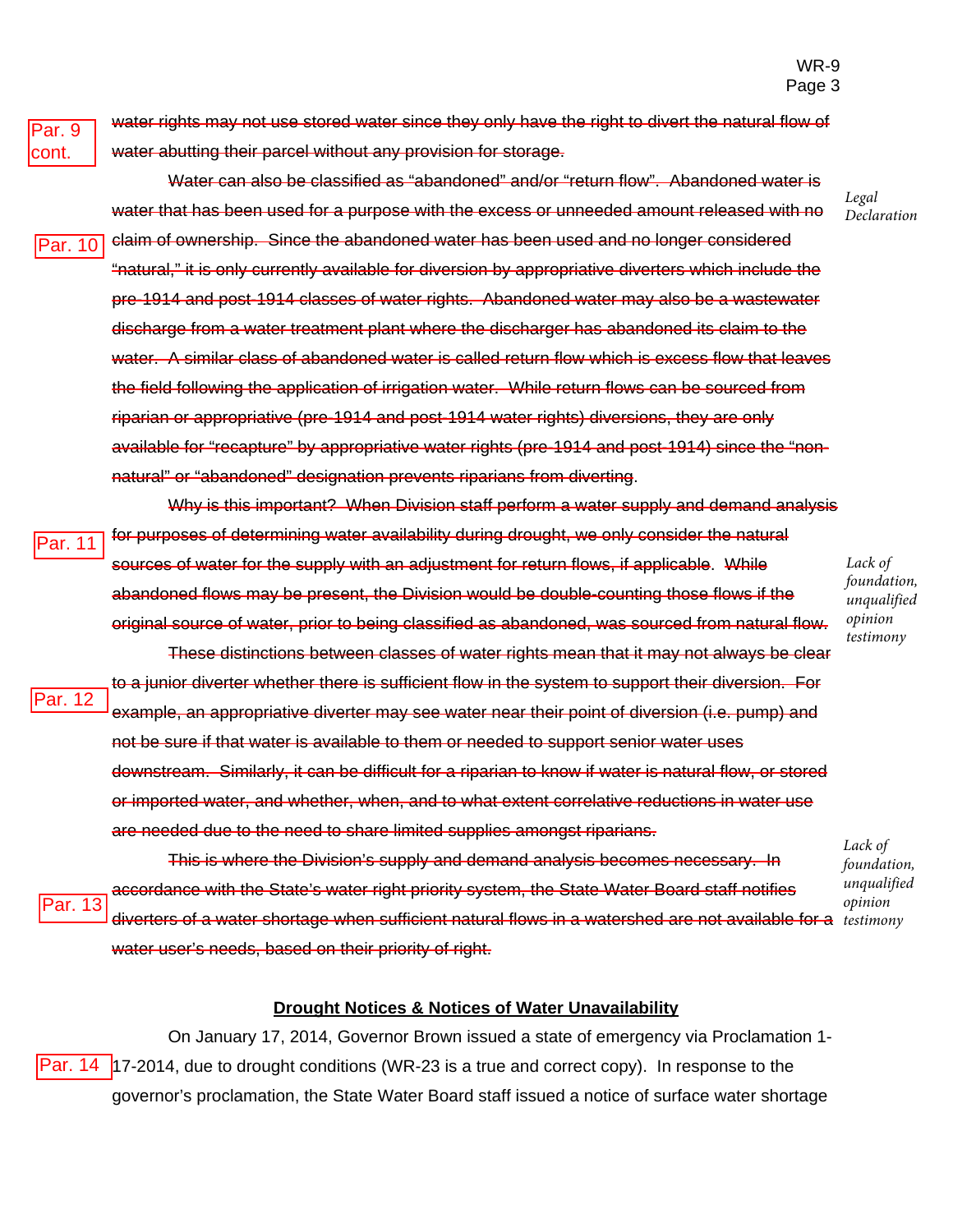Par. 14 cont.

and potential curtailment on the same day which was posted to the State Water Board's website (WR-24 is a true and correct copy). The State Water Board staff notice advised junior-priority water right holders in critically dry watersheds that water may be unavailable in order to satisfy senior-priority water right demands.

A water shortage notice, or notice of water unavailability, is a notification to water right holders of a certain priority of right that, due to water shortage conditions, the State Water Board staff has determined water is not available under their priority of right. However, the notice of water unavailability is only a staff determination, it is not an enforceable decision or order of the State Water Board. The notice provides the affected water right holder with the Division's findings of the unavailability of water under their priority of right and the need to cease diversion under that right, the exceptions to the notice for direct diversion of water for power, other nonconsumptive uses and for continued use of previously stored water, and the potential for future enforcement for unauthorized diversions. A water shortage notice does not consider any particular diverter's other senior water rights or alternative basis-of-right such as water supply contracts, private agreements, transfers or groundwater supplies that may allow the diverter to continue to divert lawfully. The notice is therefore not a State Water Board determination that any individual diverter is taking water without authorization under the Water Code. A diverter who continues to divert after receiving a notice of unavailability is not subject to enforcement or penalties for violating the notice, but may be subject to enforcement for an unauthorized diversion if their diversions do not fall within the exceptions enunciated in the notice and are not entirely authorized by other water rights for which water remains available. Par. 15

Par. 16

On April 25, 2014, Governor Brown issued a proclamation continuing the state of emergency due to the drought which resulted in the State Water Board staff issuing water unavailability notices (WR-25 is a true and correct copy of the April 25, 2014, proclamation). On May 27, 2014, the State Water Board staff issued unavailability notices to all Sacramento and San Joaquin River post-1914 water right holders informing them of the lack of water availability to service their junior-priority water right (WR-26 is a true and correct copy). The unavailability notice extended through the summer, with the last water right holders notified that water was again available for diversion on November 19, 2014 (WR-27 and WR-28 are true and correct copies of the November 2014 notices).

Par. 17

Two months later, similar to 2014, the State Water Board staff issued a notice advising of surface water shortage and potential for curtailment on January 23, 2015 (WR-29 is a true and correct copy). To obtain current and more accurate water right demands for the largest diverters claiming senior (pre-1914 and riparian) rights, the State Water Board issued an

*Lack of foundation, unqualified opinion testimony, violation of best evidence rule documents speak for themselves.*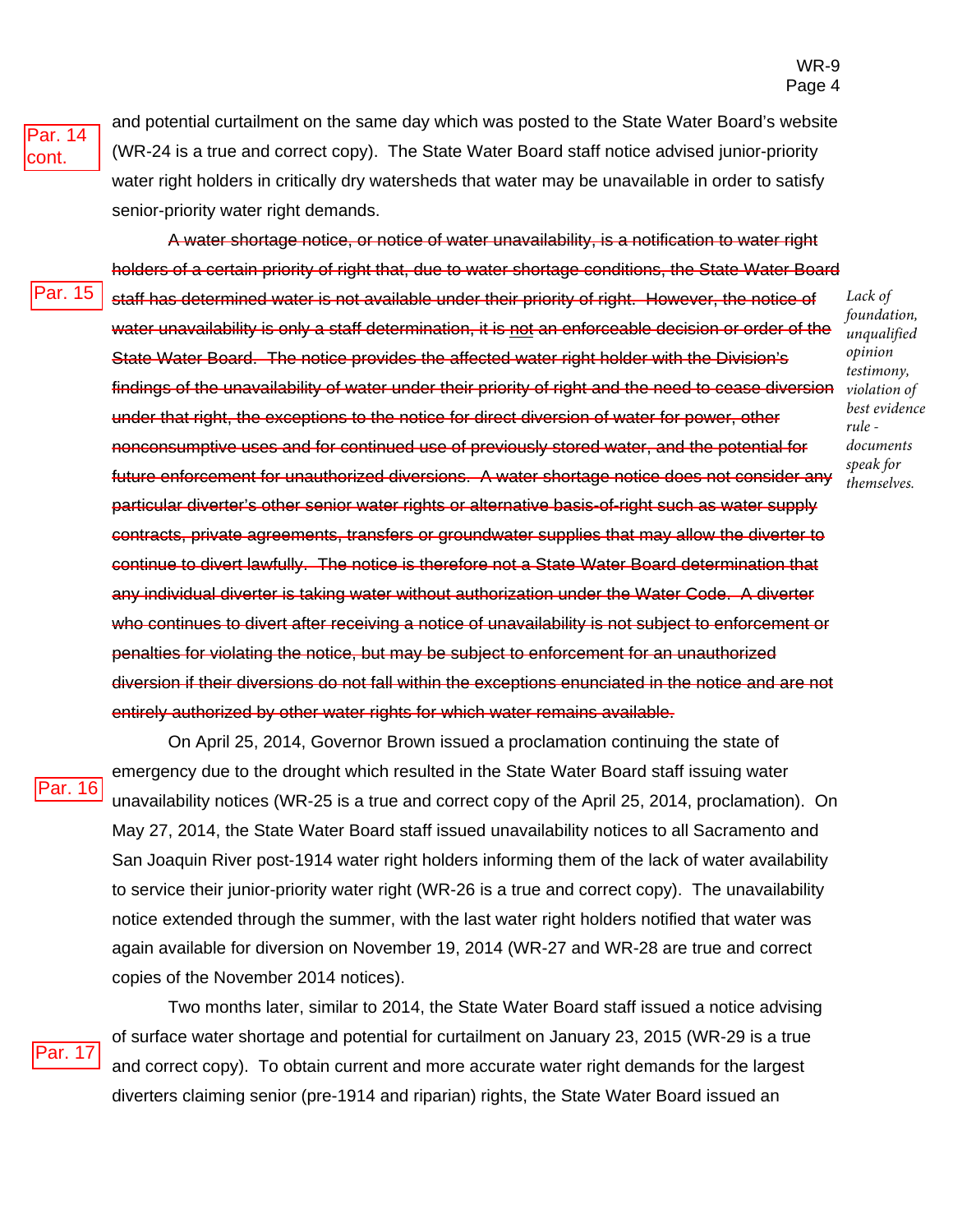Par. 17 cont.

Informational Order, 2015-0002-DWR (WR-30 is a true and correct copy), requesting supporting information for riparian and pre-1914 claims of right, along with their 2014 water use and projected diversions for 2015. The Division incorporated the Informational Order response information into the 2015 demand calculations.

*Lack of foundation; Coats did not work on the spreadsheets and* 

Par. 18

Par. 19

Par. 20

Two months later, Governor Brown issued an Executive Order, Order B-29-15 (WR-31 is<sup>has no percipient</sup> a true and correct copy), which confirmed that the prior drought orders and provisions are still in effect due to ongoing drought conditions. After warning post-1914 water right holders of an imminent unavailability notice on April 2, 2015 (WR-32 is a true and correct copy), the State Water Board staff issued an unavailability notice to all post-1914 water rights in the San Joaquin River watershed on April 23, 2015 (WR-33 is a true and correct copy). *knowledge* 

A similar staff notice to the Sacramento River and Delta post-1914 water right holders, including WSID, was issued on May 1, 2015 (WR-34 is a true and correct copy; WR-35 is a true and correct copy of the notice addressed to WSID). The May 1, 2015, Notice reflects the State Water Board staff's determination that the existing water available in the Sacramento River and in the Sacramento-San Joaquin Watersheds and Delta is insufficient to meet the demands of diverters with appropriative water right permits or licenses with a priority date of 1914 and later. The methodology underpinning the May 1 Notice is described here and in the Testimony of Jeffrey Yeazell (WR-11).

A similar staff notice to pre-1914 water right holders with priority dates 1903 and later in the Sacramento and San Joaquin River watersheds and Delta, including BBID, was issued on June 12, 2015 (WR-36 is a true and correct copy<sup>1</sup>). The June 12, 2015, Notice reflects the State Water Board staff's determination that the existing water available in the Sacramento River and in the Sacramento-San Joaquin Watersheds and Delta is insufficient to meet the demands of diverters with claims of pre-1914 appropriative rights with a priority date of 1903 and later. The methodology underpinning the June 12 Notice is described here and in the Testimony of Jeffrey Yeazell (WR-11).

*Best evidence document speaks for itself; lack of foundation*

On July 15, 2015, the State Water Board staff issued a clarification that the earlier 2015 unavailability notices, including the April 23, May 1 and June 12 notices, were not orders to stop diverting (or orders directing "curtailments"), but rather were notices that the State Water Board Par. 21

 $1$  WR-37 is a true and correct copy of the mailing list for the June 12 Notice. WR-38 is a true and correct copy of the June 12 Notice addressed to BBID. WR-39 is a true and correct copy of the June 12 Notice issued to Banta-Carbona Irrigation District.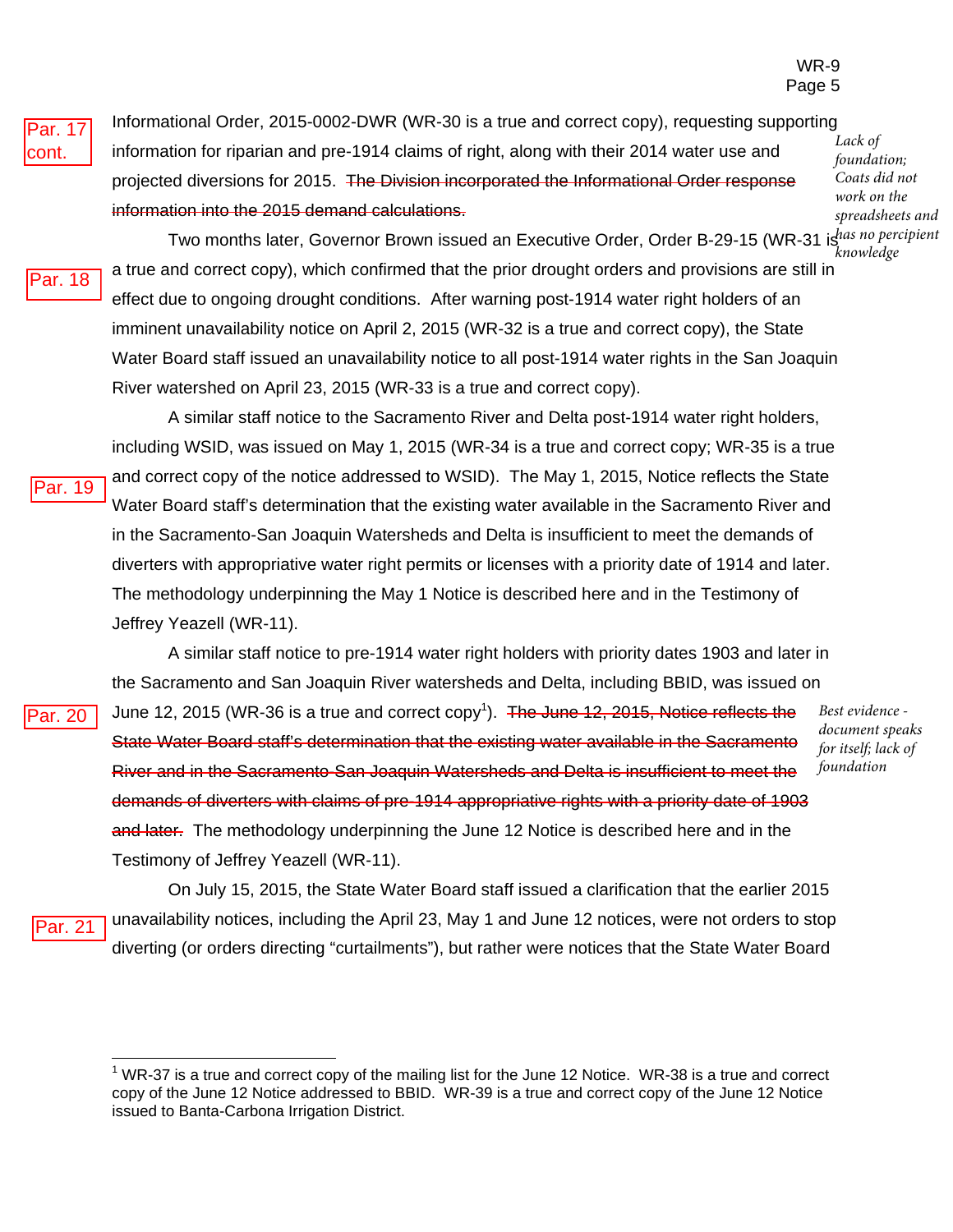

Par. 23

staff had determined that water was not available to serve the rights at the various priorities in the notices. Exhibit WR-40 is a true and correct copy of the July 15 Clarification.<sup>2</sup>

On September 17, 2015, due to changing conditions, the State Water Board staff issued a notice of water availability for diversion by pre-1914 water rights holders on the Sacramento River, Feather River, and the Delta (WR-43 is a true and correct copy). BBID's claimed pre-1914 right falls within the scope of the September 17, 2015, Notice. On November 2, 2015, the State Water Board staff issued a notice of temporary water availability for water right holders with pre-1927 rights for the Sacramento River and Sacramento-San Joaquin Delta (WR-44 is a true and correct copy). On November 6, 2015, the State Water Board staff issued a notice that water is available for diversion by all post-1914 water right holders in the Sacramento and San Joaquin River watersheds and the Sacramento-San Joaquin Delta (WR-45 is a true and correct copy). WSID's License 1381 is within the scope of the November 2 and November 6, 2015, Notices. Par. 22

#### **Supply and Demand Analysis**

#### **General Overview**

Prior to issuing a notice of water unavailability during the 2014 and 2015 drought, Division staff determined the availability of water for water rights of varying priorities in various watersheds by comparing the current and projected available water supply with the total water right diversion demand.<sup>3</sup> The supply and demand analysis concept was developed in response *foundation; Coats* to the 1977 drought, and is used to determine the necessity for issuing a notice of water unavailability compares the available natural water supply with the total water right demand by month for a given watershed. See WR-69**,** which is a true and correct copy of a graphical summary of a fictitious watershed having three priority of rights (riparian, pre-1914 and post-1914) with varying monthly demands plotted against a natural supply line. This graph, which was prepared in 1977, illustrates the concepts the Division used as a starting point for our analysis in 2014 and 2015. This type of graph summarizes all the water supplies and demands

*Lack of testified he made no decisions about how to conduct the analysis*

*Lack of foundation; speculation; Coats did not create the graph from 1977*

*Lack of foundation, speculation*

 $2$  WR-41 is a true and correct copy of the July 15 Clarification issued to BBID. WR-42 is a true and correct copy of the July 15 Clarification issued to WSID.

 $^3$  This drought supply and demand analysis is often referred to as a "water availability analysis," and is referred to in that way at times in this statement. It is important to note that the Division's supply and demand analysis during the 2014 and 2015 drought is fundamentally different from the site-specific "water availability analysis" prepared by the Division's Permitting unit in response to water right applications. The Permitting unit regularly conducts those water availability analyses, and Division staff and outside consultants are familiar with that process. To my knowledge, as described here, prior to 2014, no Division staff or outside consultant attempted to conduct a drought supply and demand "water availability analysis" since at least 1977.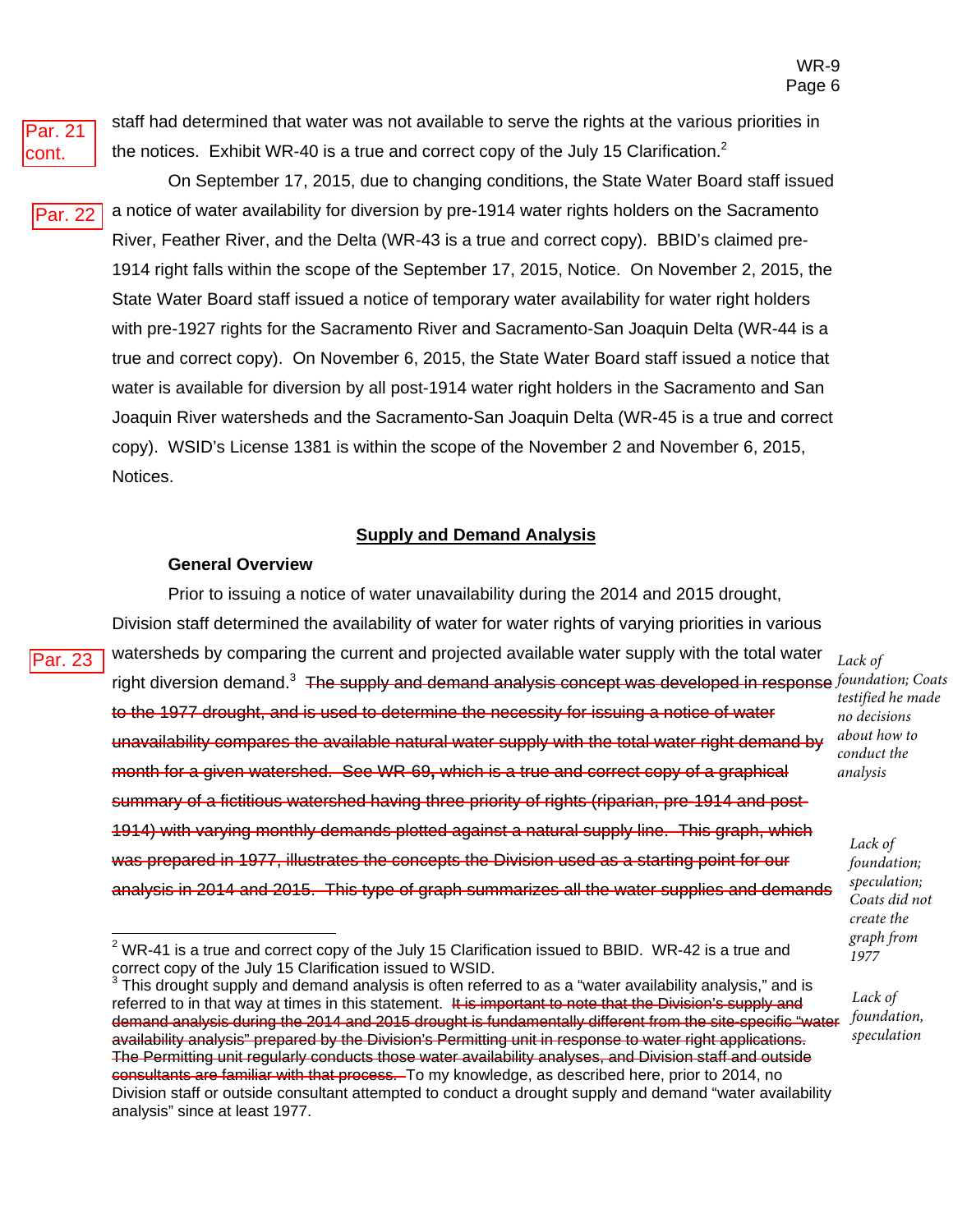for a given area and visually presents a comparison of the data for a particular timeframe. WR-69 comes from Division staff files dating back to 1977 and was prepared alongside a report called the 1977 Dry Year report (WR-152 is a true and correct copy of the 1977 Dry Year Report; WR-79 is a true and correct copy of the Dry Year Report Appendix). When the 2014 Drought effort was started in January 2014, I researched past materials in the Division's File Room and discovered the staff report folder along with the formal 1977 report and appendix.<sup>4</sup> The 1977 report and appendix describe and recommend that the Division conduct a water supply and demand analysis to determine water availability during severe drought conditions. Due to there not being a drought of this magnitude since 1977, the 1977 report was chosen as the appropriate starting point for the 2014 to 2015 analyses.<sup>5</sup> However, as described here and in the Testimony of Jeffrey Yeazell, the Division adapted the supply-demand analysis to current conditions, and incorporated the best available information regarding supply and demand, while at the same time reacting to worsening drought conditions. The 2015 methodology is therefore an appropriate basis for supporting the water unavailability notices at issue in the BBID and WSID enforcement proceedings.

Par. 24

Par. 25

As one would expect, water demand increases in the summer due to heavier irrigation uses and declines in the fall months after harvest. As for the supply, in the Sacramento-San Joaquin Valley, it builds from the winter into the spring with a peak occurring in early summer after any snow has melted. As illustrated on WR-69, once supply drops and intersects with a demand curve, those water rights above the supply, which correspond to those with the juniormost priority, do not have enough water to supply their demand and are notified accordingly.

To begin the supply and demand analysis for a specific area, like the Sacramento - San Joaquin River Delta Watershed (where BBID's and WSID's points of diversion are located) we begin by looking at the available natural supply as reported by the California Department of Water Resources (DWR).

*Speculation; Coats testified he made no decisions and did not work on the spreadsheets; lack of foundation* 

*Coats cannot testify as to whether the approach was approriate - the hearing officer will decide*

*Lack of foundation*

<sup>&</sup>lt;sup>4</sup> WR-69 was authored by Mert K. Lininger who was a program manager in the Division's Application section in 1977. WR-69 was in the 1977 file, but I located it after my deposition in these proceedings. WR-69 is included here for illustrative purposes, and did not form the foundation of the recent actions; the 1977 Dry Year Report provided that foundation.

 $<sup>5</sup>$  Also included in the Division's files, and relevant to this drought, is a 1978 report by the California</sup> Department of Water Resources, titled "The 1976-1977 California Drought, A Review." WR-153 is a true and correct copy of this report. The State Water Board's February, 2015, Recommendations for Improving the Administration of the Water Rights Priority System in Dry Years (WR-154 is a true and correct copy) does not provide technical guidance for the 2015 water availability determinations, but the water availability determinations are consistent with that report's general goals.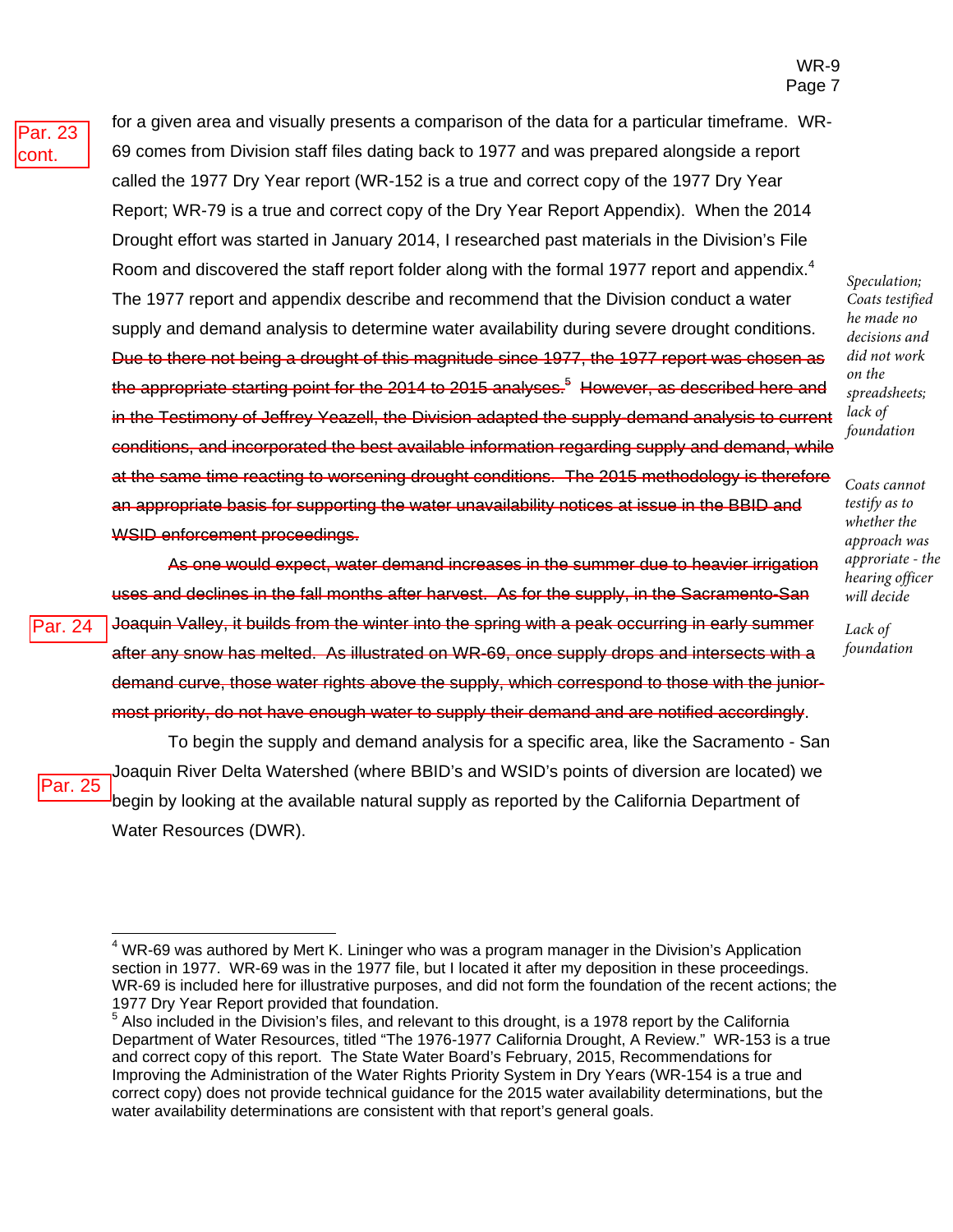#### **Watershed Selection**

Par. 27

Par. 28

Due to time constraints resulting from the urgency of the worsening drought conditions, Division staff in 2014 chose the watershed boundaries pertaining to the Sacramento River and San Joaquin River based on how they were defined in the 1977 Report. In the 1977 Report, the Sacramento River watershed boundary generally included the area upstream of Shasta along with the streams feeding the Sacramento River all the way down to the northern part of the Delta known as the Sacramento Delta. The San Joaquin River boundary, in 1977, was similarly mapped to include the remaining part of the Central and South Delta known as the San Joaquin Delta with the major tributaries of the Stanislaus, Merced, Tuolumne and San Joaquin serving as the boundaries. Par. 26

For 2015, Division staff proposed an alternate boundary, with respect to how the Delta demand and supply was allocated, such that the entire Delta geographic boundary was included in both the Sacramento and San Joaquin watersheds, but the associated Delta water use demands were parsed subject to how much monthly supply came from the Sacramento or San Joaquin watershed. For example, if during one month the majority of natural supply entering the Delta came from the Sacramento River watershed, then the majority of total Delta demand, for that month, was allocated to the Sacramento River watershed. Since the natural water supply entering the Delta varies by month, so too would the percentage of demand allocated to the Sacramento and San Joaquin River watersheds.

*Lack of foundation, unqualified opinion*

The rationale behind this "pro-rated" allocation of Delta demand is that since the Delta is hydraulically connected to both the Sacramento and San Joaquin Rivers, the Delta's fresh water demands should be apportioned based on the percentage of fresh water entering the Delta; i.e., if 80% of the fresh water comes from the Sacramento River, 80% of the Delta's demands should be assigned, for priority allocation determination, to the Sacramento River watershed. The disadvantage to this allocation method, in comparison to the 2014 and prior method, is that the Sacramento River watershed is assigned a greater percentage of the Delta's demands since the majority of fresh water entering the Delta comes from the Sacramento River watershed.

In the case of WSID's point of diversion, even though it is located in the southern Delta, the pro-rated Delta demand allocated to the Sacramento River watershed was so high, due to the meager fresh water supplies from the San Joaquin River, that WSID's post-1914 unavailability notice for 2015 (the May 1 Notice) was based on the Sacramento watershed analysis. For BBID, the pre-1914 analysis leading up to the June 12, 2015 notice was based on the combined Sacramento and San Joaquin watershed. Ahead of the June 12 notice, the Division prepared a separate San Joaquin River watershed-only pre-1914 analysis, but this Par. 29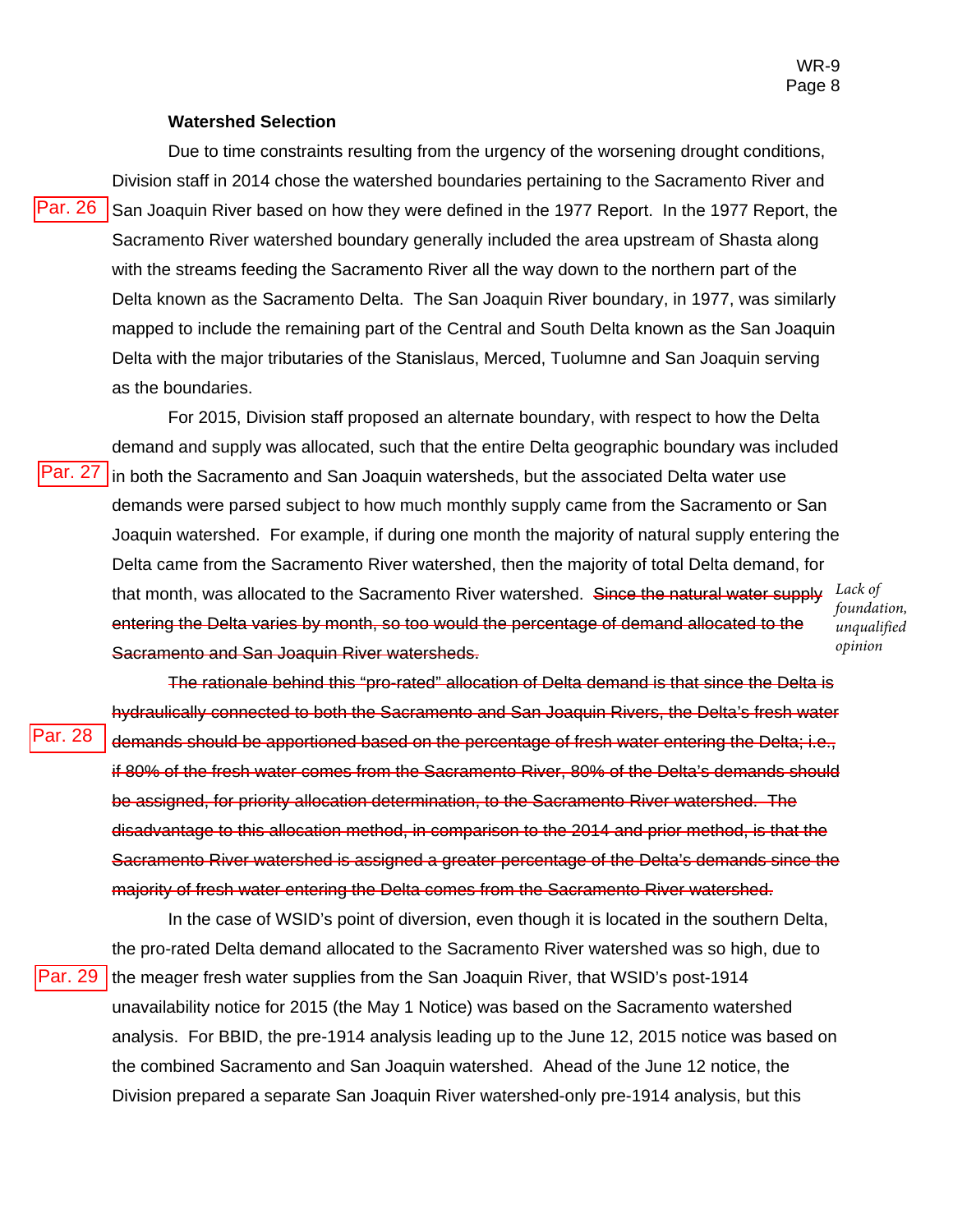*Coats has no specialized experience or expertise to testify re the FNF or DWR Bulletins*

Par. 29 cont.

would have resulted in much deeper and earlier cuts for pre-1914 claimaints such as BBID. The Division also prepared a separate Sacramento River pre-1914 analyses using both a pro-rated and North Delta method. This analysis resulted in the same determination as the combined Sacramento and San Joaquin watershed analysis ultimately used for the June 12 Notice.

# **Supply Data – DWR Bulletin 120, Exceedance Forecasts & Daily Full Natural Flows - Background**

Par. 30

For the supply curve in each watershed, the State Water Board relies upon third-party full natural or unimpaired flow data supplied by DWR in its Bulletin 120 forecasts (see, e.g., WR-109, page 4, which includes a summary of the May 2015 B120 report that shows forecasts for the San Joaquin River; WR-63 is the full May 2015 B120 forecast). DWR publishes these reports every year from February to May where they forecast full natural flow with monthly updates (see the written testimony of Stephen E. Nemeth, WR-17). The B120 reports include full natural flow stations that provide the largest impact to the referenced river's supplies. For the May 1 Notice, which applies to WSID, being included within the pro-rated Sacramento River watershed analysis as described earlier, we looked at the Sacramento River at Bend Bridge, Feather River at Oroville, Yuba River at Smartville and the American River at Folsom Dam as the full natural flow stations used as supplies from the B120 report. For the June 12 Notice, which applies to BBID, since we used a combined Sacramento River and San Joaquin River watershed in the pre-1914 analysis, we added the Stanislaus, Tuolumne, Merced, Upper San Joaquin, Mokelumne and Consumnes River stations to compliment the Sacramento River sources. (See WR-11, Testimony of Jeff Yeazell.)

Par. 31

 "Unimpaired Runoff" or "Full Natural Flow" represents the natural water production of a *Lack of*  river basin, unaltered by upstream diversions, storage, or by export or import of water to or from *foundation,*  other watersheds. The full natural flow amount is different than the measured stream flows at given measurement points because the gauged flows increase or decrease depending on upstream operations. For example, while a stream gage may report 50 cubic feet per second (cfs) of flow, the full natural flow upstream of that gage may be 100 cfs since an upstream neighbor is diverting the 50 cfs difference. The Bulletin 120 forecast provides a monthly, full natural flow, water supply probability table for certain watersheds. As there is uncertainty with predicting how much water will actually arrive at each location in the future, statistical probabilities in the form of exceedance percentages are provided which estimate, based on current snowpack data and historical trends, how much full natural or unimpaired water is predicted to be available upstream of the referenced location for the rest of the water year (water years run October 1 through the following September 30).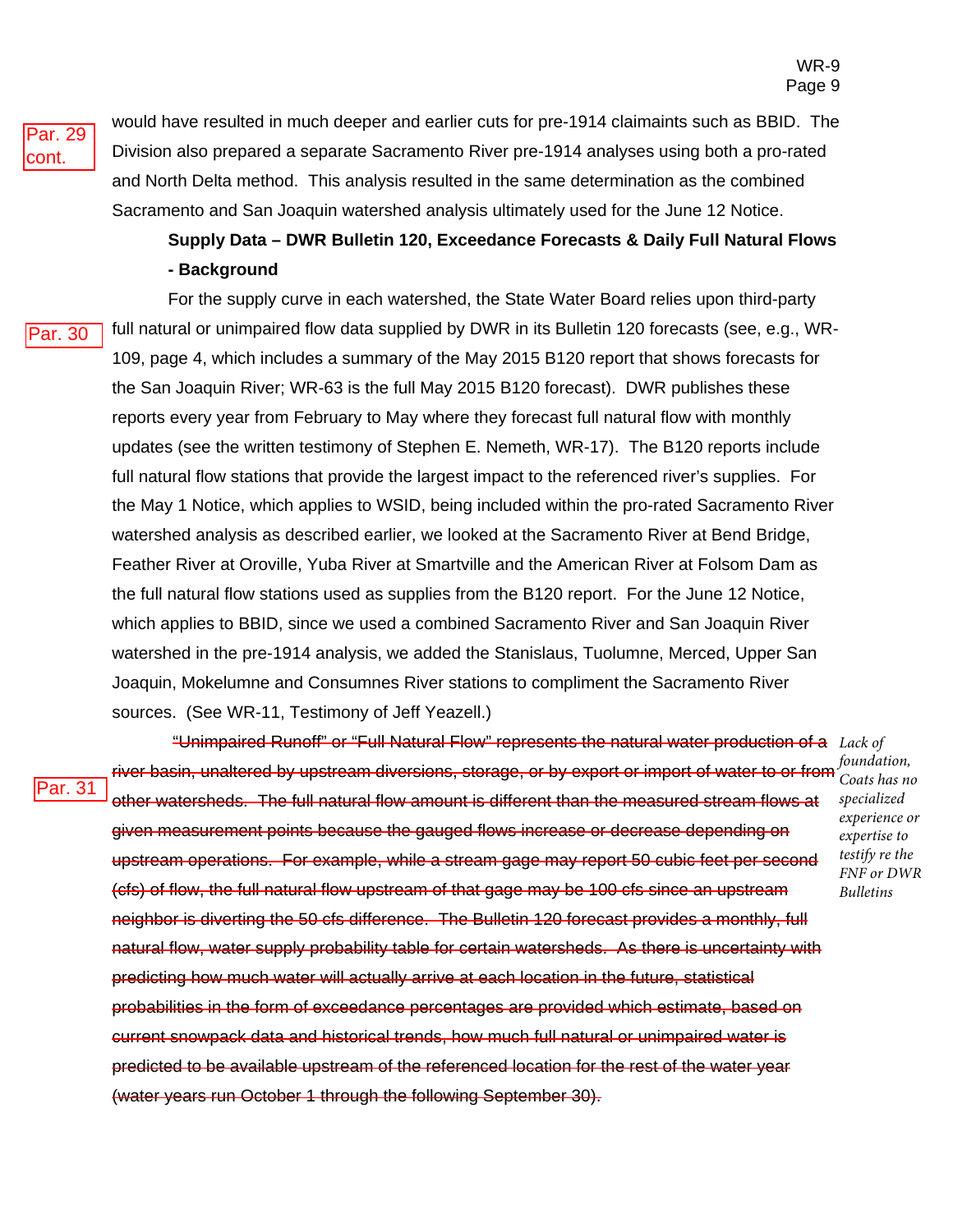*Same as above*

> *Same as above*

The exceedance percentage, which is listed as the header for each row in the B120

Par. 32

Par. 33

Par. 34

Par. 35

Table (see for example WR-109), is simply the percent of the time that the actual flow is expected to exceed the projected flow. For example, in WR-109, page 4, the first table is for the Stanislaus River below Goodwin Reservoir. Each row of the table is the exceedance forecast percentage with each column being the forecasted month's value in thousands of acre-feet.

One thing immediately noticed is that for past months from October to April, the value is the same for each exceedance forecast and the reason is that there is no uncertainty in what happened for past months, what's done is done. Since WR-109, page 4, was prepared in early May, there was still uncertainty in how much rain would actually be produced going forward hence the different exceedance values for May through September. As the exceedance percentage forecast drops, say to 50%, the forecasted amounts increase since there is now a smaller chance (just 50%) that the actual flows will be higher. Division staff have used DWR's 50%, 90% and 99% monthly exceedance forecasts for its supply and demand analyses, together with DWR's daily full natural flow (FNF) data.

Daily full natural flow data is a calculation, performed by DWR, which uses current stream gage values, known upstream diversions and reservoir data such as changes in storage and posted evaporation numbers, to arrive at the amount of available water for that day. Unlike the monthly B120 forecasts, which are based on actual historical data and current snowpack conditions, the daily FNF is, as the name suggests, a daily tracking tool we use to not only qualify the monthly B120 forecasts but also serves as a "backup" supply in the event the dailyaveraged monthly B120 forecast is less than the daily FNF. For example, let's say the monthly B120 forecast was 3,000 acre-feet for a particular 30-day month. On a daily basis, the 3,000 acre-feet monthly value works out to a daily-averaged 100 acre-feet per day. If the daily FNF values are higher than the 100 acre-feet value, we will use them since a higher water supply is of more benefit to water right holders such as BBID or WSID. In other words, when determining the "supply" side of the supply and demand analysis, the Division makes every assumption conservatively in favor of a greater estimate of supply, which is in the favor of diverters because more supply means water will be available for diversions for a longer period of time.

*Same as a above, lack of foundation, unqualified opinion*

*above*

DWR's daily full natural flow calculations are less accurate than the monthly exceedance *Same as*  calculations because they are based on less data than is available at the completion of each month. Due to the time lag between the effect of upstream operations and downstream flow measurements, calculated daily full natural flow fluctuates from day to day. You can view a daily full natural flow sample taken from DWR's website as WR-155, which shows the full natural flow values for the various stations in thousands of acre-feet.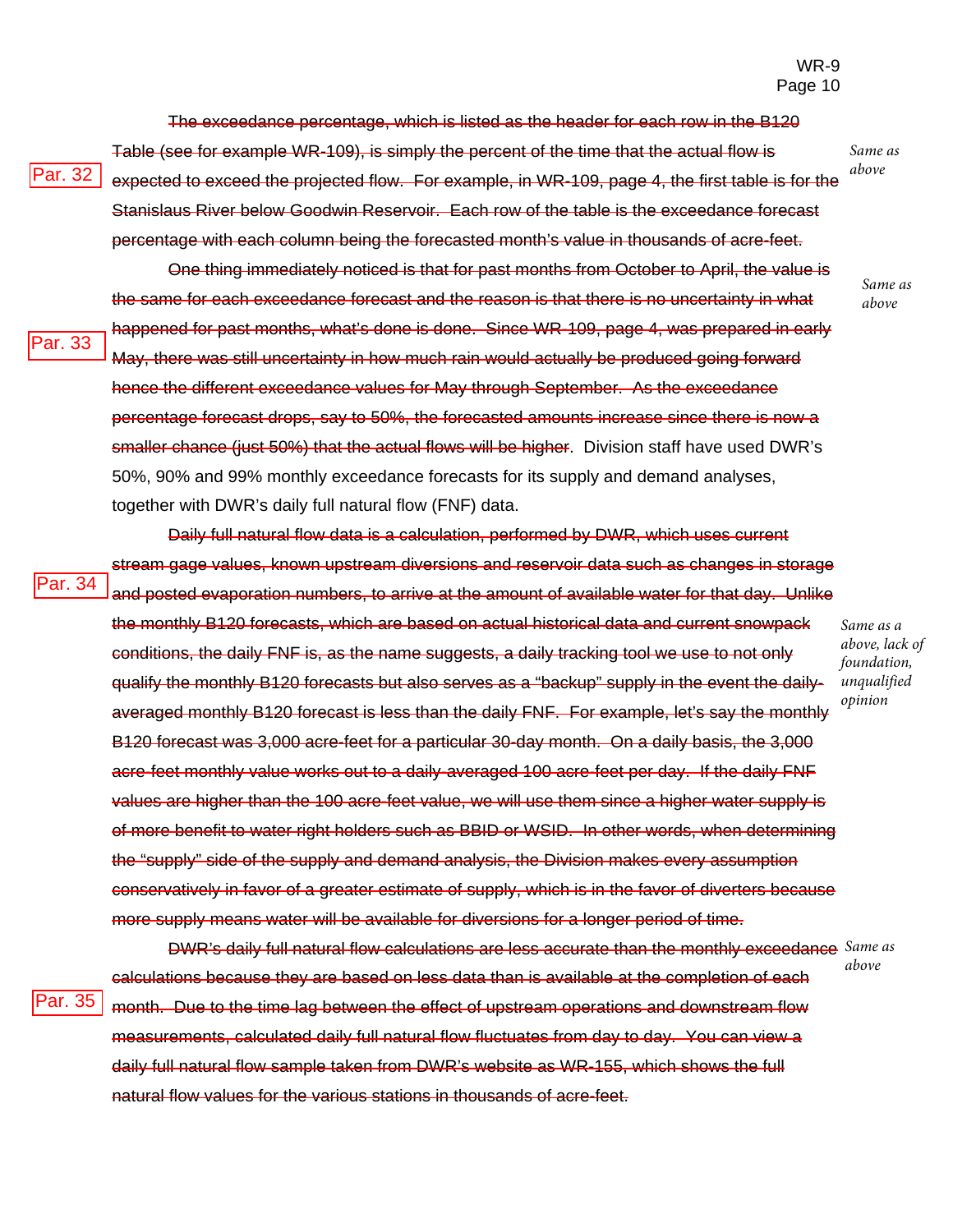*Same as* 

*above*

For example, using the "TLG" row within WR-155, this row of data represents the daily

Par. 36

FNF values for each day above La Grange Dam on the Tuolumne River. The first column header is 15, which is for September  $45<sup>th</sup>$  (since that is when that particular query was executed) with each successive column the next day afterwards. The value in the  $15<sup>th</sup>$  column is 0.19 thousand of acre-feet, or 190 acre-feet. As I mentioned earlier, some of the daily FNF values are revised with most of any changes occurring to the most recent data which are the columns on the far right of the table. For the days where a "---" is displayed, no data has been posted, which I understand could be due, for example, to the local reservoir operator not supplying data.

Par. 37

Par. 38

Par. 39

In its supply and demand analysis, in terms of analyzing the amount of water supply available for diversion, Division staff used a combination of DWR forecasted data supplied by the B120 along with the daily FNF data that has actually been measured. WR-47 is a graphical representation of this methodology at the time of the May 1, 2015 Notice, which applies to WSID. WR-48 is a graphical representation of this methodology at the time of the June 12, 2015, Notice, which applies to BBID.

# **Supply Data – DWR Bulletin 120, Exceedance Forecasts & Daily Full Natural Flows - Application**

In the initial stages of a drought supply and demand analysis, the Division will chart the DWR-calculated daily full natural flow as a check against which DWR B120 exceedance forecast to use. For example, if the daily FNF is tracking very close to the 90% monthly supply forecast, we will use the 90% supply forecast as our estimate for analysis. On the other hand, if the daily FNF is tracking between the 90% and 50% forecast, we will use the 50% forecast to base our decisions on; in each case erring on the side of caution and of most benefit to water right holders.

In the case of the May 1, 2015 notice affecting WSID, Division staff chose the 50% and 90% forecasts from the four full natural flow stations in the Sacramento River watershed to use. For the June 12, 2015 pre-1914 notice affecting BBID, we also included the San Joaquin and Eastside Streams to compliment the Sacramento supplies since the June 12, 2015 notice was a combined watershed analysis. In both cases, the supplies were totaled from February through May 2015 for both the 50% and 90% supply forecasts. Since DWR does not provide a 90% or 99% forecast for the smaller eastside streams entering the Delta (i.e. the Cosumnes and Mokelumne Rivers), the Division used DWR's 50% forecast amount to add to the total which is more generous and, again, provides more supply to the analysis which benefits diverters.

Par. 40

As we move into the late summer period, sometimes the B120 forecast will estimate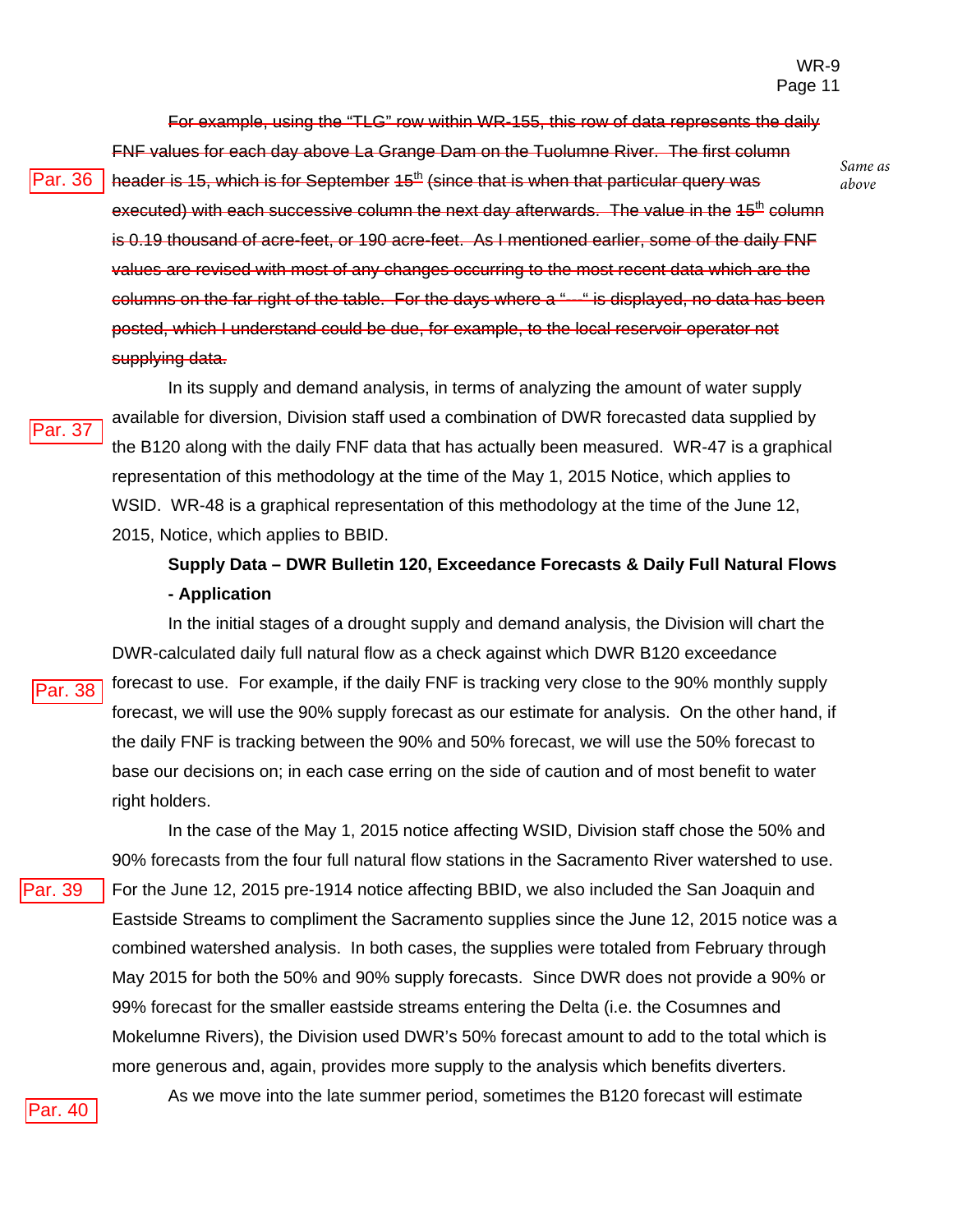#### Par. 40 cont.

zero flow, as was the case for the seven FNF stations in the global San Joaquin River watershed. Despite this, the DWR-calculated daily FNFs may still yield a small positive value.

- For example, for the San Joaquin tributary analysis in the summer of 2015, the May 2015 B120 monthly forecast (WR-109, page 4) for the Stanislaus, Tuolumne and Merced Rivers in August and September was zero for the 50% through the 99% exceedance percentages. However, the daily FNF, while low, was above zero for some days so we used the daily FNF trend as a supply estimate. In WR-78, which is a supply and demand graph for the San Joaquin River prepared in August 2015, we see the blue daily FNF line above the B120 supply forecast for July and August (dark blue-50% and violet-90% hashed lines). Since the daily FNF is slightly positive, we used that daily FNF trend in our monitoring since higher supply is of most benefit to the water right holder; even a small positive supply is better than zero. ar. 41
	- However, since recent daily FNF data is sometimes revised, any additional unavailability decisions would need to be based off a trend rather than recent data. Daily FNF can change quickly with these revisions. See WR-156 and WR-157, which are true and correct copies **of** recent supply and demand graphs of the Yuba River watershed, which show the change in the daily FNF over just 9 days. In these two graphs, we see the blue line which represents the daily FNF, smoothing out in the August month. For this reason, analysis decisions in the late summer for both unavailability determinations and potential long-term availability determinations (resulting in the release notices) are based on a daily FNF trend, however, if the B120 monthly forecast is zero, we exclude the recent 5-7 days worth of data that is often subject to revision.
- Par. 43

'ar. 42

As a check against supply forecasts provided by DWR, unimpaired flow forecasts provided by the California-Nevada River Forecast Center (a federal department under NOAA) under their website's Ensemble option (http://www.cnrfc.noaa.gov/) were referenced, from timeto-time, along with real time flow conditions using United States Geological Survey gages (http:// http://ca.water.usgs.gov/). The NOAA unimpaired flow forecasts, while representing different locations, were generally comparable in magnitude to DWR's.

Moreover, DWR continued to provide us with an updated, non-published, June 50% supply forecast (see WR-82, true and correct copy of an email from Sean DeGuzman dated June 8, 2015) in an effort to incorporate late season precipitation events. The June 50% supply update, while appreciated, did not appreciably alter the analysis leading to the June 12, 2015 decision to issue unavailability notices. 'ar. 44

Par. 45

We also use the daily FNF values, which are calculated separately from the B120 monthly values, to verify that the B120 monthly forecasts are appropriate. As you can see in WR-52, which is an analysis from August, 2015, that incorporates the monthly values for June,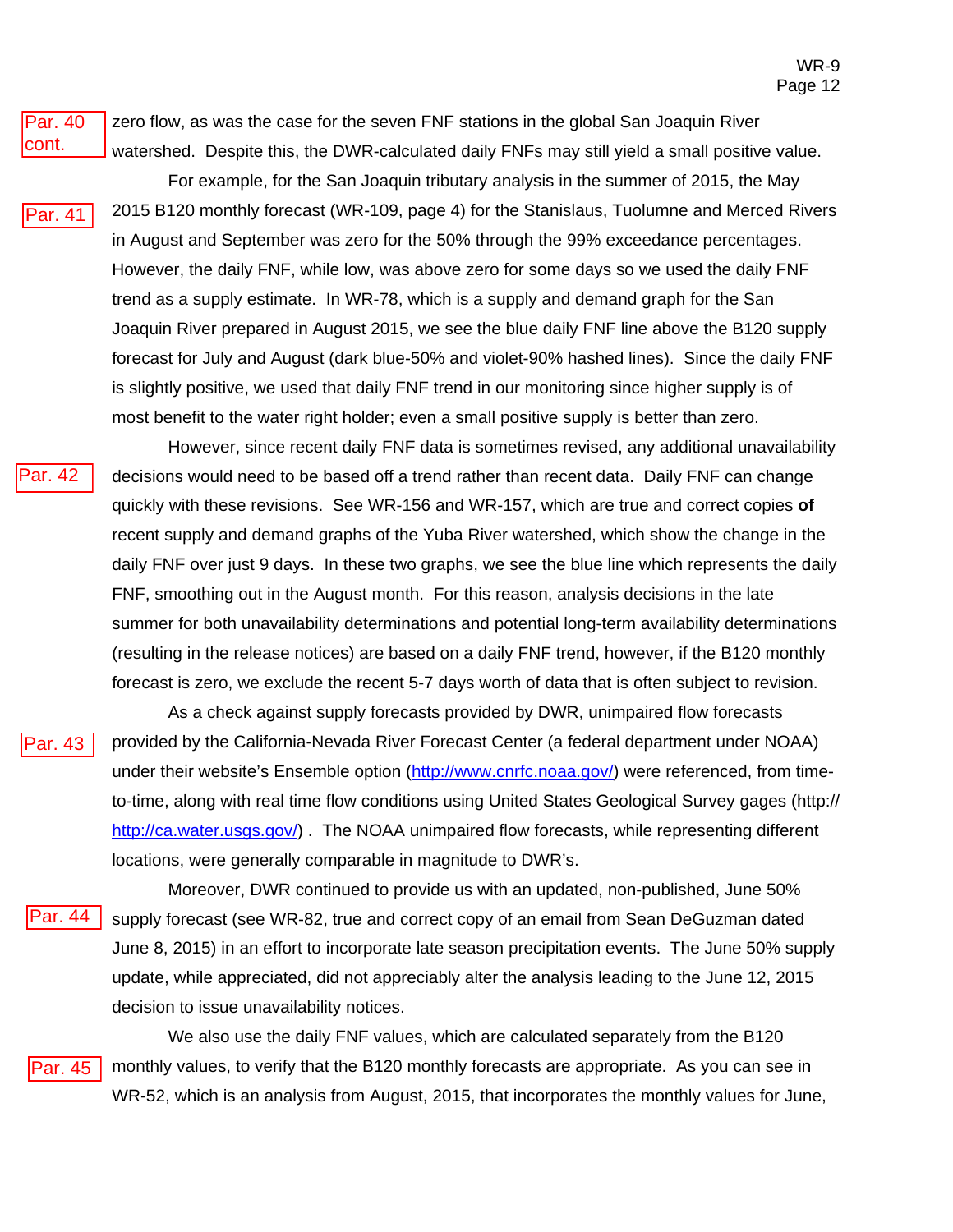Par. 45 cont.

the combined Sacramento-San Joaquin graph shows a B120 forecast point for June and the daily FNF line above the B120 point for the first half of the month and below for the latter half of the month, averaging out close to the B120 value. This showed us that DWR's monthly B120 forecasts were appropriate when issuing the water unavailability notices in April through June of 2015, including the May 1 and June 12 Notices. *Lack of foundation, improper opinion testimony*

**San Joaquin River & Delta Supply Supplements – Return Flows & Valley Floor Sources** 

#### Par. 46

Due to the lower elevations of some areas of the Delta, including some below the incoming tide, Delta diverters often pump lower quality water off of their parcel into the channel while at the same time diverting higher quality water from the channel onto their land. As a result, these diverters may use a smaller net quantity of fresh water, in comparison to the actual amount diverted, for irrigation. The Division attempted to address this occurrence by adjusting the supply and/or demand estimates within the Delta.

Par. 47

The Division met with San Joaquin and Delta stakeholders on May 12, 2015 (see WR-80, true and correct copy of a meeting invitation with Delta and San Joaquin stakeholder, including representatives from many of the parties in these actions) to discuss return flows and additional supply sources to be considered for the drought water supply and demand analysis. During that meeting, the stakeholders indicated that applying a 40% reduction to the reported irrigation demand for the Delta would be appropriate to address the actual net irrigation demand. The Division applied this 40% demand reduction by either increasing the available supply, through an adjustment, or by reducing the reported demand.

Par. 48

In addition to these Delta supplements, and following direction in the 1977 Dry Year Report, we added additional supply owing to return flows from the valley floor as specified in the 1977 report. Return flows are simply the excess flow not needed by the irrigated crop (also called irrigation runoff) that return to a stream system. Page 6 of the Appendix to the 1977 Drought report specifies varying percentages by month of return flow for the San Joaquin River watershed (see WR-79). The 1977 Drought report did not allocate any return flows (see page 4 *Rule, misstates*  of WR-79) for the Sacramento River.

*Best Evidence the document*

Lastly, as the full natural flows available to the Sacramento and San Joaquin River watersheds include the B120 stations mentioned earlier, additional supply was added for the other smaller tributaries. DWR's Bay Delta Office published a 2007 report titled, "California Central Valley – Unimpaired Flow Data" which was used to supplement the full natural flow supply for these areas (WR-76 is a true and correct copy of the 2007 report). The 2007 report provides full natural flows for a variety of water year types. Due to snowpack levels in 2015 Par. 49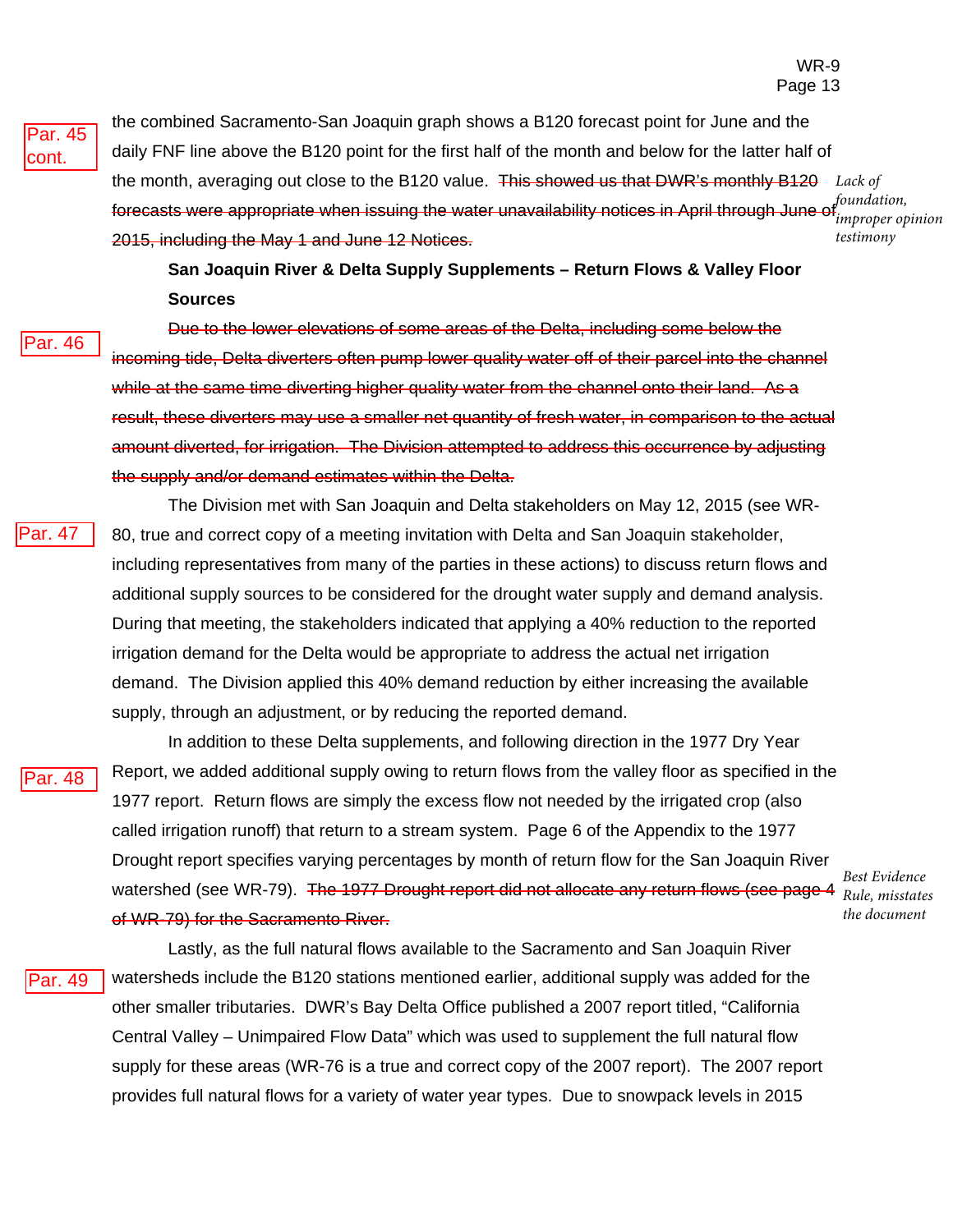Par. 49 cont.

being the lowest on record, Division staff opted to choose the 1977 full natural flow values for the excluded areas to best represent a 2015 estimate, since the 1977 snowpack was the next worse value relative to 2015. These excluded area supply values were added to the global Sacramento and San Joaquin River watersheds.

#### **Watershed Supply Summary**

Adding up the full natural flow station values (see WR-109, which includes the May B120 **Summary) with the additional return flow adjustments for the Delta and Valley Floor gives us a** monthly total in acre-feet, which is converted into an average daily cubic feet per second for graphical purposes (at two or more exceedance levels). The purpose of converting the monthly total in acre-feet into a daily rate is so that the daily full natural flows can be charted on the same time step, i.e. an apples-to-apples comparison. For example, here is a summary table of the total supply used for the San Joaquin watershed in June. The first row is the total B120 supply forecast for the six FNF stations listed with the second row the expected return flows producing a total of 1,924 cfs for June. WR-78, which is the San Joaquin River watershed 8/19/2015 graph, shows the 1,924 cfs data point as the dark blue point labeled, "Adjusted 50% FNF Forecast" directly above the month of June, which begins the dark blue hashed line. Par. 50

#### **FNF FORECAST ADJUSTMENT (CFS)**

|                                    | June  | Reference                               |  |
|------------------------------------|-------|-----------------------------------------|--|
| CDEC 50% Exceedance FNF Forecast   | 1.462 | Sum of GDW, LGR, EXC, MHB, TLG, and MIL |  |
| <b>Return Flow</b>                 | 462   |                                         |  |
| <b>Adjusted 50% Exceedance FNF</b> |       |                                         |  |
| <b>Forecast</b>                    | 1.924 |                                         |  |

Par. 51

Now that we have a basic understanding of the supply side, we can now move onto the demand side of the analysis.

#### **Demand Data – 4-Year Average Demand & Informational Order Data**

To analyze the demand data, the Division relied upon the water right users themselves, who are required to submit their actual monthly use online every 1-3 years, depending on the type of right. The water right users are required to submit this information accurately and to the best of their knowledge, so this represents the best available demand data. Par. 52

*Lack of foundation; no evidence of what other demand data was available, unqualified* 

Since riparian and pre-1914 users are on a 3-year reporting cycle, the most recent year's demand was not available for all users (i.e. a third of the pre-1914 and riparian users had *opinion* their 3-years of use ending in one year, the next third a year later and so on). For example, BBID's 2010-2012 reported use is referenced in WR-85 through WR-87, but BBID will not need Par. 53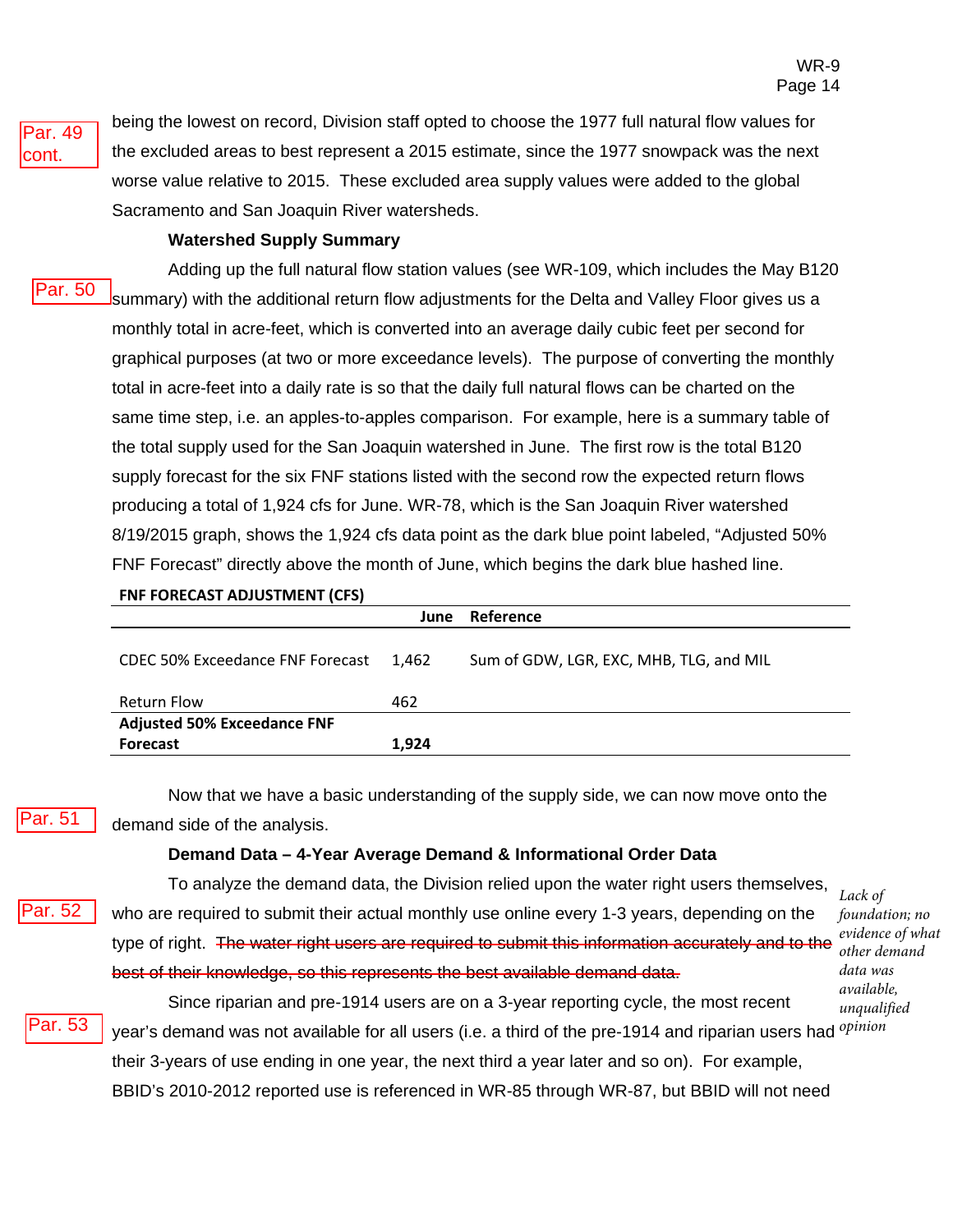

to report its 2013-2015 use until 2016. Since only the 2010, 2011 and 2012 complete use reports have been submitted, we only have an estimate for future use using an above-average precipitation year (2010) and two average years (2011 and 2012) of which the three-year average may be underreporting actual use in a drought year (i.e. 2014 and 2015). Due to the drought urgency, the Division staff did not have time to refine the demand analysis to account for these staggered reporting dates during the 2014 analysis. But the Division staff implemented a slightly different analysis in 2015 to account for these differences.



During the 2014 drought, the Division used the most recent complete reported demand that was available. Due to the above triennial reporting, the Division only had a complete record of demand for all riparian and pre-1914 water rights for the 2010 year. Unfortunately, 2010 was an above average year for rainfall and not as reflective of a drought year demand.

Par. 55

For the 2015 drought, the Division used a four-year average (years 2010 to 2013 or whatever years in the 2010-2013 range that were available) demand to best represent projected demand for 2015. Since 2014 demand was not due until July 1, 2015, the four-year average demand did not include 2014.



Going a step further, the Division issued an Informational Order in February 2015 (WR-30) which required the top 90% of riparian and pre-1914 water users to provide their 2014 demand in advance of the July 1, 2015 due date as well as their projected 2015 demand by March 6, 2015. The Informational Order was issued to the largest water users in the Sacramento River, San Joaquin River and Sacramento-San Joaquin Delta, and also required monthly reporting of 2015 use, due early the month following any diversions, as a check against the use of their 2014 demand in our 2015 analysis.

Par. 57

In the demand calculation, for the recipients of the Informational Order, their four-year average demand was replaced by the reported 2014 demand. Those not subject to the Informational Irder had their demand represented by the four-year average demand described above. For WSID, since they hold a license, Division staff used their 2010-2013 average demand. BBID, being a recipient of the Informational Irder, submitted their 2014 and 2015 projected use along with supporting documentation of their pre-1914 claim of right. WR-88 includes a summary report, prepared in response to the Division's February 2015 Informational Order, of BBID's 2014 actual use by month with an estimate for their projected 2015 use. WR-89 is a service area map BBID provided to support their pre-1914 claim of right. The Division included BBID's Informational Order response along with all of the other responses received to adjust the projected 2015 demand data.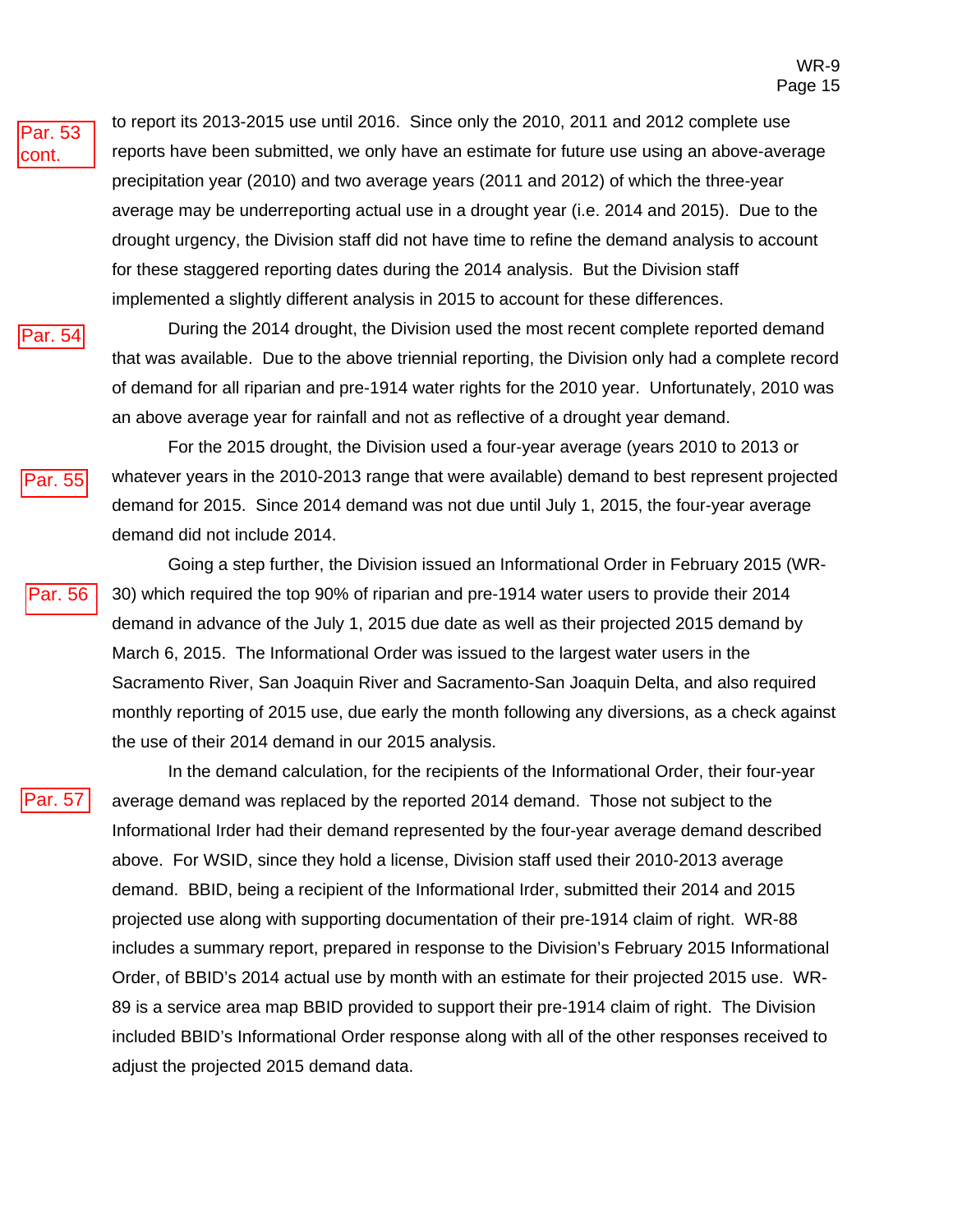#### Par. 58

Including the Informational Order data, including the data submitted by BBID, resulted in decreased projected demand, which means more water was available for various water right classes for a longer period of time in 2015, as compared to what would have been available using the methodology employed in 2014. This is another example of how the Division's drought water supply and demand analysis methodology in 2015 made every effort to err on the side of caution in favor of diverters.

*Lack of foundation*

#### **Demand Data– Parties Claiming Both Riparian and Pre-1914 Water Rights**

#### Par. 59

For water right holders in the Legal Delta boundary, where BBID's and WSID's points of diversion are located, claiming both a riparian and pre-1914 water right, special consideration was taken. For these holders, stakeholders representing their interests advised that in the event a pre-1914 notice of unavailability was issued, the holders claiming both would "roll over" their pre-1914 amount into the more senior priority riparian right. Provided there are no portions of the water right holders' land that would not qualify as riparian, this approach is allowed since the pre-1914 claim is redundant for direct diversion (i.e., no storage).



Par. 61

Par. 62

To address this possibility, Division staff assigned all reported demand as riparian for those that reported use under both a riparian and pre-1914 water right within the Delta. If Division staff had not taken this course, any demand savings under a pre-1914 unavailability notice may not have been realized since the water right holder would have routed that pre-1914 demand into their riparian priority to compensate.

#### **Demand Data – Quality Control Check**

AS described in the Testimony of Jeffrey Yeazell (WR-11), State Water Board staff performs quality control checks on the reported data by removing obvious errors, adjusting the data for excess reporting (i.e., correcting reported irrigation demand in excess of a generous 8 acre-feet/acre water duty, which is the worst case scenario water duty for rice), removing demand for power generation where no water is consumed, removing other nonconsumptive uses such as aquaculture, and making additional changes based on stakeholder comments.

*Lack of foundation; no supporting evidence of preliminary facts*

The Division posted its water right demand data on its website and invited the public to comment on and correct the data. The Division only received comments from MBK Engineers, a consulting firm for certain water right holders in the Sacramento and San Joaquin watersheds. MBK provided comments on the demand data, which included both the 2014 reported use data for the top 90% of watershed riparian and pre-1914 demand and the 2010 to 2013 four year average demand for the remaining diverters.

#### **Treatment of Delta Demand – Pro-Rated Analysis**

Since the Sacramento-San Joaquin Delta is hydraulically connected to both the

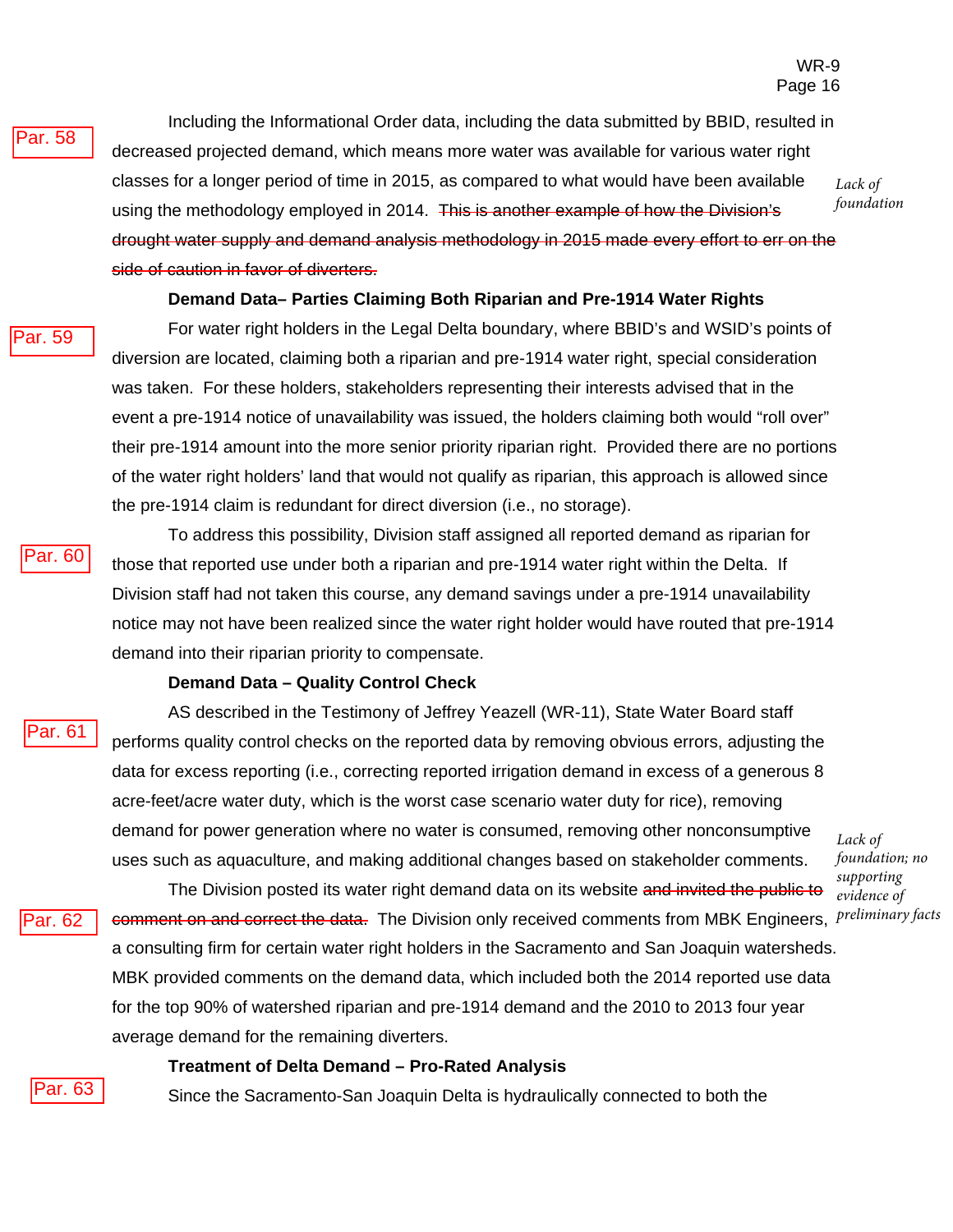Par. 63 cont.

Sacramento and San Joaquin Rivers , and both the Sacramento and San Joaquin supply different amounts of water, the fresh water demands of the Delta are complicated in a supply and demand analysis.

Par. 64

Par. 65

In 2014, the Division used the method adopted in 1977, where the area known as the North Delta had its demands assigned to the Sacramento River analysis, with the Central and *improper opinion* South Delta's demands assigned to the San Joaquin River. The problem with this approach is apparent when the San Joaquin River does not supply enough fresh water to satisfy the Central and South Delta demand (as was the case in 2015). In this case, the Sacramento River, being the dominant source of fresh water to the Delta, must bear the burden of any demand not satisfied by the San Joaquin River fresh water supply.

*Lack of foundation,* 

*Lack of foundation*

To address this problem, Division staff opted to allocate a proportion of the total Delta demand to both the Sacramento and San Joaquin River analyses based on their respective supplies to the Delta. We proposed this approach in our meeting with San Joaquin River stakeholders on May 12, 2015 (WR-80) who embraced the concept as this would reduce their Delta demand allocation and allow them to divert for longer.

*Lack of foundation, speculation*

The pro-rated demand method totals the full natural flows from select stations in the Sacramento and San Joaquin watersheds and then applies a pro-rated monthly percentage of the Delta demand to that watershed. For example, if, for a given month, 10 units of full natural flow were projected in the Sacramento and 5 units for the San Joaquin River, for a total of 15 units, two-thirds (10/15) of the total Delta demand would be assigned to the Sacramento River analysis with the remaining third (5/15) allocated to the San Joaquin River analysis. As the 2015 summer months approached, less water was available from the San Joaquin River and consequently less Delta demand was assigned to the San Joaquin River analysis. Par. 66

Par. 67

This pro-rated allocation of Delta demand was more equitable to the San Joaquin watershed than the 2014 allocation since the entire Central and South Delta demand greatly exceeded the small fraction of Delta demand assigned to the San Joaquin River watershed in 2015. For example, the estimated demand attributed to the San Joaquin Delta diverters in 2014 was about 70 percent of the total Delta demand for riparian and pre-1914 rights from May through September, so the 2015 analysis with a maximum of 17 percent attributed to the San Joaquin watershed is conservative for the San Joaquin watershed diverters. These prorated percentages change monthly based on the adjusted full natural flow projections provided by DWR's Bulletin 120 forecast.

#### **Watershed Demand Summary**

Using the reported demands for either 2014 for the informational order recipients or the

Par. 68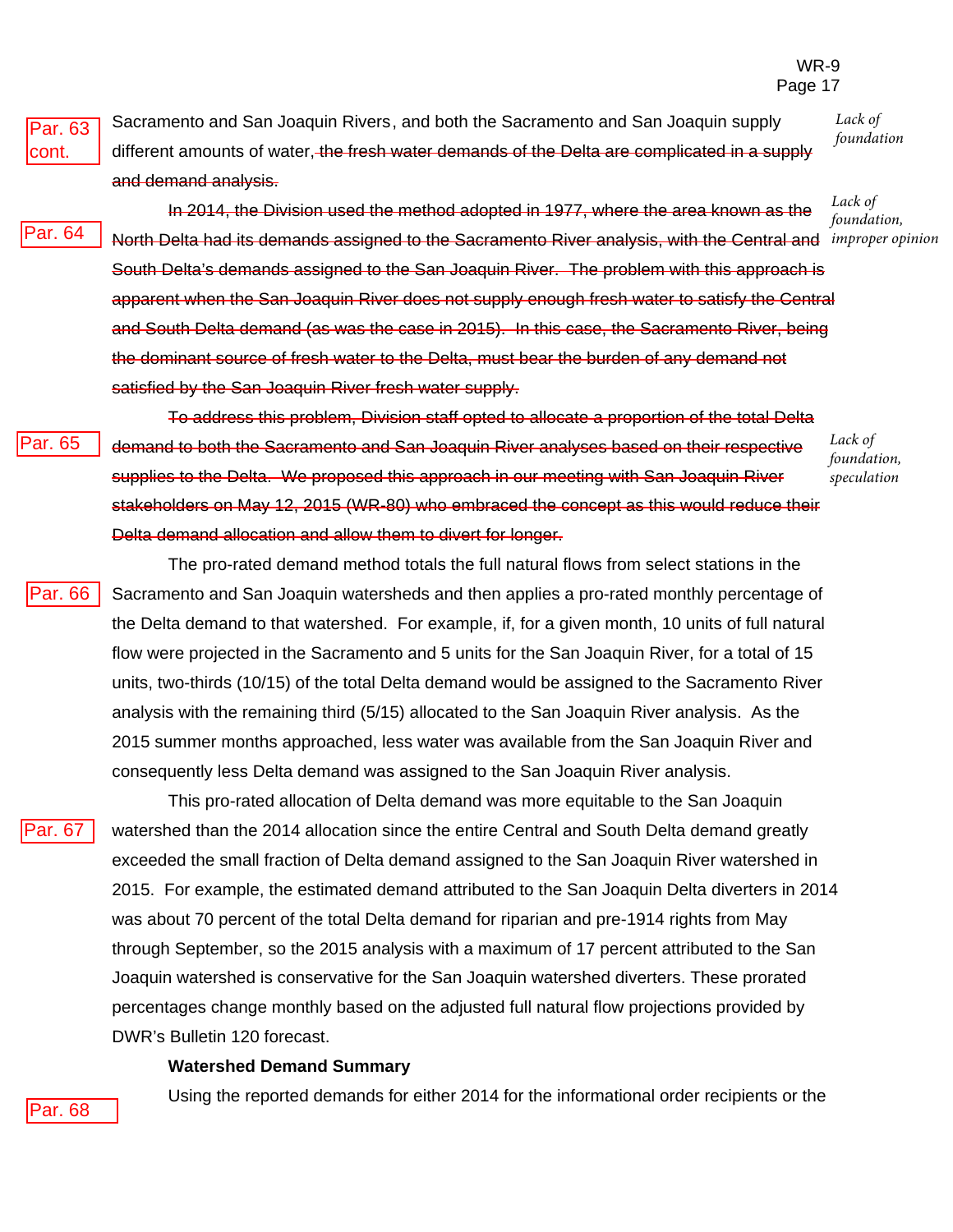Par. 69

2010-2013 four-year average for all others, the State Water Board staff displays the demands graphically according to their respective priorities with the riparian rights at bottom, and the pre-1914 appropriative right demands added and depicted above the riparian demand since all the post-1914s were already advised they were curtailed. The monthly amounts are averaged into cubic feet per second for graphical purposes. WR-78 is the supply and demand analysis for the San Joaquin River watershed with the pro-rated Delta demand published to the Division's website on August 19, 2015. As shown, after the June 12, 2015 unavailability notice was issued, the daily full natural flow dropped quickly into the riparian demand thus confirming, after the fact, the Division's June 12 decision.

#### **Bringing it all together – Supply and Demand Comparison**

As you can see from WR-47, which is the April 29, 2015 graph showing conditions at the time of the May 1, 2015, Notice, there is insufficient supply to service all post-1914 water rights between the 90% and 99% forecast points (blue and violet dots) which are applicable with the daily FNF trending closer to the 99% forecast line. Looking hindsight at WR-54, which is an October 30, 2015 graph of the Sacramento River watershed with proportional Delta demand, we *data compiled*  see that the daily FNF supply trended in the pre-1914 demand levels from May through August. Since the actual daily FNF supply beginning in May 2015 and continuing through August 2015 was not sufficient to satisfy all pre-1914 reported demands, this graph confirms that there was not enough natural flow to satisfy WSID's post-1914 demand from May 1 onwards.

Par. 70

In the case of BBID, at the time the June 12 notice was issued, Division staff based its decision on the June 10, 2015 combined Sacramento/San Joaquin graph<sup>6</sup> (WR-48) which showed the combined daily FNF trending downward at ~11,000 cfs and the B120 monthly forecast total even lower at ~9,000 cfs. Since the daily FNF was higher, we based our decision *peculation*. Coats to issue the notices on the daily FNF supply trend, which was about 2,000 cfs less than the demand reported through the 1902 priority year. Looking hindsight, the Division's decision to  $i$ ssue pre-1914 notices at the 1903+ priority level on June 12 $^{\rm th}$  was appropriate, as seen in WR $_{others\, decisions}^{\rm tot\,out}$ 52, which shows the same combined graph two months later. WR-52 shows the daily FNF dropping precipitously in mid-June into the riparian level of demand before July 1. The abrupt mid-June drop in daily FNF into the riparian demand area shows that there was not enough supply to satisfy the remaining pre-1903 water right demands; thus confirming no water was available for BBID's junior priority diversion from June 12 onwards.

*Lack of foundation, unqualified opinion testimony*

*Speculation, Lack of foundation, unqualified* 

*opinion testimony - the graph shows what the graph shows about but cannot be assumed to be equivalent to actual conditions absent foundational fact and propert expert testimony*

*Lack of foundation, testified he made no decisions - he cannot now testify as to the basis for* 

 $^6$  Due to limited San Joaquin watershed supplies in comparison to the Sacramento River sources, the Division opted to include the San Joaquin watershed with the Sacramento in the analysis leading to the June 12 Notice, because a separate San Joaquin only analysis resulted in deeper cuts to pre-1914 users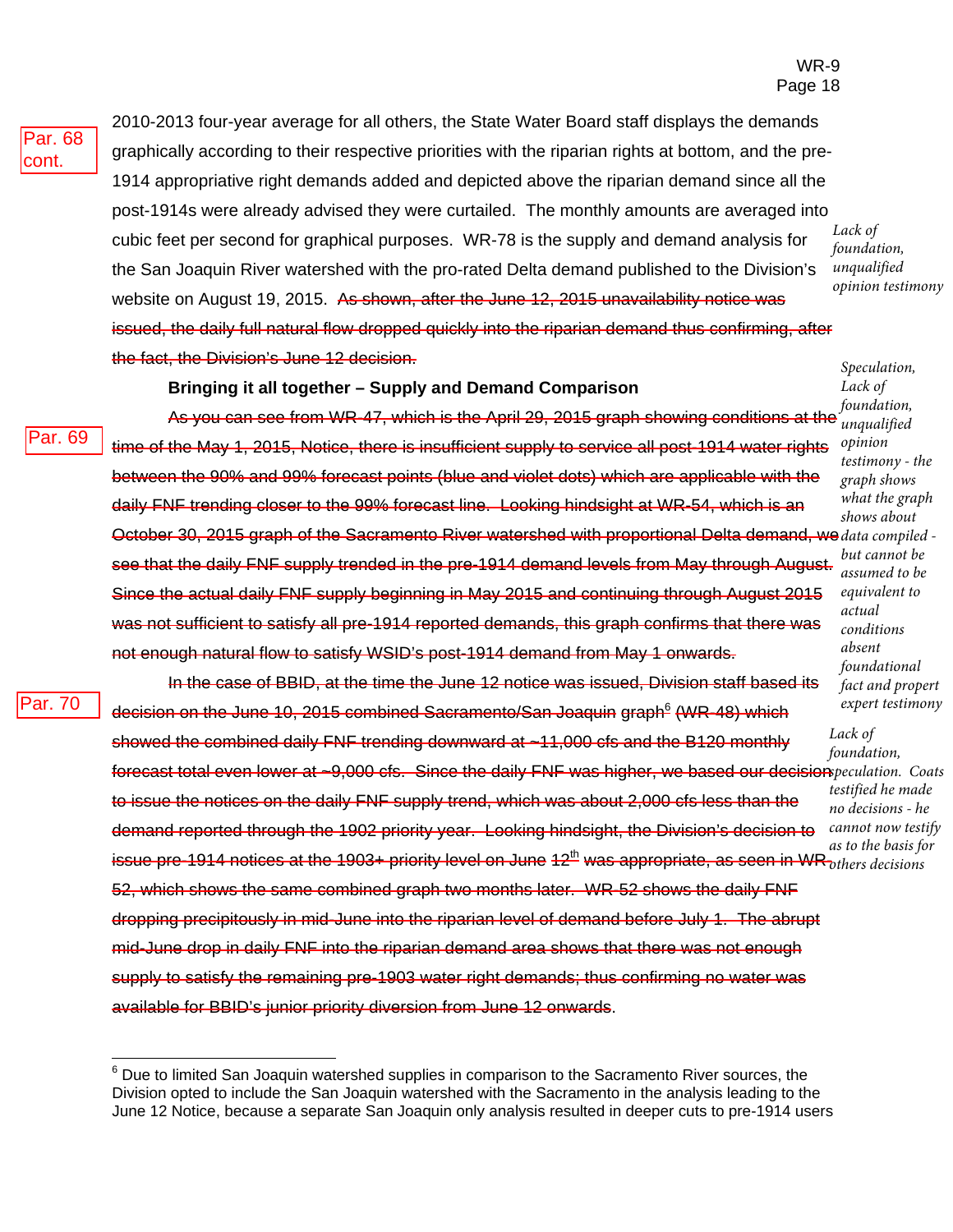A separate analysis (see WR-81) was performed after issuing the BBID ACL, which compared the upstream flow at Vernalis, as measured by a gage, to the pro-rated downstream senior Delta demand which included the 1902 and earlier pre-1914 and riparian users. The Vernalis gage is a location just upstream of the Delta where water quality requirements are often measured. The significance of the Vernalis gage is that it can confirm whether there is enough measured flow (which is different than the full natural flow since measured flow may include storage releases) at its location to satisfy remaining downstream pre-1903 water right demands. which are senior to BBID's priority.

'ar. 72

Par. 71

In the WR-81 comparison, the Division used the same pro-rated percentage method of total Delta demand assigned to the San Joaquin watershed used in the April 23, 2015 notice and compared that demand with the available flow at Vernalis. This comparison shows that the measured flow at Vernalis was insufficient to service the pro-rated remaining senior demand for at least the June 13 through June 25 time period of the ACL Complaint. An additional demand line, seen as a red hashed line (on WR-81), was included in the comparison which displays the entire Central and South Delta demand (which was typically assigned to the San Joaquin watershed and used in the 2014 supply and demand analysis) vs. the substantially reduced prorated demand.

*Lack of foundation; unqualified opinion testimony*

Par. 73

This comparison shows that even under the best-case scenario of using the smaller prorated Delta demand, the available flow at Vernalis was needed by downstream senior right holders (riparian and pre-1914 rights with a priority before 1902) and was not available for BBID's diversion during the June 13 through June 25 time period set forth in the ACLC. Moreover, this comparison also demonstrates that no water was available to serve WSID's License 1381 at any time after the May 1 Notice, until November 2015.

#### **Water Unavailability Notice with Supporting Graphs**

Par. 74

WR-36 and WR-83 are complete and accurate copies of the June  $12^{th}$  and June  $16^{th}$ notices sent to BBID. The notices are the same type of unavailability notices that are described above. The June 16<sup>th</sup> notice clarifies to the Delta Diverters' claiming both riparian right and pre-1914 appropriative right that only their pre-1914 right is affected by the notice. The notices are staff determinations only, and do not constitute a decision or order of the State Water Board or a determination that BBID or any other individual diverter has engaged in an unauthorized diversion of water under the Water Code. The notices do not constitute a determination of the validity of claims to divert water.

*Best evidence rule, documents speak for themselves*

Par. 75

WR-48 is the supply and demand analysis posted to the Division's website on June 12, 2015. As shown, as of mid-June 2015, both the daily full natural flow trend and B120 supply

*Improper/ unqualified opinion testimony*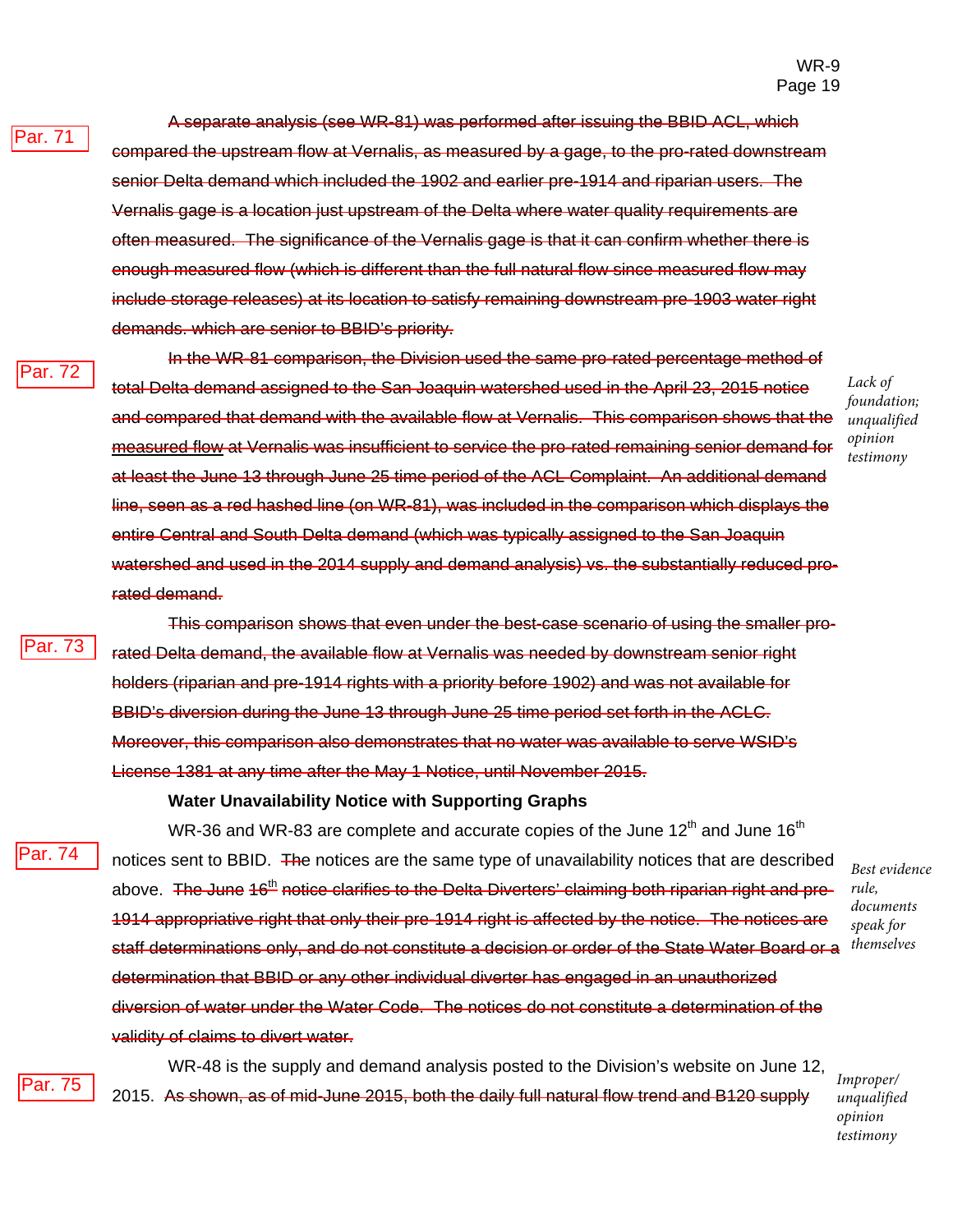Par. 75 cont.

forecast for June support the water unavailability notices issued to those diverters with a 1903 and later priority date. Similarly, with respect to WSID, Division staff prepared the same supply and demand analysis for the Sacramento River watershed which included the entire Delta (see WR-34, which is the May 1 Notice, and WR-47, which is the analysis graph supporting the May 1 Notice).

#### **BBID ACL Complaint**

#### **Issuance of the ACL Complaint**

Par. 76

As described in the testimony of Paul Wells (WR-15), BBID currently only has a single pre-1914 claim of right, Statement S021256, filed on June 30, 2010, for the diversion of water from the Intake Channel to the Banks Pumping Plant in Contra Costa County. The priority date for S021256 is May 18, 1914, as provided by material submitted in response to the Division's February 2015 Informational Order. On June 12, 2015, BBID was notified by mail and through a LYRIS email, to which Rick Gilmore, BBID's General Manager, is subscribed, of the notice of water unavailability which included statement S021256 (WR-107). BBID received this notice no later than June 15 (see WR-106 [BBID's June 15 response]), but likely received it on June 12 with the LYRIS email. Despite this notification, the Division received evidence of BBID's continued diversion, as monitored by the California Data Exchange Center (WR-90) and as discussed in various press publications (see, e.g., WR-10, for the June 13, 2015 to June 25, 2015 time period (see WR-90 and the testimony of Paul Wells, WR-15; see also WR-103 [newspaper article from Thursday, June 25, noting that BBID only shut off its pumps in response to the June 12 Notice on Wednesday, June 24]). *Speculation Hearsay*

Par. 77

Enforcement Staff developed an ACL Complaint against BBID for the unauthorized diversion of water between June 13, 2015 and June 25, 2015. I reviewed and assisted in the development of the ACL Complaint and the penalty calculation methodology described therein. WR- 4 is a true and correct copy of the ACL Complaint issued to BBID on July 20, 2015. WR-5 is a true and correct copy of the certified mail return receipts indicating service to BBID. WR-6 is a true and correct copy of BBID's request for hearing.

#### **Proposed Civil Liability Amount**

Par. 78

Staff analyzed the evidence collected from CDEC and calculated the amount of water that had been allegedly unlawfully diverted by BBID (see written testimony of Paul Wells). To address the unauthorized diversion of water, the ACL Complaint proposes that BBID should be assessed an ACL in the amount of **\$1,553,250** for the unauthorized diversion of water from the Intake Channel to the Banks Pumping Plant based on a calculation that BBID diverted 2,067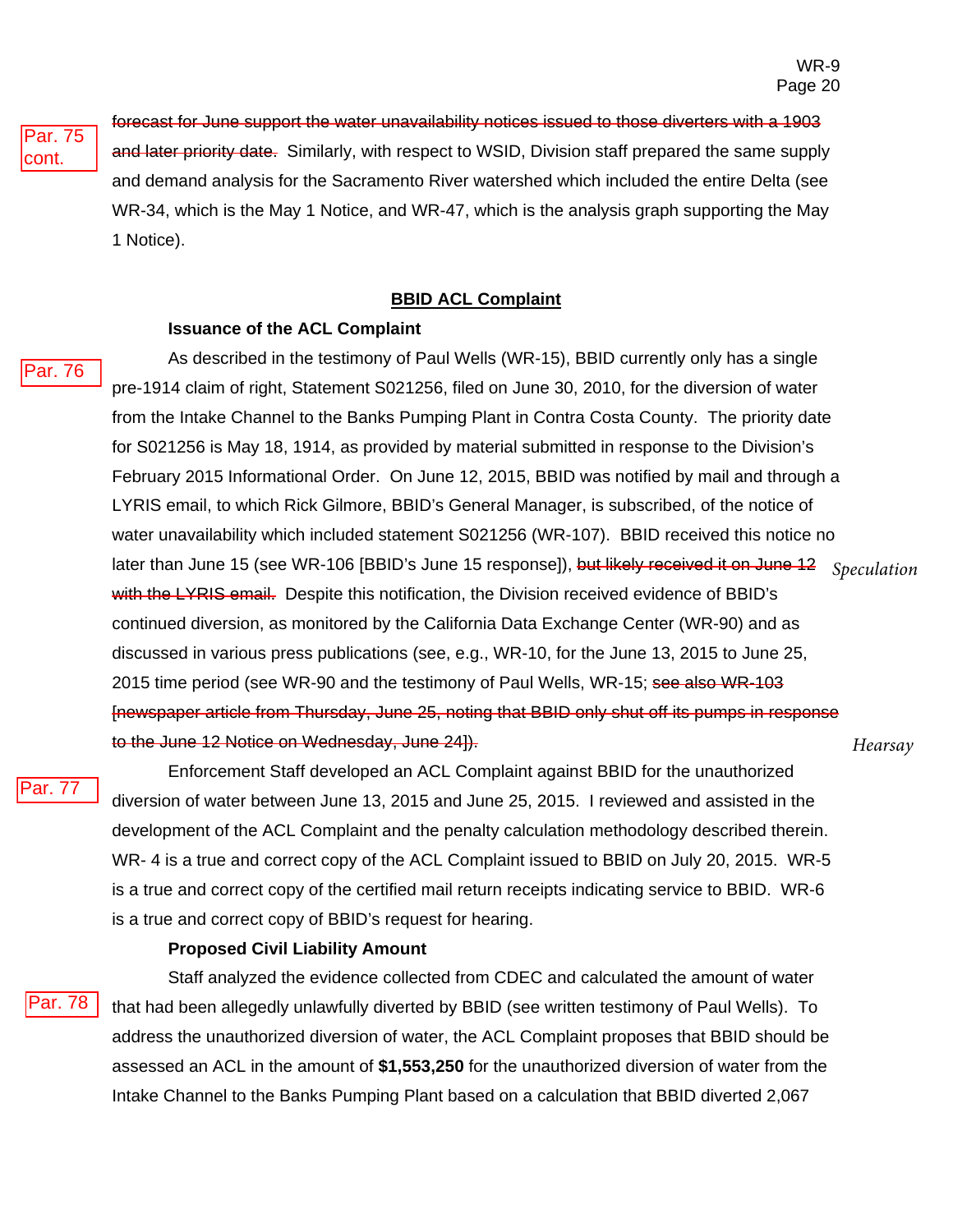Par. 78 cont.

acre-feet during the June 13 through June 25, 2015 period. The maximum ACL amount authorized by statute during a drought for an unauthorized diversion is \$1,000 for each day in which the trespass occurred plus a \$2,500 per acre-foot fine. The total potential fine set forth in the ACL Complaint for unlawful diversion of 2,067 acre-feet is \$5,180,500 (13 days at \$1,000 per day plus 2,067 acre-feet at \$2,500 per acre-foot).

Par. 79

Par. 81

Since issuing the ACL Complaint, the Division has received additional information regarding the BBID diversions during June 13 through 25, 2015. Specifically, BBID has supplied a response to the Prosecution Team's October 29, 2015, Subpoena, and Division staff has also continued to investigate the diversions. (See, Testimony of Paul Wells, WR-15.) Based on this new information, the Division has revised the proposed penalty to incorporate the revised calculation of diversion by BBID of 1,887 acre-feet from June 13 through June 24, 2015. Using this amount, the maximum potential liability is **\$4,729,500** (12 days @ \$1,000/day + 1,887 acre-feet at \$2,500/acre-foot using the same formula).<sup>7</sup>

In considering the appropriate amount for the ACL, Water Code section 1055.3 requires that the State Water Board consider all relevant circumstances, including, but not limited to, the extent of harm caused by the violation, the nature and persistence of the violation, the length of time over which the violation occurs, and any corrective action taken by the violator. *Legal Conclusion* ar. 80

- In this case, BBID has made unauthorized diversions of water from the Intake Channel to the Banks Pumping Plant (formerly Italian Slough) during the most extreme drought in decades, when there was insufficient water supply available for BBID's claimed water right. BBID was aware that the State Water Board had determined that there was insufficient water supply available for BBID's claimed water right. These unauthorized diversions likely reduced or threatened to reduce the amount of water available for downstream water right holders during an extreme drought emergency. Moreover, BBID's diversions likely reduced the water available for instream resources and riparian habitat within the Delta during an extreme drought emergency. *Conclusory, Speculation, Lack of Foundation*
- While it is difficult to quantify for purposes of Water Code section 1055.3 the harm caused by BBID's unauthorized diversions in terms of actual or threatened reductions in water available for downstream water right holders, and it is similarly difficult to quantify any harm caused by the reduction of water available for instream resources and riparian habitat, it is possible to quantify BBID's economic advantage gained through its unlawful diversions. BBID Par. 82

 $^7$  As described in the Testimony of Paul Wells, BBID submitted evidence indicating that its diversions ceased after June 24, and that the total diversions during the 12-day violations period may be 1829.1 af, although the evidence is not conclusive. Using this volume, the maximum potential liability would be **\$4,584,750** (12 days @ \$1,000/day + 1,829.1 acre-feet at \$2,500/acre-foot).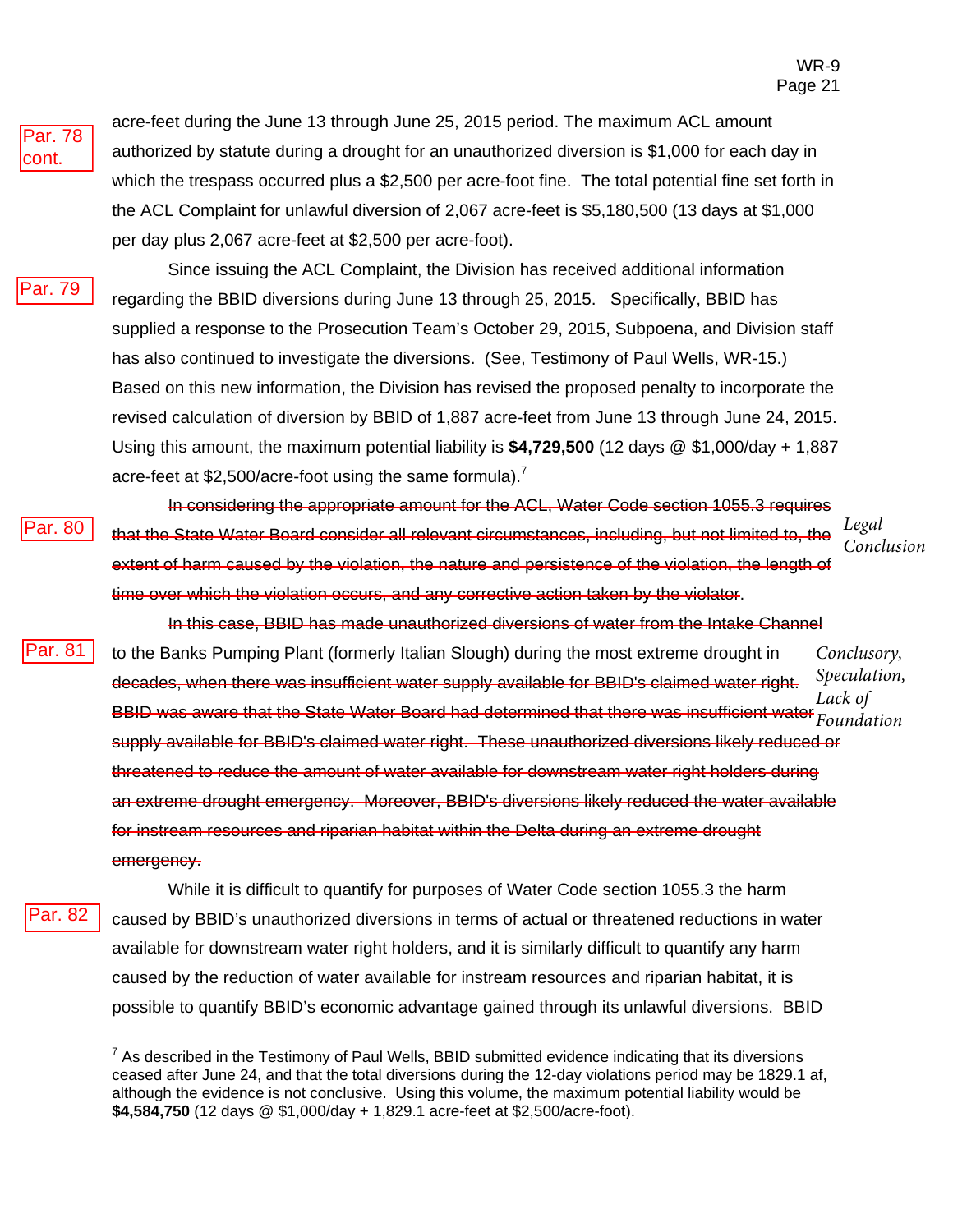WR-9 Page 22



received an economic advantage over other legitimate water diverters in the area by foregoing the costs of buying replacement water during the violation period. In this case, the cost of replacement water can be estimated using a June 10, 2015 statement by Mountain House CSD's General Manager (WR-100), as between \$250 and \$1,000 per acre-foot. At 1,887 acre-*unqualified*  feet unlawfully diverted, and using the most conservative estimate of replacement cost of water (\$250/acre-foot), BBID's total avoided cost of purchased water is **\$471,750**. 8 *Hearsay, lack of foundation, opinion*

#### **Disincentive Factor**

Par. 83

The cost of replacement water alone is not a sufficient basis for setting an ACL under Water Code section 1055.3, because penalties would not be higher than the cost of doing business and violators would have no incentive to comply with the law. Therefore, I determined that using a factor of 3 times the estimated economic benefit is appropriate under these circumstances, given the severity of the drought, the duration and public nature of BBID's violation, and the Division's goal of deterrence. Applying a disincentive factor of three to the replacement cost of water and adding in staff costs in preparing the ACL of \$3,000 brings the recommended ACL amount to \$1,418,250.<sup>9</sup> Should the ACL go to hearing and litigated further, I recommend that all hearing-related expenses be added onto the total liability.

 $^8$  Using the lower diversion amount suggested by some of BBID's Subpoena response, the total avoided cost of purchased water would be \$457,275 (\$250/acre-foot times 1,829.1 acre-feet).

Applying the same disincentive factor to the replacement cost described in the previous footnote, plus adding staff costs, would bring the recommended ACL amount to **\$1,374,825**.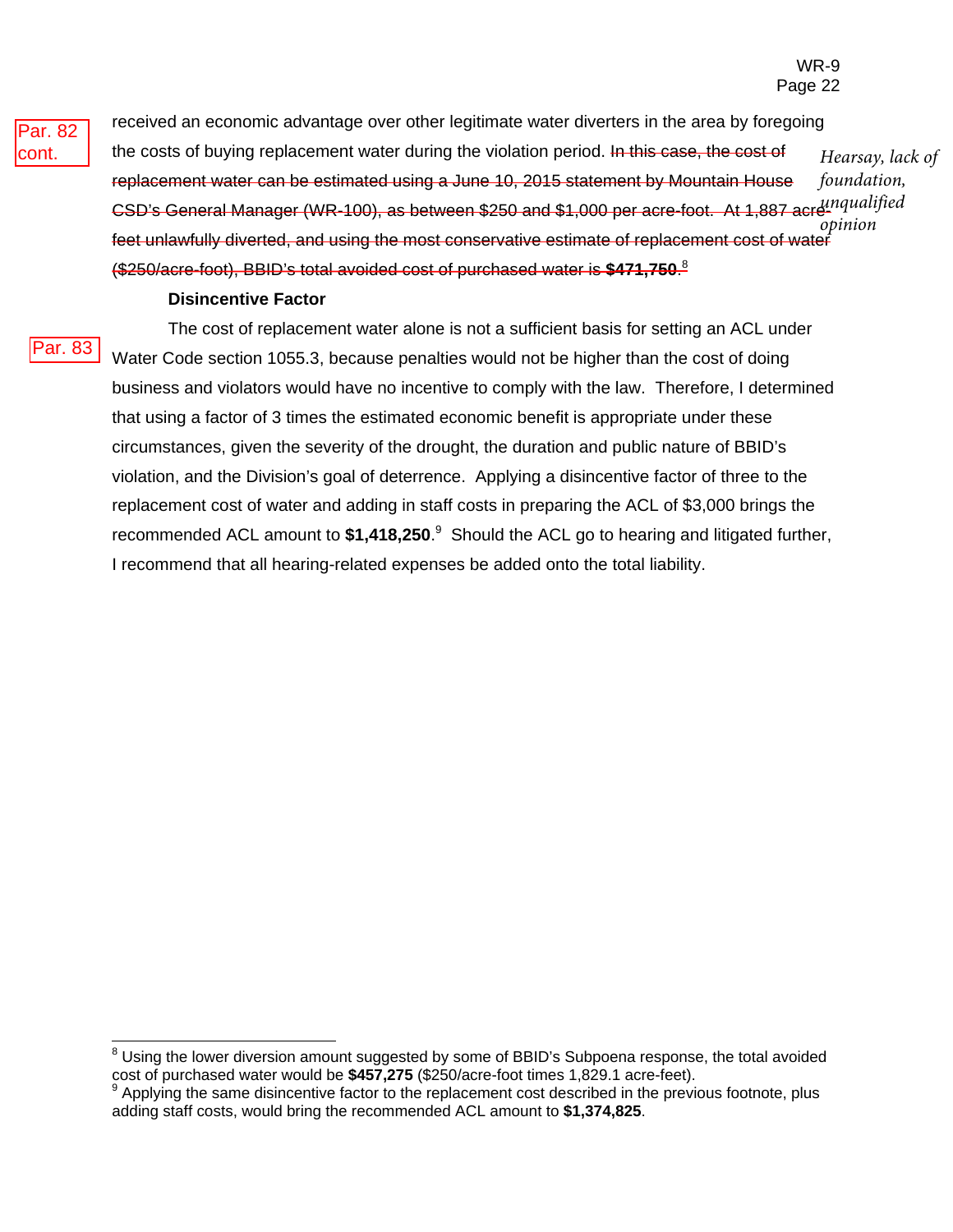# *EXHIBIT B TO CDWA/BCID MOTION IN LIMINE*

#### **TESTIMONY OF KATHY MROWKA**

I have been an employee of the State Water Resources Control Board (State Water Board) for the past 29 years, and I am currently employed by the State Water Board. Since September 2014, I have been the Program Manager for the Enforcement Program in the State Water Board's Division of Water Rights. I am a Supervising Water Resources Control Engineer. A copy of my resume is Prosecution Team Exhibit WR-8.

Par. 2

Par. 1

As a Program Manager, I manage five units (there are normally four units, but the program has been temporarily expanded to five units to provide additional resources for drought response). The units which I manage are responsible for complaint inspections, compliance inspections, drought response, development of regulations, and other tasks, including enforcement actions. The drought response has included determination of adequacy of water supply to serve the various priorities of water rights in the Sacramento-San Joaquin Bay Delta watersheds. It has also included enhanced field presence, including inspections, to determine whether persons or entities have been diverting water after receiving notification from the State Water Board that there is inadequate water supply to serve their priority of right.

Par. 3

I directly supervise, among others, Paul Wells, Brian Coats, who supervises Jeffrey Yeazell, and Victor Vasquez, who supervises Kathryn Bare. My supervisor is the Assistant Deputy Director for Water Rights, John O'Hagan. During my tenure as Program Manager for Enforcement, I have supervised and been directly involved in the drought response activities described herein, as well as in the investigation and development of the enforcement actions against BBID and WSID. I am the Prosecution Team lead in both enforcement actions. In preparing this statement, I reviewed the relevant Enforcement files, and I conducted my own research into the issues discussed here. My testimony, herein provided, identifies my personal knowledge of the evidence, actions, and rationale for the Division's recommendation that the State Water Board issue an Administrative Civil Liability (ACL) Order against Byron Bethany Irrigation District (BBID) and a Cease and Desist Order (CDO) against West Side Irrigation District (WSID or West Side).

#### **DROUGHT WATER AVAILABILITY SUPPLY AND DEMAND ANALYSIS**

Par. 4

The State Water Board has been vested by the Legislature with the authority to prevent *Improper*  unauthorized diversions and supervise the water right priority system. (See, e.g., Wat. Code, §§ 174, 186, 1050, 1051, 1051.5, 1052, 1825.) In 2015, California was in the fourth year of drought, the worst drought in decades. Water year 2012 was categorized as below normal,

*Legal Conclusion*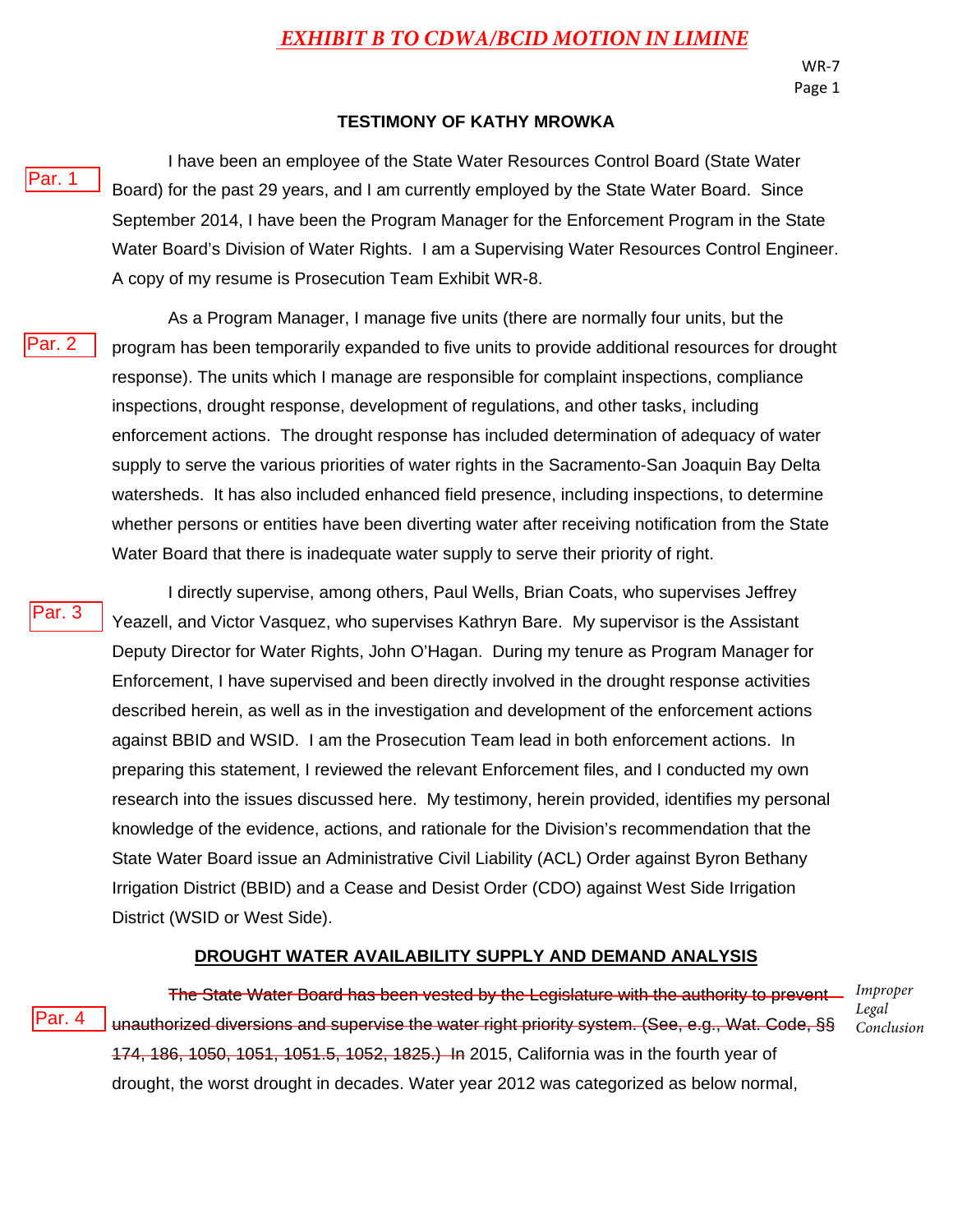Par. 5

calendar year 2013 was the driest year in recorded history for many parts of California, water year 2014 was the third driest in the 119 years of record, and water year 2015 had the lowest snowpack on record. Governor Brown's January 17, 2014 Drought Emergency Proclamation ordered the State Water Board to "put water right holders throughout the state on notice that they may be directed to cease or reduce water diversions based on water shortages," which the State Water Board staff did on January 17, 2014. (WR-23, WR-24.) On April 25, 2014, Governor Brown issued a Proclamation of a Continued State of Emergency related to the drought, which finds that California's water supplies continue to be severely depleted. (WR-25.) On April 1, 2015, the Governor issued Executive Order B-29-15 (Executive Order) to strengthen the state's ability to manage water and habitat effectively in drought conditions. (WR-31.) The Executive Order confirms that the orders and Proclamations, April 25, 2014 Proclamation, and previous drought Executive Orders remain in full force and effect.

Drought management of water rights is necessary to ensure that water to which senior water right holders are entitled is actually available to them, which requires that some water remain in most streams to satisfy senior demands at the furthest downstream point of diversion of these senior water rights. The failure of junior diverters to cease diversion when no water is available under their priority or right has a direct, immediate impact on other diverters. The Division's drought water supply and demand analyses, and the enforcement actions against BBID and WSID, are within the scope of the Board's authority and the Division's scope of work. Although I was not Program Manager for the Enforcement unit during most of 2014 (Mr. O'Hagan served in that capacity then), I have become familiar with the supply and demand analyses conducted during that year. Along with my supervisor, John O'Hagan, I actively participated in the 2015 drought water availability staff determinations, and I am familiar with the supply and demand analyses as supervisor to Brian Coats and Jeffrey Yeazell. As part of my duties, I regularly interacted with members of the public and with the water rights community regarding the drought water availability analyses. *Legal Conclusion*

Par. 6

I have reviewed the Testimony of Brian Coats (WR-9) and the Testimony of Jeffrey Yeazell (WR-11), and I concur with and incorporate herein their conclusions regarding the availability of water during the relevant periods. In my professional opinion, the 1977 Drought Report provides a conceptual template for a drought supply and demand analysis that is appropriate to make water availability determinations during drought emergencies. Fortunately, the Division staff did not need to perform such an analysis after 1977, until 2014. However, when faced with the significant drought emergency and extreme shortages of water, Division *Improper opinion testimony*

*Legal Conclusions; documents speak for themselves*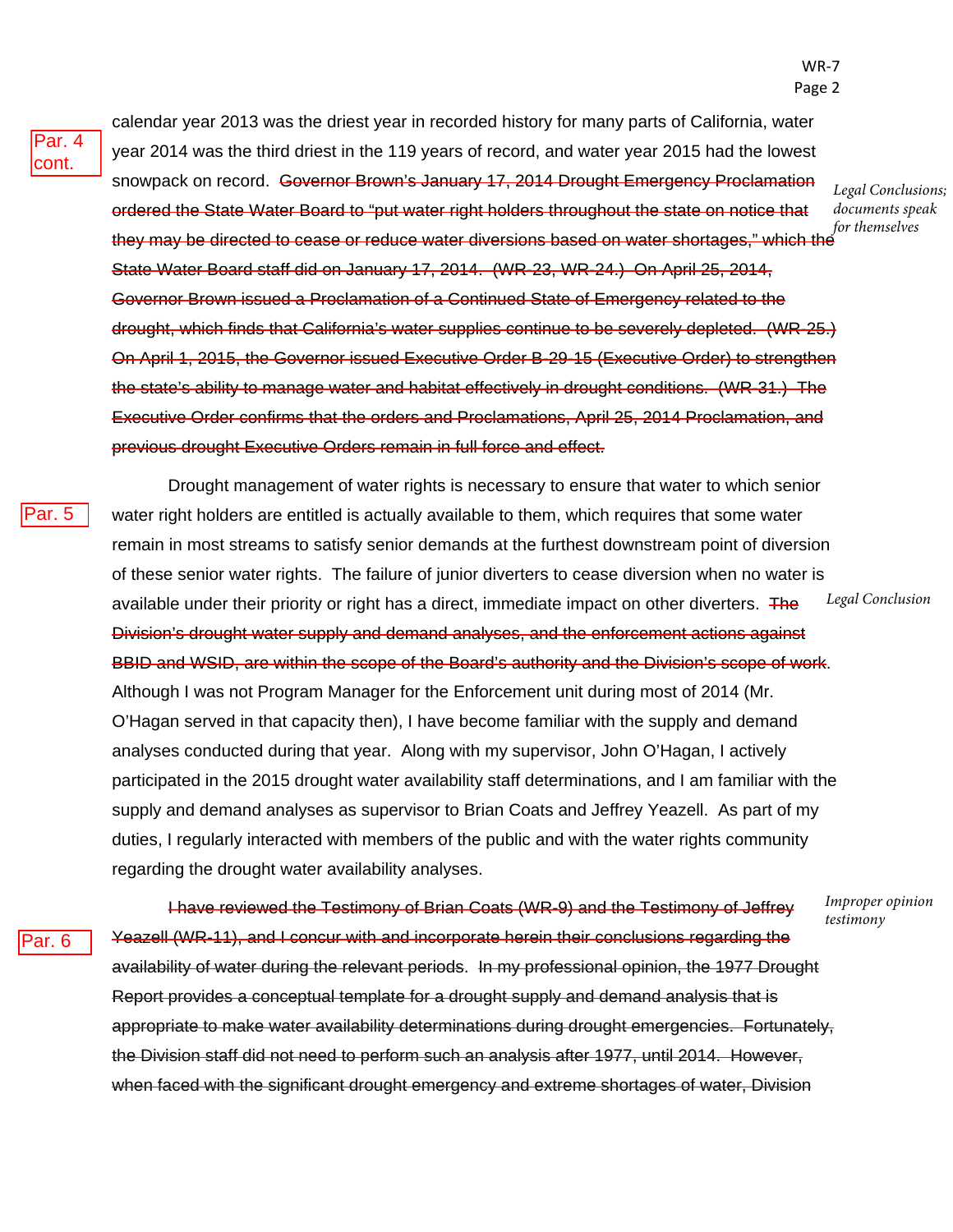*Improper opinion testimony*

Par. 6 cont.

staff, particularly Mr. Coats and Mr. Yeazell, did an exemplary job in adapting the 1977 template to modern data processing capabilities using the best available supply and demand information, particularly given the urgent circumstances. The drought water availability analysis methodology evolved from 2014 into 2015 as new and better information was gathered from a variety of sources, including the affected water community. This evolution continues, and the next time this methodology is needed, hopefully not for many years, it will likely be better than last time.

Par. 7

Based on the Division's drought water availability supply and demand analysis conducted by my staff prior to the State Water Board staff's May 1, 2015, Notice of Unavailability, there was no water was available under the priority of License 1381 as of May 1, 2015. The basis for determining that there was no water to serve post-1914 water rights at the priority of WSID's License 1381 is found in the testimony of Brian Coates (WR-9) and Jeff Yaezell (WR-11). The applicable periods of non-availability are: (a) May 27, 2014 (WR-26) through November 12, 2014 (WR-27), and (b) May 1, 2015 (WR-34) through November 2, 2015 *improper*  (WR-44). The May 1, 2015, Notice is based on an appropriate drought water availability analysis methodology and incorporates the best available supply and demand information. *Conclusory, opinion testimony*

Par. 8

Based on the Division's drought water availability supply and demand analysis conducted by my staff prior to the State Water Board staff's June 12, Notice of Unavailability, there was no water was available under the priority of BBID's claimed pre-1914 right as of June 12, 2015. The applicable periods of non-availability are June 12, 2015 (WR-36), until September 17, 2015 (WR-43). The basis for determining that there was no water to serve the priority of the water right during the alleged violation period is described in the testimony of Brian Coates (WR-9) and Jeff Yeazell (WR-11). The June 12, 2015, Notice is based on an appropriate drought water availability analysis methodology and incorporates the best available supply and demand information.

*Conclusory, improper opinion testimony*

Par. 9

A note regarding the term "water availability analysis": The Division has used the term "water availability analysis" in 2014 and 2015 to describe the drought supply and demand analyses conducted leading to the various notices of unavailability of water, including the ones at issue in the BBID and WSID enforcement proceedings. The Division also uses the term "water availability analysis" to describe a site-specific water availability analysis conducted as part of the water rights permitting process. I worked in the Permitting unit for several years, and I am familiar with the permitting water availability analyses. Those analyses are relatively common, and many private water engineering consultants are familiar with them as well. But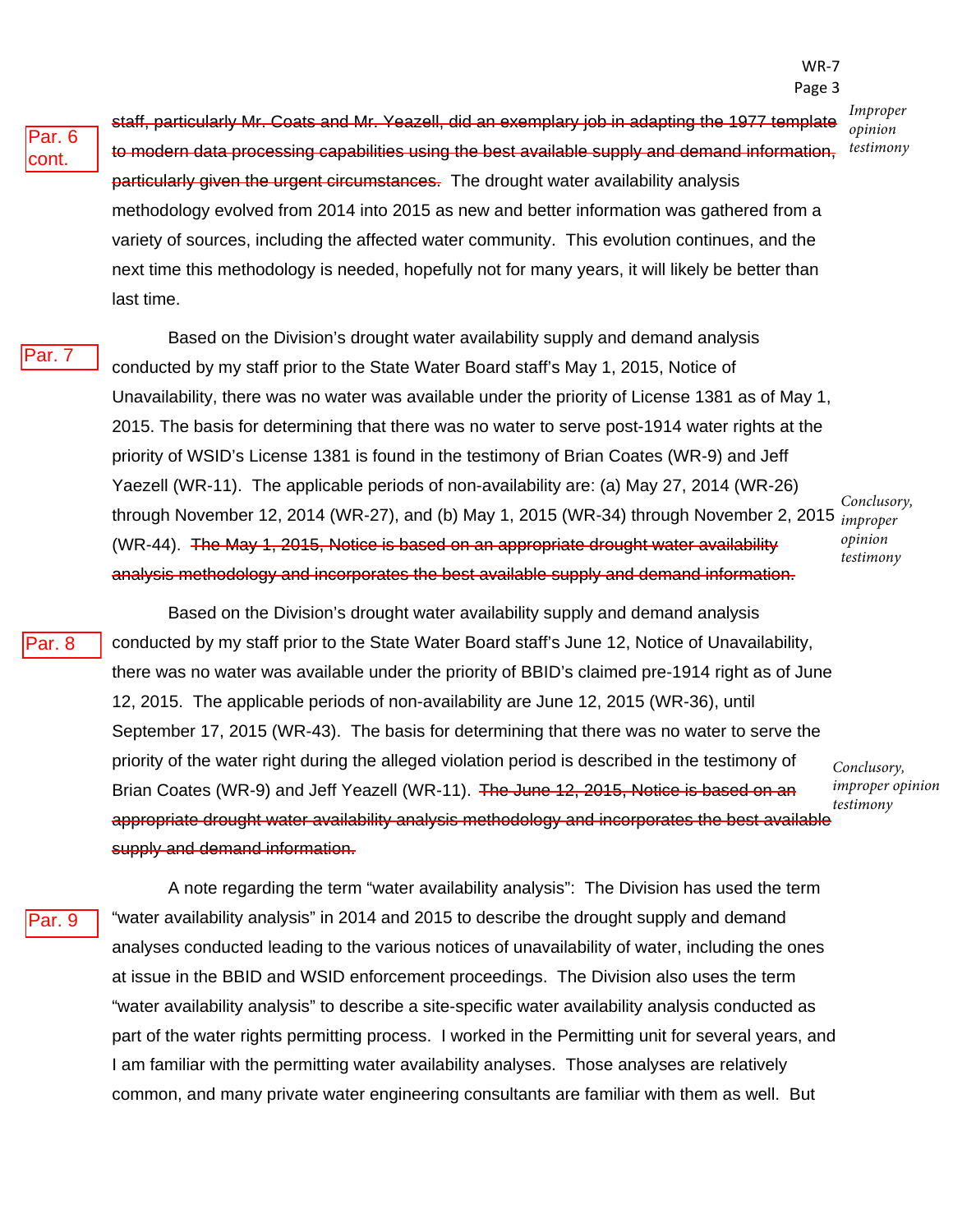Par. 9 cont.

the drought water availability analysis is fundamentally different – it is a supply and demand analysis methodology that can be used to determine whether water is available for various water right priority levels over entire watersheds or groups of watersheds during extreme drought emergencies. To my knowledge, until 2014, no Division staff or private consultants attempted this type of drought water availability analysis since at least 1977.

#### **WEST SIDE IRRIGATION DISTRICT DRAFT CDO**

My testimony describes the basis for issuing the Draft CDO, West Side's water right license, provides a description of the diversion works, describes the drainage works, and discusses the sources of water which West Side uses. My testimony also describes ongoing water supply issues, West Side's conveyance of a portion of its contract rights to City of Tracy (Tracy), and Tracy's wastewater discharges. Par. 10

#### **Rationale for Issuance of CDO**

The draft CDO was issued because the Division obtained evidence demonstrating that West Side diverted or threatened to divert water during periods in 2015 when there was insufficient water to divert under the priority of License 1381. Diversions when water is not available under the priority of the water right are unauthorized diversions, and actual or threatened unauthorized diversions are subject to cease and desist orders under Water Code section 1831. I directly participated in the investigation into West Side's diversions and threatened diversions in 2015, and I supervised Enforcement staff in this investigation as well. *Legal Conclusion* Par. 11

Par. 12

I have reviewed the Testimony of Kathryn Bare (WR-13) and I concur with and incorporate herein her conclusions regarding the West Side's diversions during 2014 and 2015, and regarding West Side's threatened diversions. As described in Ms. Bare's testimony, the Division began investigating WSID's potential threatened unauthorized discharges following a citizen complaint received in March, 2015. It became apparent from that investigation that West Side was diverting to at least some extent after the May 1, 2015, Notice of Unavailability (see, e.g., Testimony of John Collins, WR-19). In addition, West Side's attorneys provided a number of communications indicating that West Side would resume diversions during the unavailability period (see particularly WR-125 [July 7, 2015, letter from Jeanne Zolezzi to Tom Howard].

Par. 13

This evidence indicated to me that West Side was either actually diverting, or threatening to divert treated wastewater produced by the City of Tracy and/or irrigation return flows, both of which could result in unauthorized diversions in light of the staff determination that no water was available for diversion under West Side's License 1381, as described in the May

*Improper opinion testimony*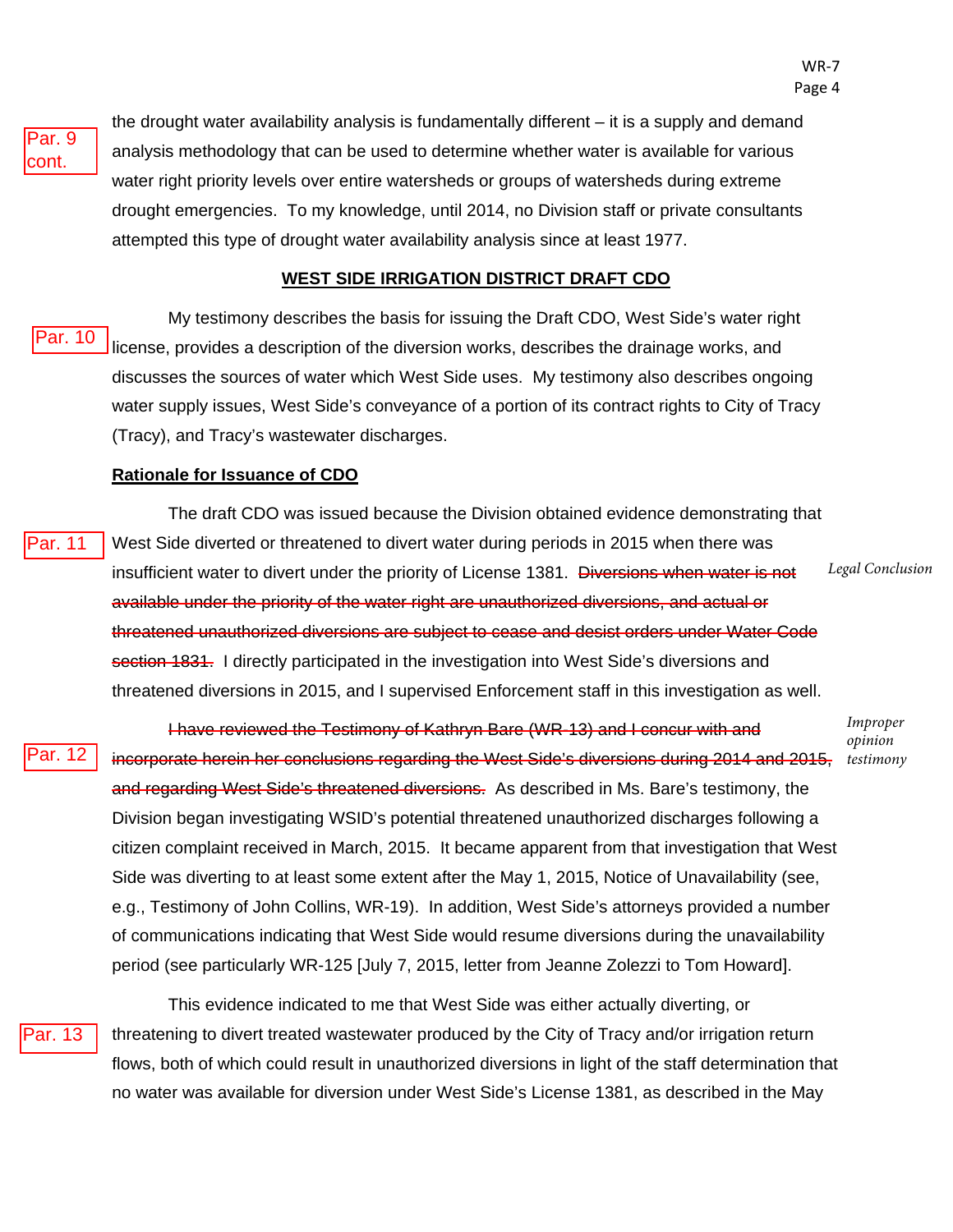Par. 13 cont.

1, 2015, Notice of Unavailability. After careful consideration, these reasons were found to be inadequate basis for continuing diversion (see below). Thus, a draft CDO was issued (WR-1).

#### **Unauthorized Diversions in 2014 and 2015**

ar. 14

Since the Draft CDO was issued, the Prosecution Team has obtained additional evidence indicating that West Side actually diverted water unlawfully in 2014 and 2015 during periods in which Division staff had determined that no water was available for West Side's License 1381. Based on the documents submitted by West Side in response to the Prosecution Team's October 29, 2015, Subpoena (see Testimony of Kathryn Bare, WR-13), unauthorized diversions actually occurred in 2014, under the Tracy Wastewater Agreement, and in 2015, as described below.

ar. 15

Of particular relevance for the Draft CDO is the admission by West Side in its Subpoena response that it continued to divert water from May 1 through May 13, 2015, apparently under claim of License 1381, despite the State Water Board staff determinations described in the May 1, 2015, Unavailability Notice. As shown in WR-13, West Side admits to diverting 735.51 acrefeet from the Old River over 13 consecutive days from May 1 to May 13, 2015. In addition, as shown in in WR-13, West Side also continued to divert water under Banta-Carbona Irrigation District's Statement 000495 for a time after the June 12, 2015, Notice, which described the State Water Board staff's determination that there was no water available for diversion by pre-1914 claimants at the level of priority of Banta-Carbona's claimed right.

Actual unauthorized diversions are a basis for cease and desist orders under Water Code section 1831, subdivision (d). West Side's history of actual unauthorized diversions in the<sub>testimony</sub> face of Division drought unavailability notices during 2014 and 2015 indicates that West Side remains a threat to resume such unauthorized diversions should Division staff again determine that water is unavailable to serve West Side's License 1381. *Conclusory, improper opinion*  Par. 16

#### **Threatened Unauthorized Diversions**

Par. 17

West Side and the City of Tracy entered into a Wastewater Agreement in 2015 that was nearly identical to a 2014 Wastewater Agreement between them, yet the City of Tracy never sought or obtained the necessary wastewater change petition under Water Code section 1211, and neither West Side nor Tracy had a valid right to divert the wastewater from the Old River during periods in which Division staff had determined that there was no water available to serve West Side's License 1381 (described below and in the Testimony of Kathryn Bare, WR-13). The fact that West Side entered into wastewater agreements in 2014 and 2015 demonstrates

*Document speaks for itself, conclusory*

*Improper conclusion on ultimate issue*

*Improper legal conclusions*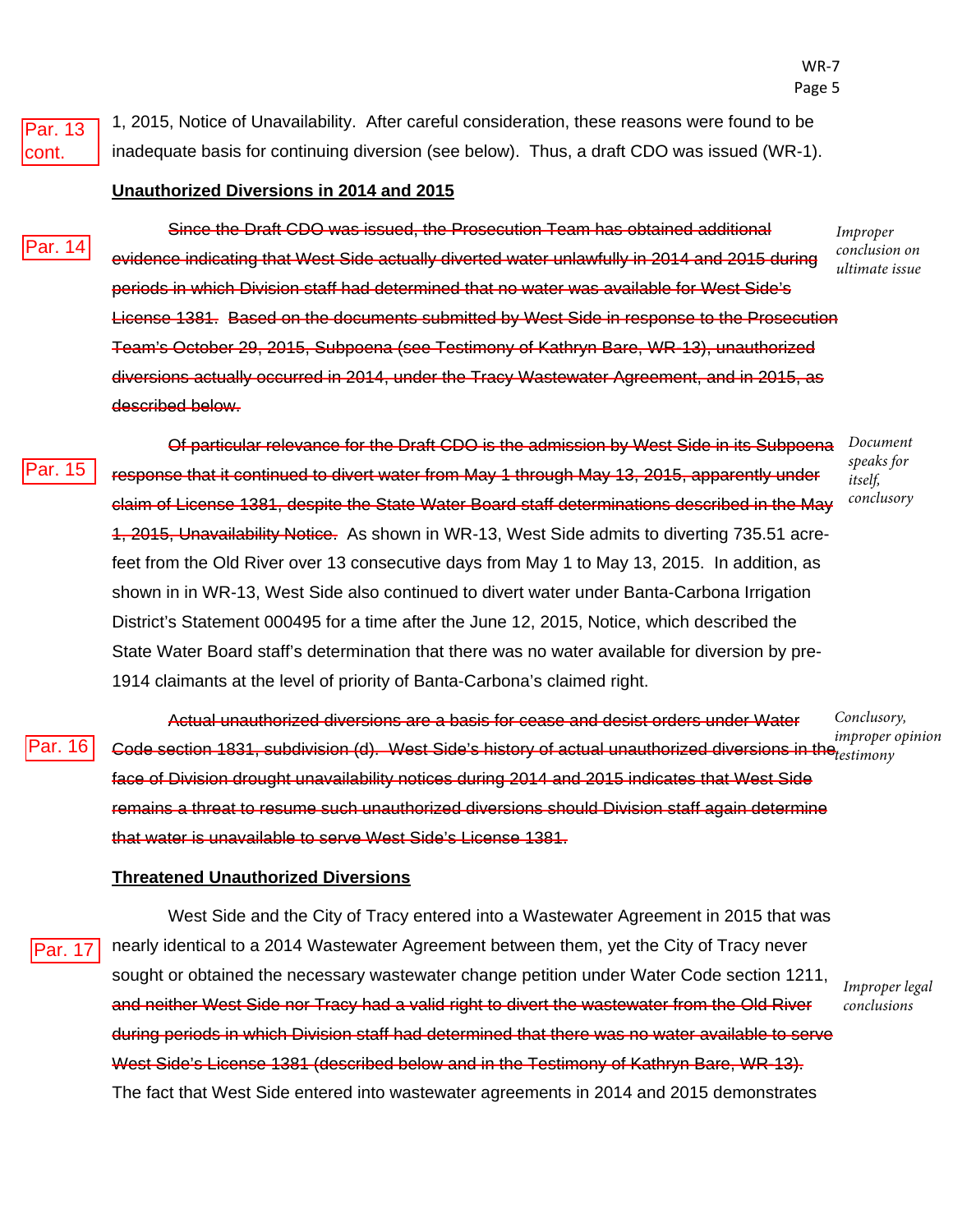Par. 17 cont.

Par. 18

Par. 19

that West Side may attempt to enter into a similar agreement with Tracy or some other entity in future drought years.

Also, West Side claims to divert tailwater and groundwater accretions collected in its drainage system and discharged from the Bethany Drain into West Side's unregulated intake channel from the Old River. (See below and the Testimony of Kathryn Bare, WR-13.) However, the Division's investigation reveals that West Side does not appear to have the right to redivert all of the water collected into the drainage system. Moreover, West Side does not appear to accurately measure the amount of discharge or the amount of diversions to ensure that West Side does not divert more water than is discharged at the Bethany Drain (see WR-13). Without

accurately balancing discharges and diversions, West Side threatens to divert more water than it is entitled to divert from the Drain, which would result in the unauthorized diversion of water from the Old River during periods in which Division staff has determined that no water is available to serve West Side's License 1381.

#### **Revised Cease and Desist Order Terms**

Accordingly, evidence indicates that, absent a CDO barring diversion when no water is available to serve License 1381, West Side will be a threat to again divert water unlawfully should similar low water supply conditions again occur or should the State Water Board staff again determine that no water is available to serve rights at the priority of License 1381. The original Draft CDO contains order terms based on the evidence as known at the time of issuance. Based on the facts as understood today, as described below and in WR-13, I recommend that the CDO order terms be revised as follows:

**IT IS HEREBY ORDERED**, pursuant to sections 1831 through 1836 of the Water Code, that West Side Irrigation District immediately cease and desist the unauthorized diversion and threatened unauthorized diversion of water from Old River until:

- 1. City of Tracy Wastewater Diversions
	- a. Either the City of Tracy or West Side Irrigation District can demonstrate a valid appropriative right under which the District may divert treated wastewater discharged by the City into Old River, and
	- b. The State Water Board approves a wastewater change petition for the sale of treated wastewater discharged by the City of Tracy into Old River and diversion by West Side Irrigation District for use within the District's boundaries.
- 2. Intermingled Tail Water Diversions from Old River

*Conclusory, lack of foundation*

*Improper testimony, This is argument, not factual testimony*

*Lack of foundation, duplicative*

WR-7 Page 6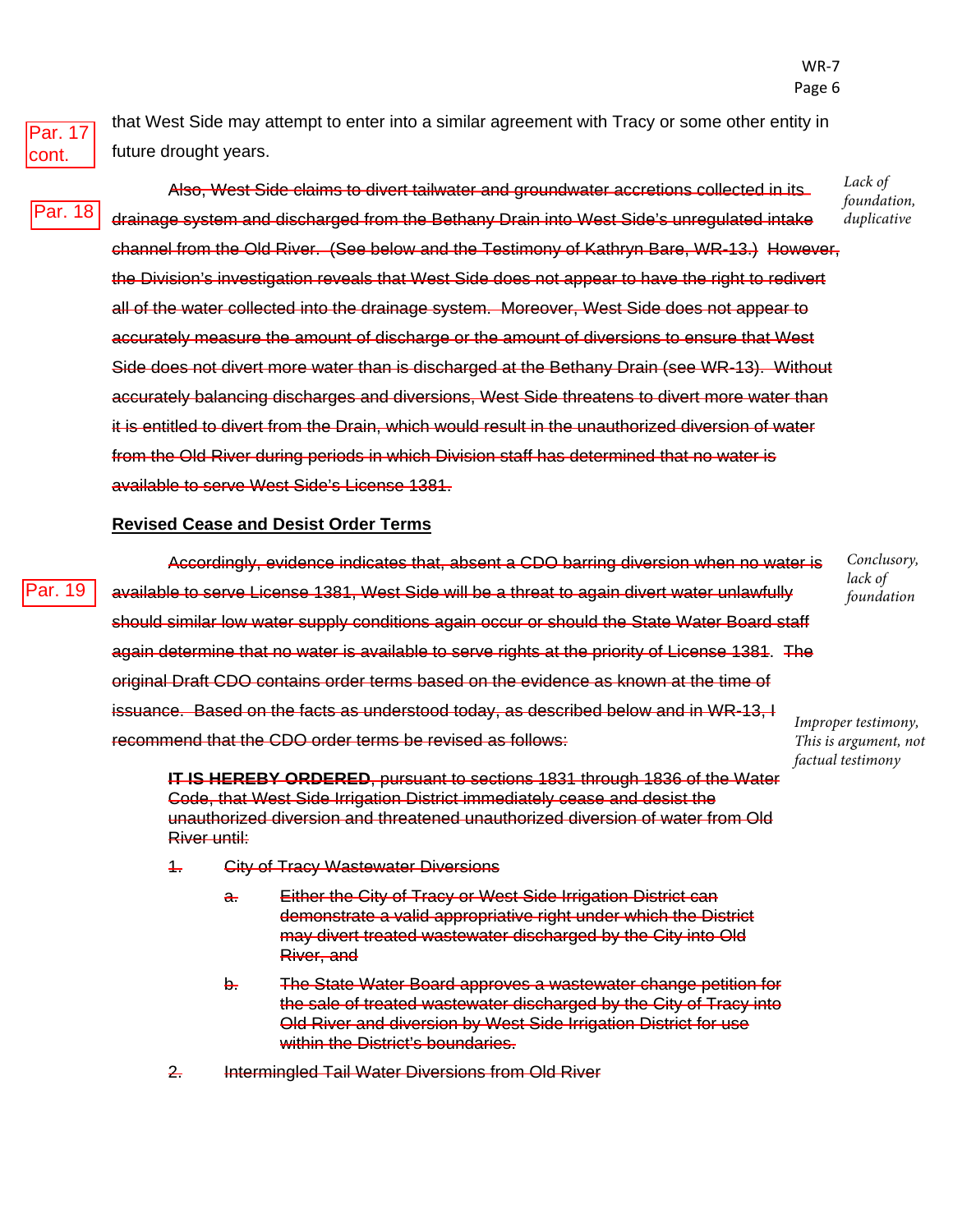WR-7

- a. West Side Irrigation District installs measurement devices sufficient to ensure that tail water diversions are limited to the amount of tail water arising from irrigation on West Side Irrigation District's lands.
- 3. Diversion under License 1381
	- a. West Side Irrigation District shall cease all diversion under License 1381 during any period in which the State Water Board staff determines that there is insufficient water to support beneficial use at the priority of License 1381.
- 4. Diversion under other Claim of Right
	- a. West Side Irrigation District shall cease all diversion under any other claim of right (e.g., contract purchases from another district relying on the other district's pre-1914 right) during any period in which the State Water Board staff determines that there is insufficient water to support beneficial use at the priority of the claim of right.

#### **WSID Supplies**

#### License 1381

West Side holds water right License 1381, originally issued on September 28, 1933, and amended on August 19, 2010. License 1381 has a priority date of April 17, 1916, and authorizes the direct diversion of 82.5 cubic feet per second (cfs) from Old River in San Joaquin County from (1) about April 1 to October 31 of each year for irrigation, and (2) from April 1 to October 31 of each year for municipal, domestic and industrial uses. The maximum amount diverted under License 1381 shall not exceed 27,000 acre-feet per annum (afa). (WR-112.) The District's annual Report of Licensee for the years 2007 through 2013 indicate that it diverted an average of 22,543 afa during that period. (WR-115 through 121.)

Par. 20<br>Par. 21

Order WR 2010-0012-EXEC, an Order approving settlement agreement and partial revocation of License 1381 (reflected in the quantities listed above), describes ongoing water supply constraints. (WR-174, at p. 1-2, 3 [true and correct].) The following statement is incorporated in the settlement agreement:

On September 7, 2004, Licensee informed the Division that it has experienced low water levels in Old River, particularly in the spring months, for several years, which have inhibited its pumping capacity. Licensee did not identify which years had low water levels.

(WR-174, p. 2.)

The annual Reports of Licensee (all reports up to and including the 2014 report) do not claim use of reclaimed water from a wastewater treatment facility, nor do the reports claim use Par. 22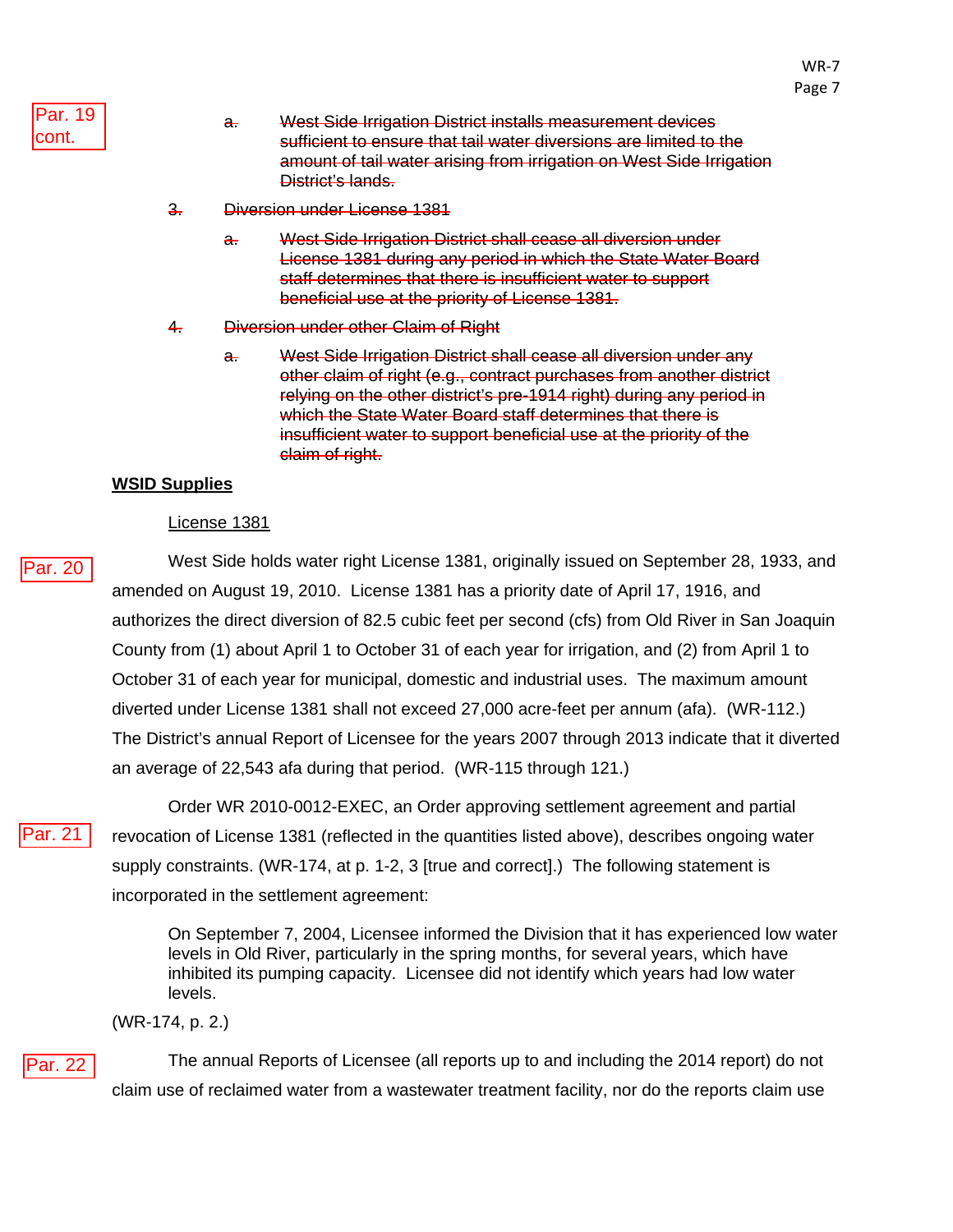of groundwater in lieu of available surface water authorized under the license. (WR-115 through WR-122.) Par. 22 cont.

#### Other Basis of Right

Par. 23

West Side does not hold or claim any other appropriative or riparian water rights on file with the Division of Water Rights.

#### Restrictions on Water Sources

West Side has indicated that its existing water sources, Old River water and U.S. Bureau of Reclamation (Reclamation) contract, have restrictions. The Old River restriction is low water and poor quality. The cause of the restriction is listed as federal and state pumping and low tides. This has had the effect on operations of being unable to meet demands. (WR-159, p.5 [true and correct].) The restriction on the contract supply is a regulatory constraint. <u>Par. 24</u><br>Par. 25

#### Historic Diversion Pattern

West Side was organized on October 25, 1915. (WR-163 [true and correct].) When originally formed in 1916, West Side included 11,993 acres of agricultural land. Due to the urbanization surrounding the City of Tracy, approximately 5,800 acres have changed from agricultural to urban uses and have detached from the district, which is now comprised of 6,161 acres. (WR-164 [true and correct].) Total irrigated acreage in 2009 was 5,722 acres. (WR-159, p. 3.)

#### Par. 26

The West Side diversion facilities are described as follows:

West Side diverts water from Old River through an intake canal about 1.5 miles long. Water moves very slowly in the flat gradient channel which is affected by tides of about 4 feet. The channel is from 4 feet to 8 feet deep depending on tides. Quality of water is poor; 800 to 1,000 T.D.S. The intake canal has been dredged due to bank sloughing and widened over the years. The estimated capacity is about 280 cubic feet per second (cfs). The pumping plant consists of 9 pumps. Water from 4 of the pumps is discharged into the lower main canal which has an estimated capacity of 157 cfs. It is about 10 miles in total length with sub laterals and return flow pipelines throughout the district. Canals and ditches are partially concrete lined. The Upper Main Canal estimated capacity is 218 cfs. It is served by 5 pumps.

Tail water and return flows from upstream Byron-Bethany Irrigation District (BBID) and Plainview Water District contribute up to 20% of their excess. Large quantities of water are required for pre-irrigation prior to planting, leaching of salts and excess required to reach ends of rows of furrow irrigated crops. Return flows are diverted back into the district canals where they are diluted with better quality water for re-use. The tail water return flows are included in the quantities reported on the Report of Licensee. Also included is the water pumped from a 100 hp pump on a deep well located within Section 5, near the southern district boundary. Capacity of the well is 7 cfs. It is used only upon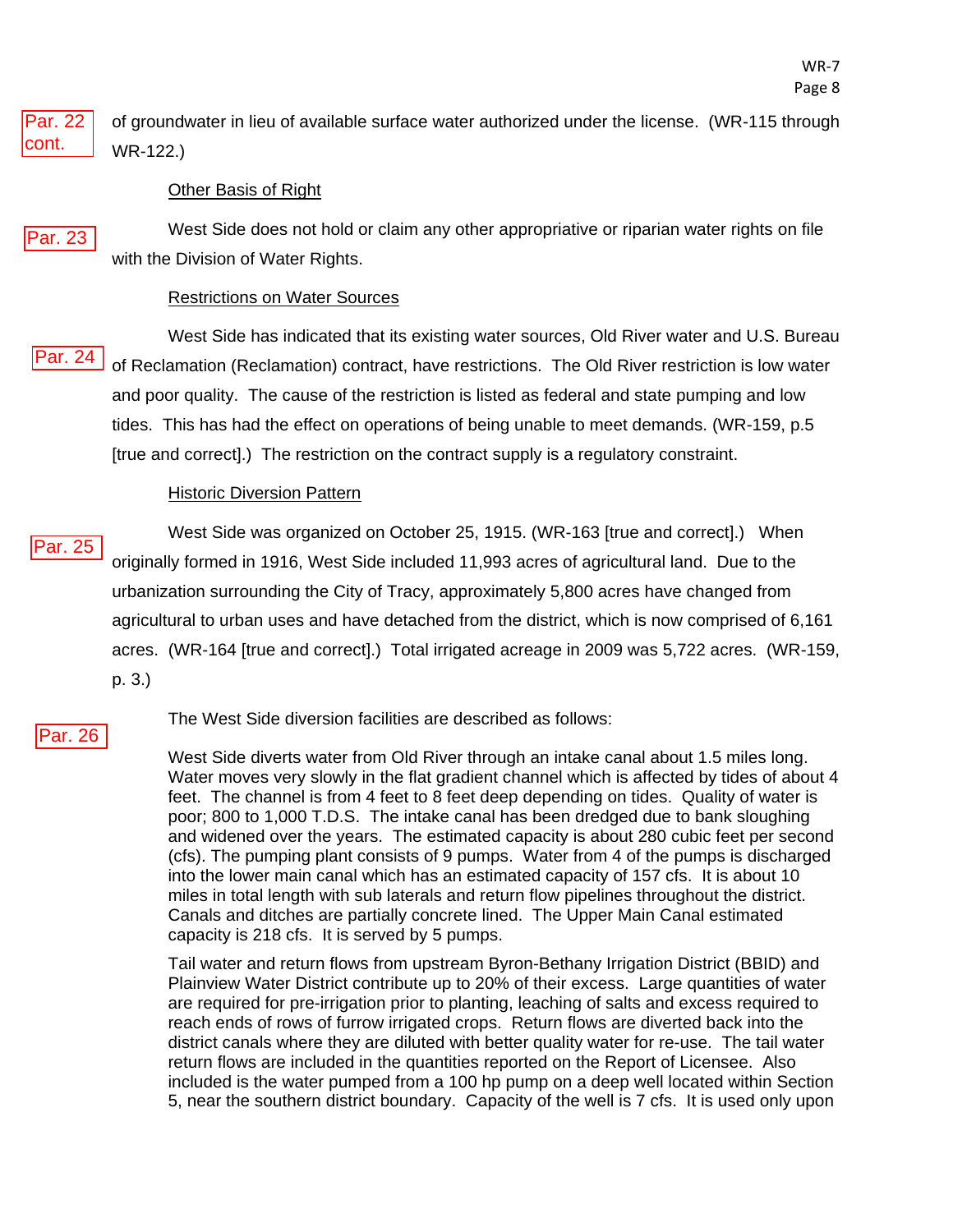

demand due to high pumping cost. Pumping and diversion facilities are about the same as licensed in 1933.

(WR-162 [true and correct].)

West Side's facilities were further described in an undated 1987 letter from West Side to

Par. 27

# the Division:

Not all of our pumps draft from Old River. The district also operates a well with a 100 H.P. pump discharging into the upper main canal and a well with a 125 H.P. pump discharging into the lower main canal. In addition, the main intake pumps draft water from sources other than Old River. The district's drainage system discharges into the intake canal about 350 yards upstream from the pumping plant, a point which is approximately 0.8 of a canal mile away from Old River. This drain carries not only tail water generated by irrigation within district boundaries but also drain water from neighboring districts such as BBID, Plainview Water District and Banta Carbona Irrigation District (BCID) which are upslope from our service area. In addition our system carries cooling water from the Heinz cannery and flows from both the Tracy Defense Depot and a portion of the City of Tracy's storm water drainage. Some of the city's system is encased in gravel and acts in a fashion similar to a sub-surface agricultural drain in areas with flows year round rather than during storms only. The district re-uses this drain water rather than returning it to the river.

(WR-161 [true and correct].)

#### Par. 28

Par. 29

On October 15, 1987, the Division responded to the undated 1987 correspondence,

#### stating the following:

According to your February 1987 letter, you are using water from two deep wells, the Tracy storm drain, return flow from three neighboring districts, Tracy Defense Depot drain water and cooling water from the Heinz Cannery all of which has in the past been *Improper*  reported as use under License 1381. This is confusing to say the least. Some of these *hearsay* sources appear to be new surface water which may require the District to file one or more new water right applications or establish some other basis of right to use.

#### (WR- 178 [true and correct].)

A series of letters between West Side and the Division regarding use of intermingled

surface flows is summarized in the Division's September 21, 1998 letter, as follows:

West Side's June 4, 1992 letter states the water it diverts is intermingled surface flows, contract water from the State Water Project[<sup>[1](#page-45-0)</sup>], return water from upstream water agencies, treated effluent (wastewater), groundwater, and West Side's own return flows. Our (the Division's) July 27, 1992 letter addressed the use of return flows and treated wastewater that you consider as supplemental water. If this water is abandoned and released into the channel by the upstream entities, this water becomes subject to appropriation. West Side can divert the water under the conditions of License 1381. The exception is when the upstream entity has contractual arrangement with the downstream user(s). If this is the situation, please provide copies of the agreements. If *Improper hearsay*

<span id="page-45-0"></span><sup>&</sup>lt;sup>1</sup> This reference appears incorrect. West Side is a Central Valley Project contractor.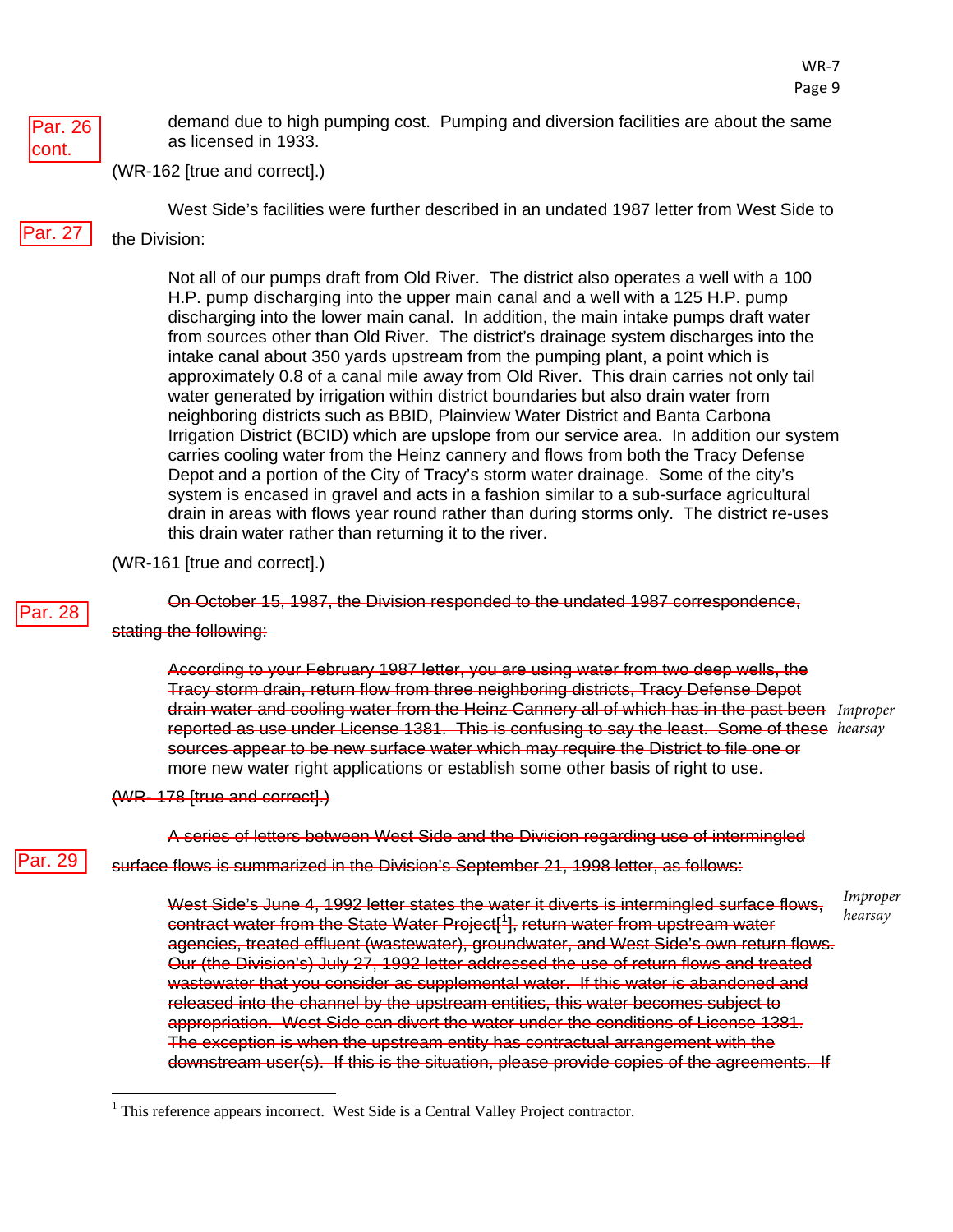Par. 29 cont.

Par. 30

not, you may need to file a new application to appropriate water taken in excess of that allowed under License 1381.

#### (WR- 177 [true and correct].)

On April 28, 2004, West Side indicated that it previously used recycled water (under contract) from canneries. (WR- 173 [true and correct].) These sources are apparently no longer available.

Par. 31

In 2009, West Side confirmed that it only delivers surface water, no groundwater sources are used. (WR-159.) To date, West Side has not installed any deep wells due to the depth of the water table in the area, plus water quality has kept farm units from installing any wells of their own. (WR-159, p. 18.) In 2008, West Side charged \$14/af for lands within its boundaries; \$25/af for lands that have detached from West Side; \$75/af for lands that have never been within West Side boundaries; and \$200/af for municipal and industrial water. (WR-159, p. 78.)

#### **WSID Drainage System**

Par. 32

West Side provides drainage services to lands inside the district as well as lands outside and upslope of the district boundaries. The drainage water (tailwater) from the lands outside and upslope of West Side is being discharged into district's Upper Main Canal (UMC), which conveys irrigation water to the lands within West Side that are served by that facility. The lands *time period,*  that are served by the UMC discharge their drain water (tailwater) into the Lower Main Canal (LMC). The lands served by the LMC discharge their drain water into West Side's drainage system. The drainage system was constructed as a multi-purpose system that receives both tailwater and sub-surface drainage. (WR-159, p. 31.) *Lack of foundation, vague as to relevance*

Par. 33

In 2009, West Side estimated the quantity of upslope drain water (water entering the district from lands outside and upslope of the district which was being discharged into the UMC) to be 2,500 af. (WR-159, pp. 3, 13, 18.) This 2,500 af cannot be claimed as use under License 1381. The water is used from the upper canal system prior to entering Old River (the source for License 1381). Inasmuch as the water originated outside the district, it cannot be accounted for as return flows from within the district.

'ar. 34

In 2009, the irrigation drainage from the service area (in-district surface return flows) was estimated to be 40 to 100 af. Tailwater spill at the lower end of the system was estimated to be 50 to 100 af, with the quantity recovered and reused estimated to be 40 to 80 af. (WR-159, pp. 3, 13, 18.)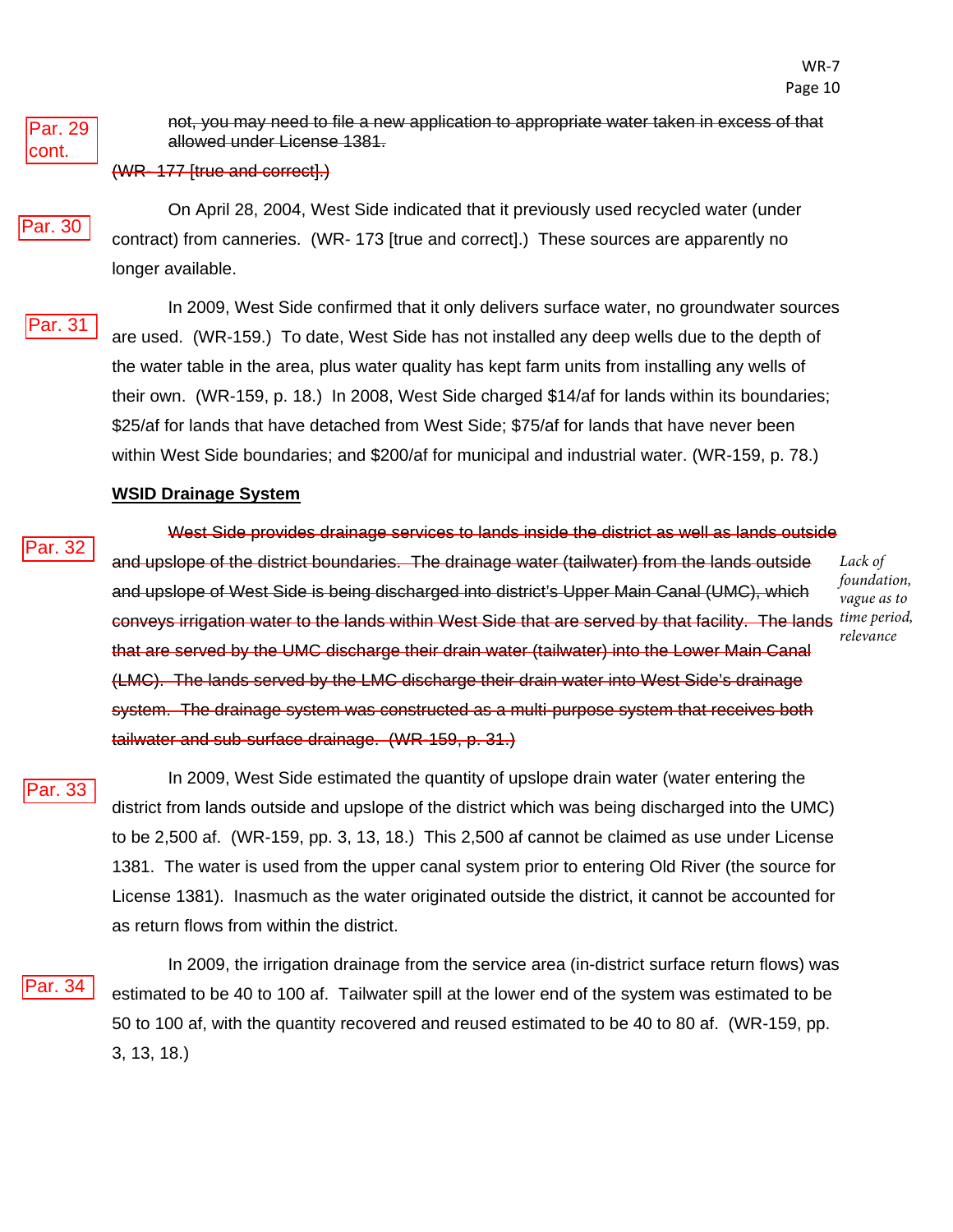#### WR-7 Page 11

*Lack of foundation, legal* 

Only the 40 to 80 af which originated as in-district surface return flows that were recovered may be claimed as having been retained within the district for re-use. In 2014, West *conclusion* Side diverted as follows: March 1,819 af; April 1,859 af; May 3,073 af; and June 1,350 af. (WR-122.) Total 2014 diversion was 8,102 af. (WR-122.) The 2015 reporting form is not yet due. By comparing the 2014 reported use to in-district surface return flows, it is apparent that that West Side's claimed diversions of return flows far exceeded return flows generated within the district.

<sup>2</sup>ar. 36

Par. 35

In addition to the estimated tailwater spill of 50 to 100 af, the West Side Main Drain contains water from the City. Tracy has two separate outfalls for storm runoff generated within *foundation as to*  the Westside Channel Watershed<sup>[2](#page-47-0)</sup>. The City and West Side have entered into drainage agreements that have authorized discharges of City storm runoff into West Side facilities and West Side water into City facilities. The 2002 Drainage Agreement authorizes the City to discharge a maximum rate of 145 cfs into the West Side Main Drain. The West Side Main Drain is a tailwater ditch that conveys irrigation tailwater and urban runoff from designated portions of the City and conveys it to the West Side intake area connecting to Old River at Wicklund Road. (WR-192, pp. 1.15, 2.4 [true and correct].) *Relevance - no time period for drainage relevance to this action*

Par. 35<br>Par. 36<br>Par. 37 Par. 37

Exhibit WR-165 is true and correct copy of a map prepared by Kathryn Bare at my direction which shows that tailwater from outside of the West Side district boundaries contributes flow to both the West Side Intake Canal and Old River. Exhibit WR-165 links physical locations along the drainage system to Google earth images showing the flows in the drainage system and drainage facilities. This map shows that in August of 2015, there was flow *foundation,*  in the canal, and that flow came from areas outside of the West Side district boundaries. (WR-165.) As documented in the section "Sources of Water Treated at City Wastewater Plant", the Tracy water is foreign water. Insofar as this flow enters Old River, or commingles with Old River flows in the West Side Intake Canal, diversion of the flow must occur under valid appropriative right. *Lack of foundation, misstates document, map can' t show flow.* 

#### Water in West Side Intake Canal

Par. 38

The water in the West Side Intake Canal consists of Old River water, and any irrigation return water collected in the Main Drain. The District's Main Drain collects irrigation return water *Foundation* from District landowners (40 to 100 af), irrigation return water from lands upslope and outside

*Speculation, Lack of Relevance, no reference to current time period for information*

*Lack of* 

*Legal Conclusion*

<span id="page-47-0"></span> $2$  The Westside Channel Watershed is 12.9 square miles in overall area. It encompasses roughly the west half of the developed area for the City, plus additional undeveloped areas. The West Side Main Drain serves a roughly 2 square mile portion of the overall watershed and there is the DET 10/11 with its pump station and force main (extending to Old River to the north) that has the capacity to serve the remaining majority of the overall watershed. (WR-192, p. 2.3 [true and correct].)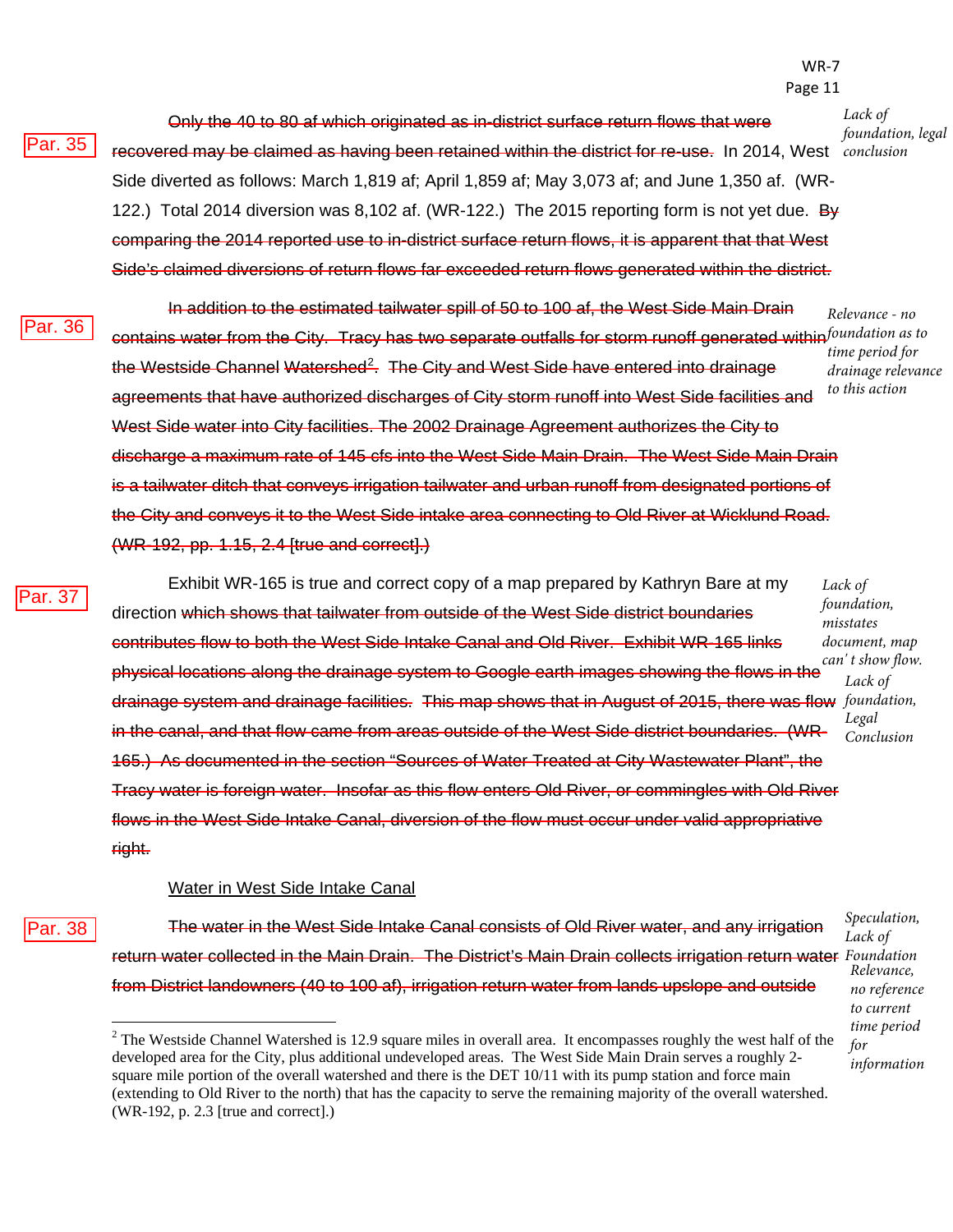the District's boundaries, and municipal drainage from lands within the City of Tracy, and discharges that return water directly into the District's Intake Canal approximately 1,200 feet upstream from the District's pumping station, and approximately 4,500 feet downstream from the Intake Canal opening to Old River. Old River flow includes treated wastewater discharged from the Tracy wastewater facility, return flows from Tracy (at Tracy's Old River discharge location), and native river water. Thus, water drawn into the Intake Canal by West Side's pumps is commingled flows. Unappropriated water flowing in artificial channels may be appropriated the same as water flowing in natural channels. (State Water Board Decisions D-878 [WR-194] and D-1241 [WR-195].) Thus, commingled flows in the Intake Canal are subject to appropriation. West Side apparently does not precisely measure the volume or rate of discharge from Main Drain into the District's Intake Canal. *Speculation, Lack of Foundation, Legal Conclusion*

#### **WSID Water Quality**

West Side has previously indicated that surface drainage water quality limits the usefulness of this water source. (WR-159, pp. 11, 13, 14.) In 2009, the surface water concentration ranged from 500 – 800 mgt/l; with an average of 700 mg/l. The TDS for surface water was 100 – 400 ppm. Tailwater quality was 800 to 900 TDS, with an average of 850. The TDS was noted as a usage limitation associated with drainage water, requiring blending with water obtained under contract with Reclamation to reduce the high TDS. (WR-159, pp. 11, 13, 14.) These problems are exacerbated by drought conditions.

#### **WSID Water Source – Old River vs Tidal Flows**

#### Right Issued to Divert Old River Flows:

Par. 39<br>Par. 40 <sup>2</sup>ar. 40

Par. 39

In connection with West Side's original application for a water right, a protest was filed by East Contra Costa Irrigation Company on the basis of potential injury to East Contra Costa Irrigation Company (Protestant). The protest was addressed by the State Water Commission<sup>[3](#page-48-0)</sup> (Commission), which determined that there was an ample supply for both projects. The Commission's letter states: "it was explained that the protest of the East Contra Costa Irrigation Company had been filed so that there would be no question as to its priority…In view of the above the Commission has approved the application of the West Side Irrigation District with the usual condition prescribed by statute, that such approval is subject to all existing rights." (WR-175 [true and correct].) Such review, analysis and conclusions would not be required for diversion of unconstrained Delta tidal flows, since such flows would not be depleted by diversion

<span id="page-48-0"></span> $3$  The State Water Commission was predecessor agency to the State Water Board.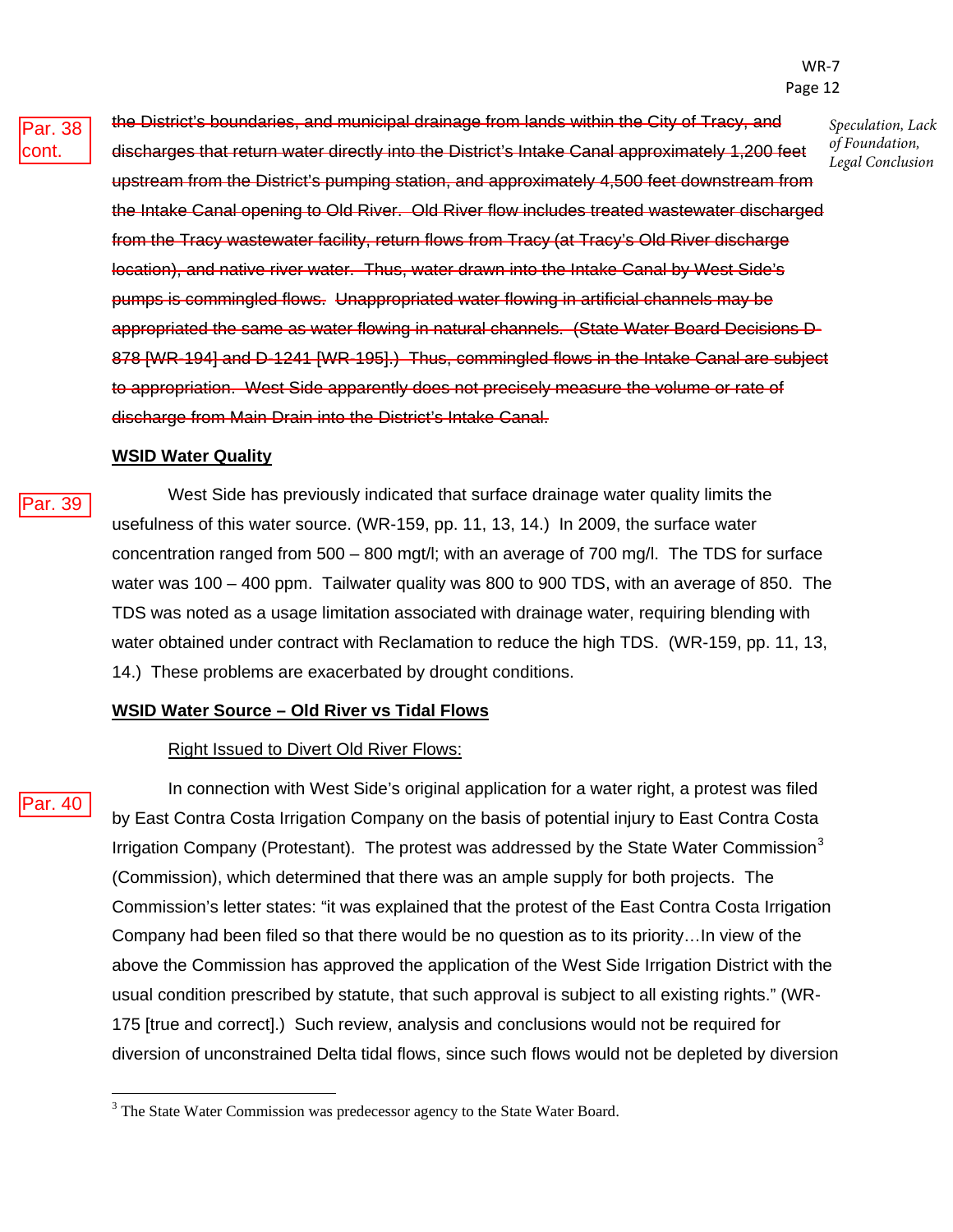

with resultant diminishment of supply to Protestant. Only diversions from Old River (the identified source in West Sides' Application) would result in diminished supply. The Commission confirmed in its 1917 letter that it had approved the application to appropriate the waters of Old River. (WR-176 [true and correct].) Thus, I conclude that only the waters of Old River, and not Delta tidal flows, were considered in determining whether to issue a permit leading to License 1381 (Application 000301).

Par. 41

Lending weight to this determination is the reasonable use doctrine. The State Water Board has continuing authority under Water Code sections 100 and 275 to enforce the requirements of the California Constitution, Article X, § 2, which directs that the water resources<sub>unqua</sub>lified legal of the state be put to beneficial use to the fullest extent, and that water not be wasted or unreasonably used. (Wat. Code, § 100, 275; Cal. Const., art. X, § 2.) It further provides that rights to the use of water are limited to such water as is reasonably required for the beneficial use served, and does not extend to the waste, unreasonable use, unreasonable method of use, or unreasonable method of diversion of the water. The reasonable use doctrine applies to the diversion and use of both surface water and groundwater, and it applies irrespective of the type of water right held by the diverter or user. (*Peabody v. Vallejo* (1935) 2 Cal.2d 351, 366-367.) What constitutes an unreasonable use, method of use, or method of diversion depends on the facts and circumstances of each case. (*People ex rel. State Water Resources Control Board v. Forni* (1976) 54 Cal.App.3d 743, 750.) Under the reasonable use doctrine, water right holders may be required to endure some inconvenience or to incur reasonable expenses. (*Id.* at pp. 751-752.) *Improper and opinion*

Par. 42

Assignment of Old River flows to the permit on West Sides' application, and not tidal waters, is consistent with the reasonable use doctrine. Requiring West Side to use lower quality tidal waters when fresher, higher quality Old River water was available would have been inconsistent with the reasonable use doctrine. Inasmuch as the point of diversion is subject to tidal influence, the right holder was subject to some expense or inconvenience associated with the approximate 4 foot change in water height associated with the tides and resultant fluctuations in water quality. *Same as above*

#### **City of Tracy Wastewater Facility**

Par. 43

The City operates a wastewater treatment plant and discharges treated wastewater effluent to Old River, a water of the United States, pursuant to Order R5-2012-0115 (WR-184.) The City discharges approximately 9 million gallons per day ("mgd"), which is equivalent to 14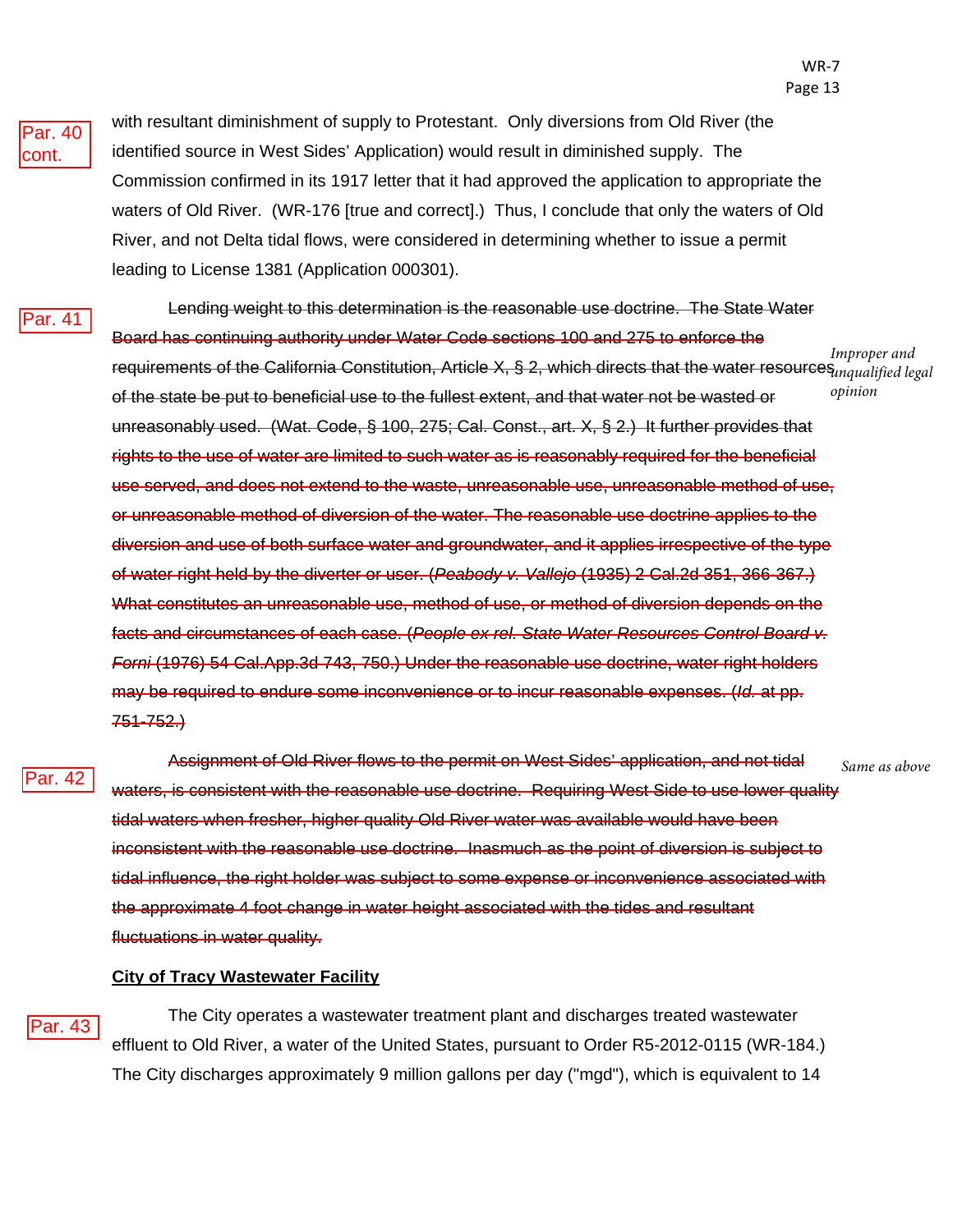

cfs, on a substantially continuous basis into Old River upstream from the District's point of diversion under License 1381. (See Testimony of Kathryn Bare, WR-13.)

#### Tracy Sources of Water

The City obtains water supplies from the following sources: Par. 44

- 11,120 acre feet of water per year (afa) of South San Joaquin Irrigation District (SSJID) pre-1914 Stanislaus River water, coupled with an agreement with Reclamation to store water in New Melones Reservoir;
- Reclamation contract water as follows:
	- o 5,000 af of Ag water assigned from the Banta Carbona Irrigation District/Reclamation contract to Tracy in 2004,
	- o 5,000 af of Ag water assigned from the West Side/Reclamation contract (2,500 af assigned on February 27, 2004 and 2,500 assigned in December 2013) to Tracy
	- o 10,000 af of M&I water under City/Reclamation contract delivered from the Delta-Mendota Canal;
	- o 630 afa of Byron Bethany Irrigation District (BBID) Reclamation contract water assigned to Tracy in 1991 (water obtained from Plain View Water District (PVWD) contract, but PVWD has been incorporated into BBID);
- 2,430 af of BBID pre-1914 water pursuant to April 2014 Exchange Agreement between BBID and Reclamation;
- Extraction from nine groundwater wells totaling 930 af in 2013.

(WR-193, pp. 24 – 27, 34, 37, 38 [true and correct].)



These water supplies are used to serve City customers, with the return water from municipal use eventually being treated at the wastewater plant. Insofar as these water supplies are used for irrigation and any runoff enters the ditch system, such runoff is foreign in source and/or time to the Old River flow. Similarly, the City's treated wastewater discharges are foreign in source and/or foreign in time to the Old River flow. Use of foreign waters is contingent on having valid appropriative right. *Legal Conclusion*

To clarify the sources of water treated at the wastewater facility, I note that the City's NPDES permit allows the treatment plant to accept wastewater from the City and up to 850,000 gallons per day, equivalent to about 1.3 cfs, from the Leprino Foods Company. The City serves as water supplier to Leprino Foods Company. Therefore, the City's treated wastewater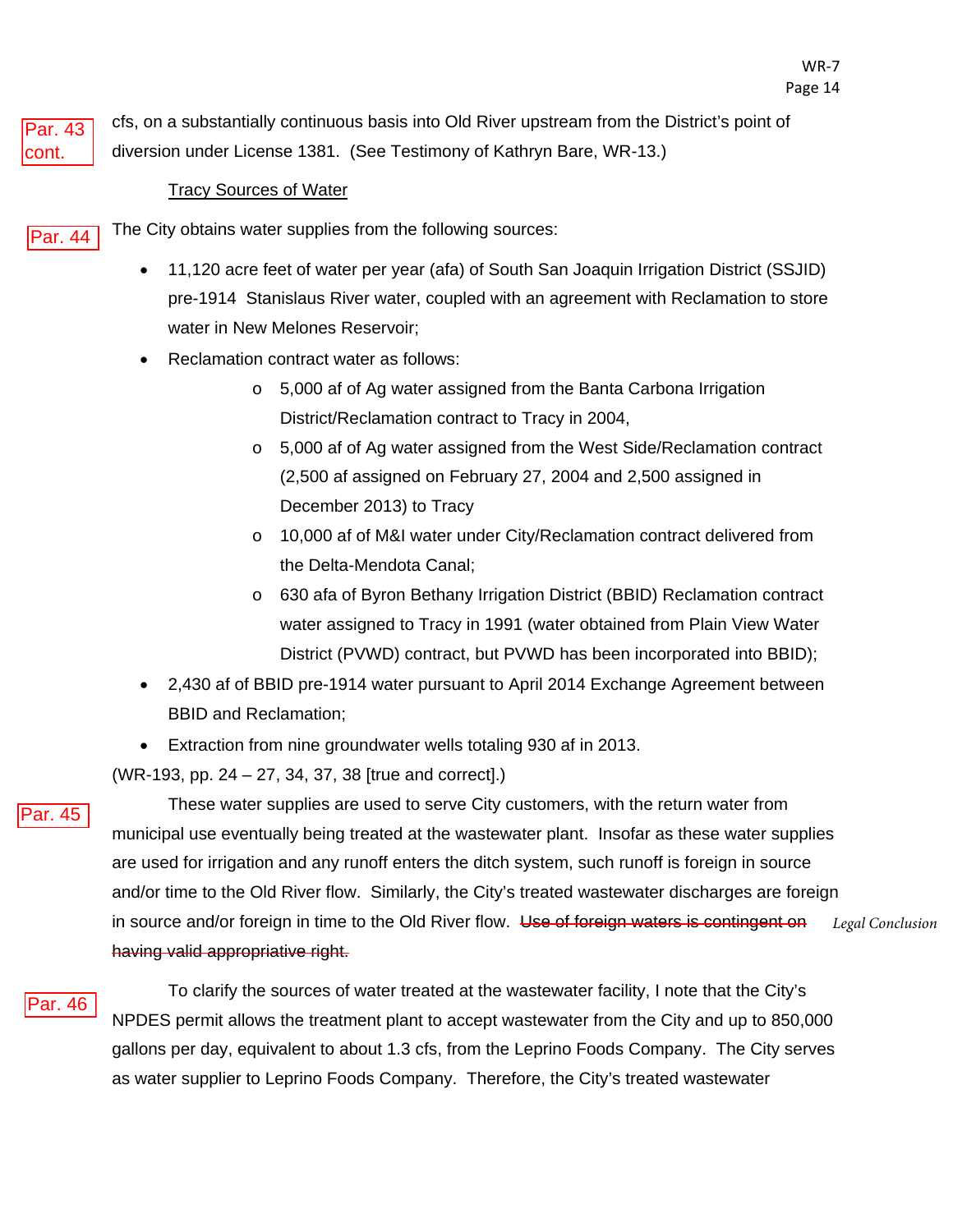discharges identified in the NPDES permit are foreign in source and/or foreign in time to the Old River flows. (WR-184.)

#### Disposition of Treated Wastewater

Par. 47

Par. 46 cont.

Par. 48

Par. 49

In 2009, West Side did not have any recycled water available to it. (WR-159, p. 17.) Until 2014, the City abandoned the wastewater treatment plant discharge to Old River. The Testimony of Kathryn Bare (WR-13) describes the Wastewater Revocable License Agreements between the City of Tracy and West Side during 2014 and 2015; that testimony is incorporated by reference as if restated here. As described in WR-13, WSID diverted approximately 1,287 acre-feet of Tracy's wastewater discharges pursuant to the 2014 Agreement. The City and WSID adopted a similar agreement in 2015, although that Agreement was terminated by the City prior to commencement (see WR-13), as a result of discussions with the Division.

#### Authorizations Needed to Use Treated Wastewater

Either the City of Tracy or West Side must have a valid appropriative right in order to divert from a downstream location treated wastewater discharged into Old River. (See Water Rights Decision 1638 [WR-208].) Diversion of foreign waters must be accomplished under an appropriative right. West Side cannot rely on License 1381 to divert Tracy's wastewater flows during periods in which the State Water Board staff has determined that no water is available under License 1381. *Legal Conclusion*

In addition, a wastewater change petition is required for the change in point of diversion *Legal Conclusion* and place of use of discharged treated wastewater. Until the 2014 and 2015 Agreements, the City of Tracy abandoned its wastewater flows into the Old River, where they were available for diversion by West Side during periods when water is available for diversion under License 1381. However, the 2014 and 2015 Agreements represent a change in place and purpose of use of Tracy's wastewater, and diversion of such flows at the West Side facility commensurately reduces instream flows, triggering the need for a wastewater change petition. (Wat. Code § 1211.) The City of Tracy must first file a wastewater change petition and obtain the State Water Board's approval before allowing West Side to divert water under the 2014 or 2015 Wastewater Agreements. *Lack of foundation, legal conclusion*

#### **BYRON-BETHANY IRRIGATION DISTRICT ACL COMPLAINT**

#### Par. 50

This section of my testimony discusses the rationale for issuance of the ACL Complaint, BBID's claimed pre-1914 appropriative right, water which BBID contracts for, sells, and uses, and the recommended ACL penalty amount.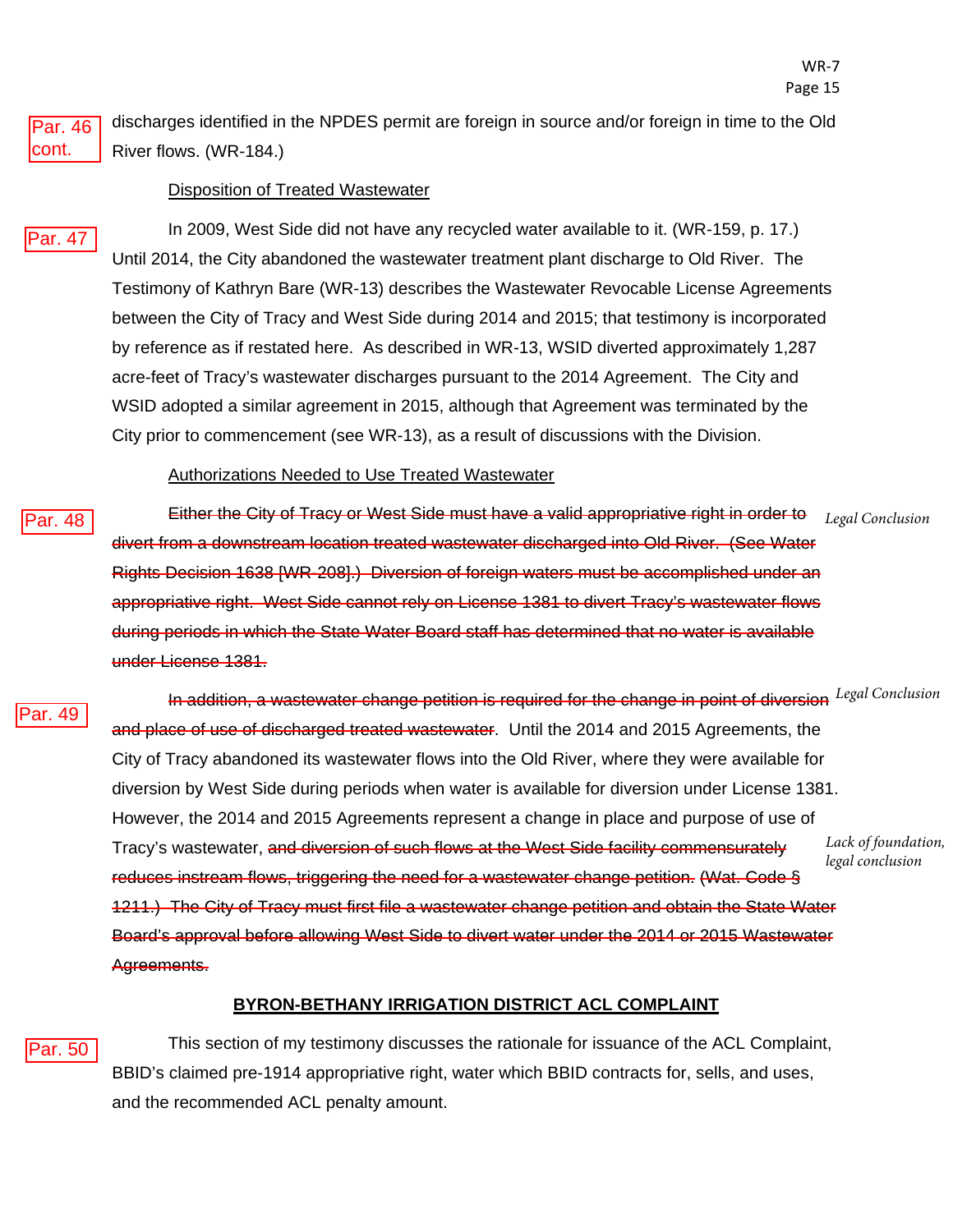#### **Rationale for Issuing the ACL Complaint**

Par. 51

The BBID ACL Complaint was issued because the Prosecution Team gathered evidence beginning in June, 2015, indicating that BBID diverted water after June 12, 2015, during a period when there was insufficient water to divert under the priority of BBID's pre-1914 right. This evidence includes public statements by BBID representatives, such as a June 25, 2015, article in SFGate.com (apparently an online affiliate of the San Francisco Chronicle) noting that BBID had only shut off its pumps on Wednesday, June 24, and quoting BBID general manager as stating that the resumption of pumping was "a possibility." (WR-103.) Based on this and similar statements, I directed staff to review BBID's CDEC diversion records, which indicated that BBID had diverted for several days after the June 12 Notice at rates generally similar to its diversions before the June 12 Notice. (See Testimony of Paul Wells, WR-15.) Diversions when *Legal*  water is not available under the claimed priority of the water right are unauthorized diversions under Water Code section 1052. *Conclusion*

ar. 52

The fact that the Division was conducting this type of supply and demand analysis in anticipation of notices of water unavailability that might reach claimed pre-1914 water rights was well known among the water rights community, including to BBID. In April 2014, the State Water Board began posting information regarding lack of water availability and anticipated supply shortfalls for watercourses in several watersheds. The analyses for the Sacramento-San Joaquin Rivers and Scott River watersheds continued to be updated and announced publicly through 2015. In addition, on May 21, 2015, Daniel Kelly, attorney for BBID, sent an email to myself and others on behalf of BBID describing a meeting which he and I both attended, and proposing that BBID would voluntarily reduce diversions by 25% to avoid curtailments.<sup>[4](#page-52-0)</sup> (WR-172 is true and correct.) BBID received notification on June 12, 2015 (exhibits WR-36 through 38, and 107) that there was no water available to divert, but chose to continue its diversions at rates generally similar to before the June 12 Notice. Thus, the Prosecution Team issued the ACL Complaint. *Speculation*

Par. 53

I have reviewed the Testimony of Paul Wells (WR-15) and I concur with and incorporate *Lack of*  herein his conclusions regarding BBID's diversions during the period June 13 through 24, 2015. *foundation,*  As described in Mr. Wells' testimony, BBID diverted approximately 1,887 acre-feet during that period, without a basis of right. *duplicative*

<span id="page-52-0"></span><sup>&</sup>lt;sup>4</sup> This same email describes how BBID self-reports its daily diversions to the Department of Water Resources for posting to the internet.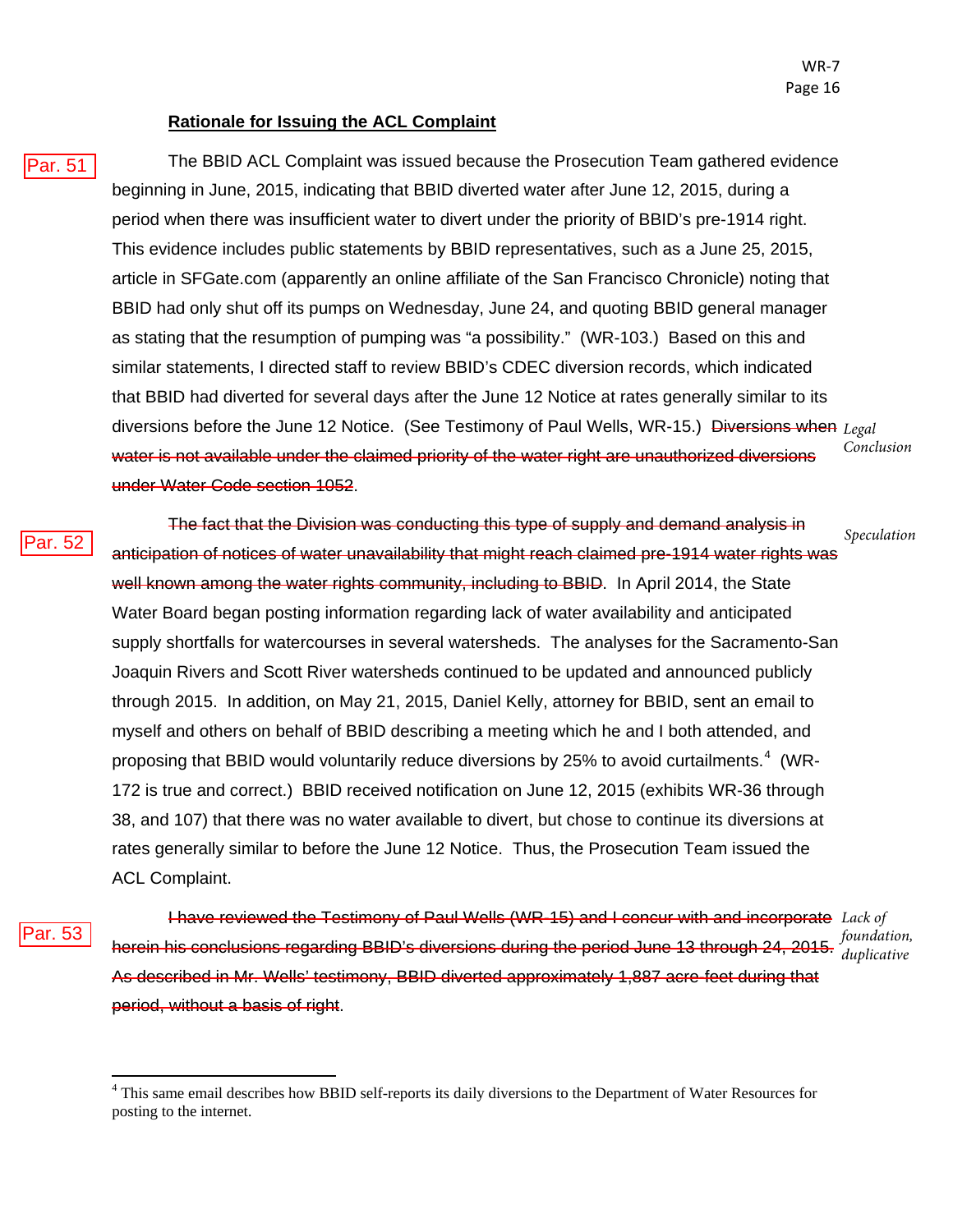#### **BBID's Claimed Pre-1914 Right**

In preparation for this witness statement, I reviewed Division files and other available records to examine the scope and extent of BBID's claimed pre-1914 right. The claimed pre-1914 water right of BBID is recorded in Statement 21256 (WR-84). The Statement lists the capacity of the diversion works as 350 cubic feet per second (cfs). The Initial Statement, filed in 2010, lists diversion of 26,179 acre-feet (af). It also lists the maximum annual water use in recent years as 50,000 af, and the minimum as 30,000 af. The Initial Statement indicates that diversion occurs during all months of the year, and identifies the year of first use as 1917.

<sup>2</sup>ar. 55

Par. 54

As part of this matter, I reviewed additional documents relating to BBID's development and early water use. On May 18, 1914, Byron-Bethany Irrigation Company, predecessor to BBID, filed a Notice of Appropriation of Water. The notice was for use of 40,000 miner's inches measured under a 4-inch pressure. (Exhibit WR-196 at Appendix A [true and correct].) The point of diversion was a point where the west bank of Old River intersected the south bank of a branch or channel making south from said Old River and designated as Italian Slough. 40,000 miner's inches are equivalent to 1,000 cfs.<sup>[5](#page-53-0)</sup> During 1915-16, the Byron-Bethany irrigation project was initiated. The original company pursuing the irrigation project was organized during 1915-16, and commenced to run water through the ditches in May, 1917. (Exhibit WR-179 [true and correct].)

#### **BBID's Pre-1914 Right Transfers and Exchanges**

'ar. 56

BBID has, at various times, sold some of its claimed pre-1914 water to other entities. For example, in April 2012, BBID entered an agreement with Westlands Water District to deliver up to 5,000 acre-feet per year under its claimed pre-1914 right. (Exhibit WR-191, WR-197 [true and correct].) In April 2014, BBID and Reclamation entered into a draft contract for exchange of up to 4,725 acre-feet per year to for the Tracy Hills Water Supply Project. (Exhibit WR-198, WR-199 [true and correct].) BBID contracts to provide 9,413 afa of its pre-1914 water supply to the Mountain House Project Area for Municipal and Industrial (M&I) purposes. (Exhibit -196, p. 4 [true and correct].) The water is diverted from a separate pump near the BBID pump on the Banks Intake Channel.

<span id="page-53-0"></span>Par. 57

Despite these various agreements to provide water to other entities, there is no evidence indicating whether BBID or any other entity diverted water under BBID's claimed pre-1914 appropriative right in order to satisfy these agreements during the alleged violation period. The

<sup>5</sup> [www.convertunits.com/from/miner's+inch+\[AZ,+CA,+OR\]/to/cubic+feet+per+second](http://www.convertunits.com/from/miner)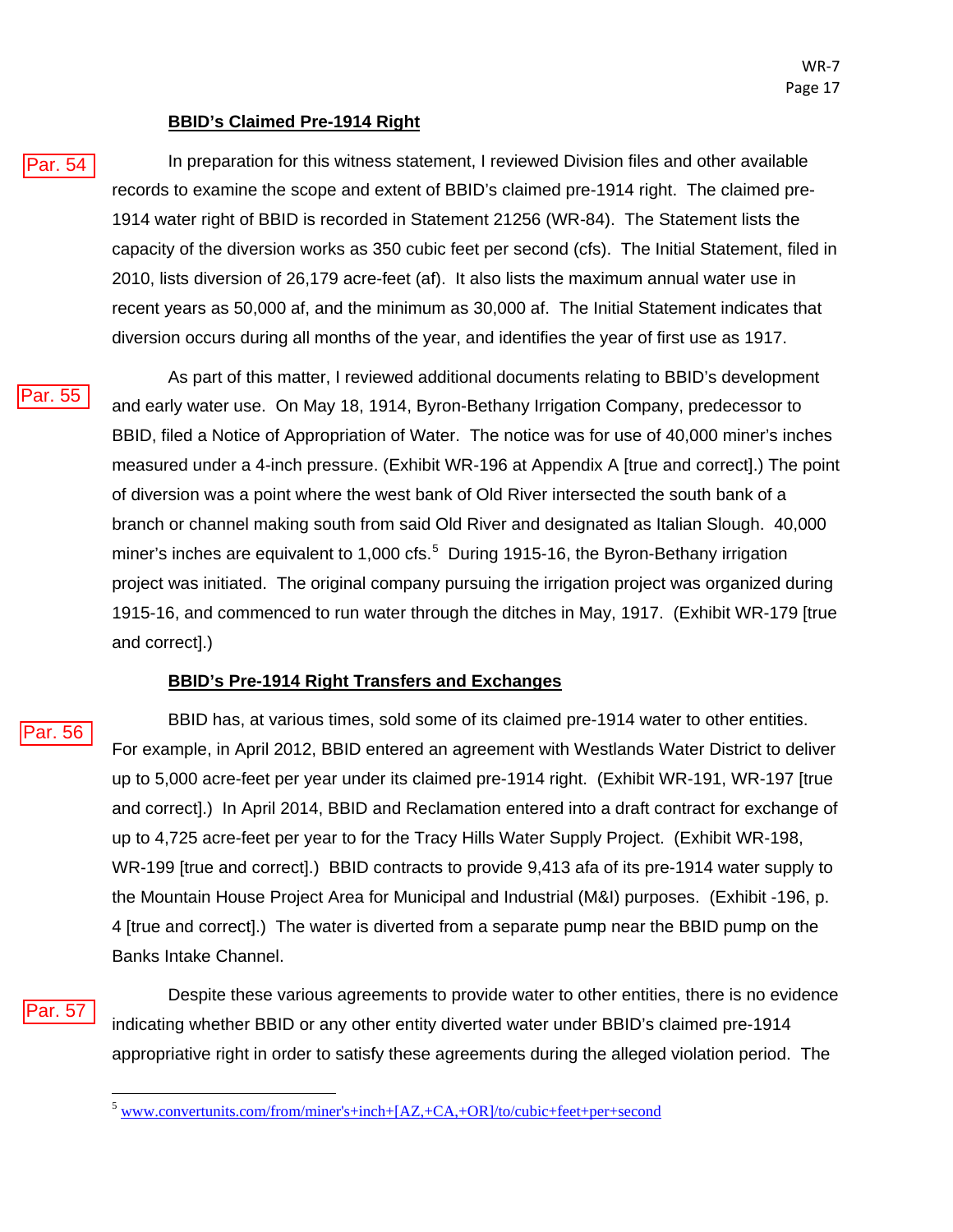

available evidence indicates that BBID's diversions during the alleged violations period were solely for its own irrigation purposes. (See WR-98 [BBID's Informational Order response for June 2015].)

#### **Other BBID Water Supplies**

#### Par. 58

BBID has apparently entered into contracts to secure additional drought water supply. BBID contracted with Contra Costa Water District (Contra Costa) for a short-term water transfer of up to 4,000 af. (Exhibit WR-200, p. 1 [true and correct]) However, it appears that no transfer water was made available to BBID until August 4 to 7, and again on August 23 through 30, 2015. The total volume transferred was 240 af in 2015. (Exhibits WR-201, WR-202, WR-203, WR-204 [true and correct].) BBID has a long-term Central Valley Project contract with Reclamation (Exhibit WR-205 [true and correct].) However, in 2015, Reclamation provided zero water for agricultural use under this contract. (Exhibit WR-206, p. 3 [true and correct].) BBID banks water in San Luis Reservoir for summer water supply. In 2015, BBID was notified that there wouldn't be enough water in the DMC to obtain the San Luis Reservoir water. (Exhibit WR-207 [true and correct].)



Par. 60

In summary, there is no available evidence indicating that BBID may have had alternate supplies to explain the diversions during the alleged violations period.

#### **Proposed Liability Amount**

Water Code section 1052 provides the maximum civil liability that can be imposed by the State Water Board in this matter for the unauthorized diversion and use of the water during a drought period is \$1,000 for each day of trespass plus \$2,500 for each acre-foot of water diverted or used in excess of that diverter's water rights. As described in the Testimony of Paul Wells (WR-15), evidence demonstrates that BBID's unauthorized diversions occurred over twelve days, from June 13, 2015, to June 24, 2015, and totaled 1,887 acre-feet. $^6$  $^6$  There is no evidence demonstrating that BBID diverted any of this amount under some other valid claim of right. As described in the Testimony of Brian Coats (WR-10), the maximum civil liability for the alleged violations is \$4,729,500 [12 days at \$1,000 per day plus 1,887 af at \$2,500 per af].

#### <span id="page-54-0"></span>Par. 61

California Water Code section 1055.3 requires that, in determining the amount of civil liability, the State Water Board consider all relevant circumstances, including, but not limited to, the extent of harm caused by the violation, the nature and persistence of the violation, the

<sup>&</sup>lt;sup>6</sup> As described in Mr. Wells' Testimony, there some evidence indicating that BBID's unauthorized diversions may instead total 1,829.1 acre-feet, however, this evidence is unclear and potentially unreliable. Therefore, the Prosecution Team recommends administrative civil liability based on the more reliable estimate, 1,889 acre-feet.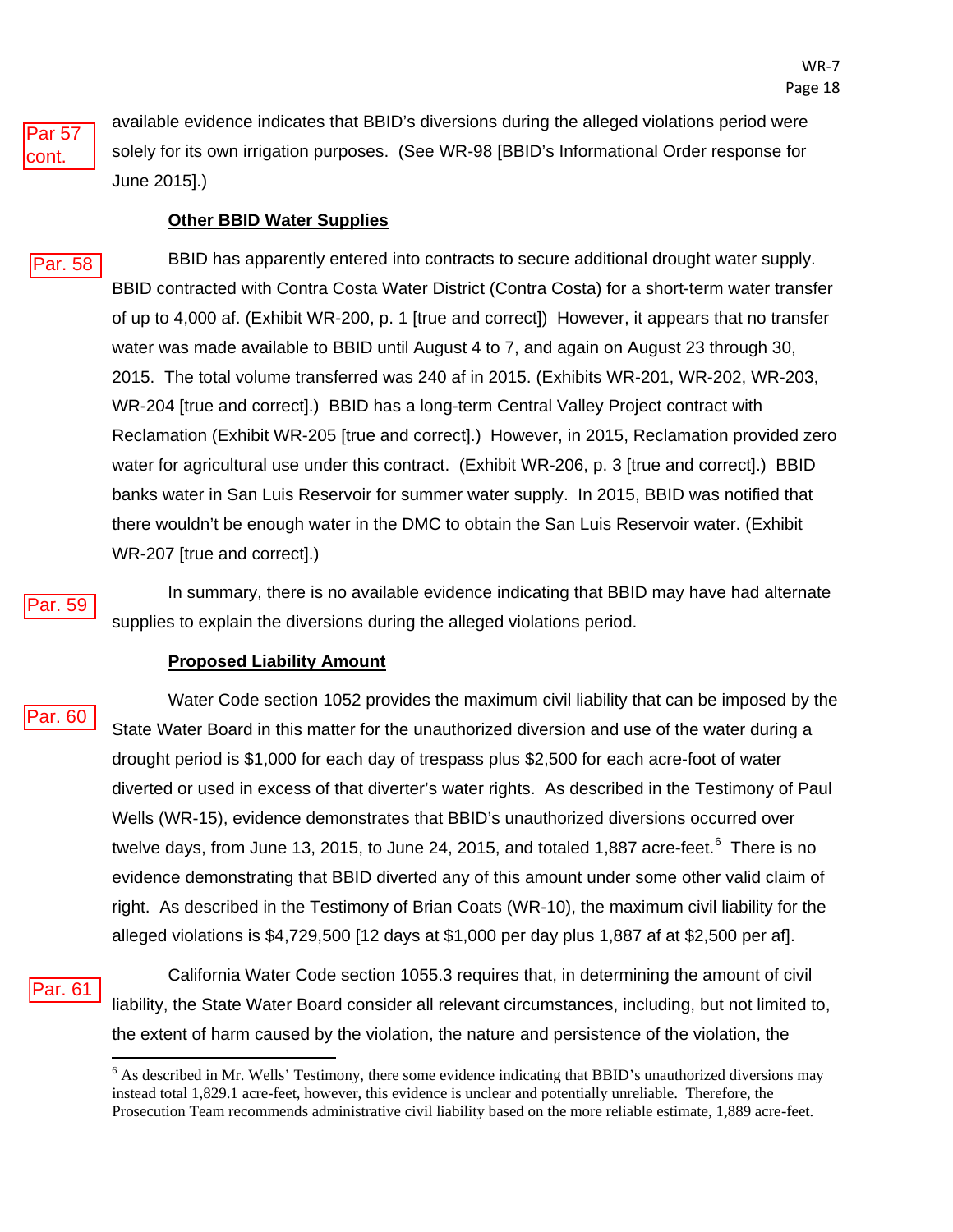Par. 61 cont.

length of time over which the violation occurs, and any corrective action taken by the violator. The Testimony of Brian Coats (WR-10, pages 21-22) describes the application of these factors in this case such that the Prosecution Team recommends that the Board adopt an ACL in the amount of **\$1,418,250**. I concur in the application of the Section 1055.3 factors as described by Mr. Coats, and I incorporate that portion of his testimony into my testimony by this reference.



I would add to this discussion by requesting that the Board send a strong signal to the regulated water rights community by adopting the full recommended penalty. From my professional interactions with the regulated community, it is my belief that a substantial ACL penalty against BBID would provide a strong disincentive to others who may be tempted to disregard State Water Board staff notices of water unavailability.

Par. 62<br>Par. 63

The ACL Complaint (WR-4, paragraph 40) indicates that the Prosecution Team would consider adjustment to the recommended ACL penalty if BBID would provide evidence of the amounts of water diverted during the violations period that were for health and safety needs or critical power generation. The Prosecution Team made this offer because BBID is known to be serving water to Mountain House Community Service District and to power generation facilities that may be deemed critical energy suppliers. BBID and Mountain House Community Service District apparently took corrective actions to secure water available via contract and transfer, although the evidence is insufficient to determine whether BBID diverted any water for Mountain House during the violations period.

Par. 64

The ACL Complaint took into consideration that BBID had apparently stopped its diversions on or around June 25 (now understood to be June 24). However, a cursory review of CDEC records indicates that BBID continued diversions starting in July, and continued diverting most days until September 17, 2015, when water was again available under its claimed pre-1914 right. Exhibit WR-171 is a true and correct copy of a plot taken from CDEC's BBID records [\(http://cdec.water.ca.gov/cgi-progs/queryDaily?BBI\)](http://cdec.water.ca.gov/cgi-progs/queryDaily?BBI) that shows diversions from July through September, 2015. The Prosecution Team notes, without drawing any conclusion, that BBID re-commenced diversions on or around July 16, which is the day that the Prosecution Team issued the WSID Draft CDO. Then BBID briefly ceased diversions starting on or around July 20, when the Prosecution Team issued the BBID ACL Complaint. As part of these proceedings, the Prosecution Team issued a Subpoena seeking, among other things, records of these diversions, but BBID successfully obtained a protective order requiring it only to produce records from June 1 through June 30, 2015.